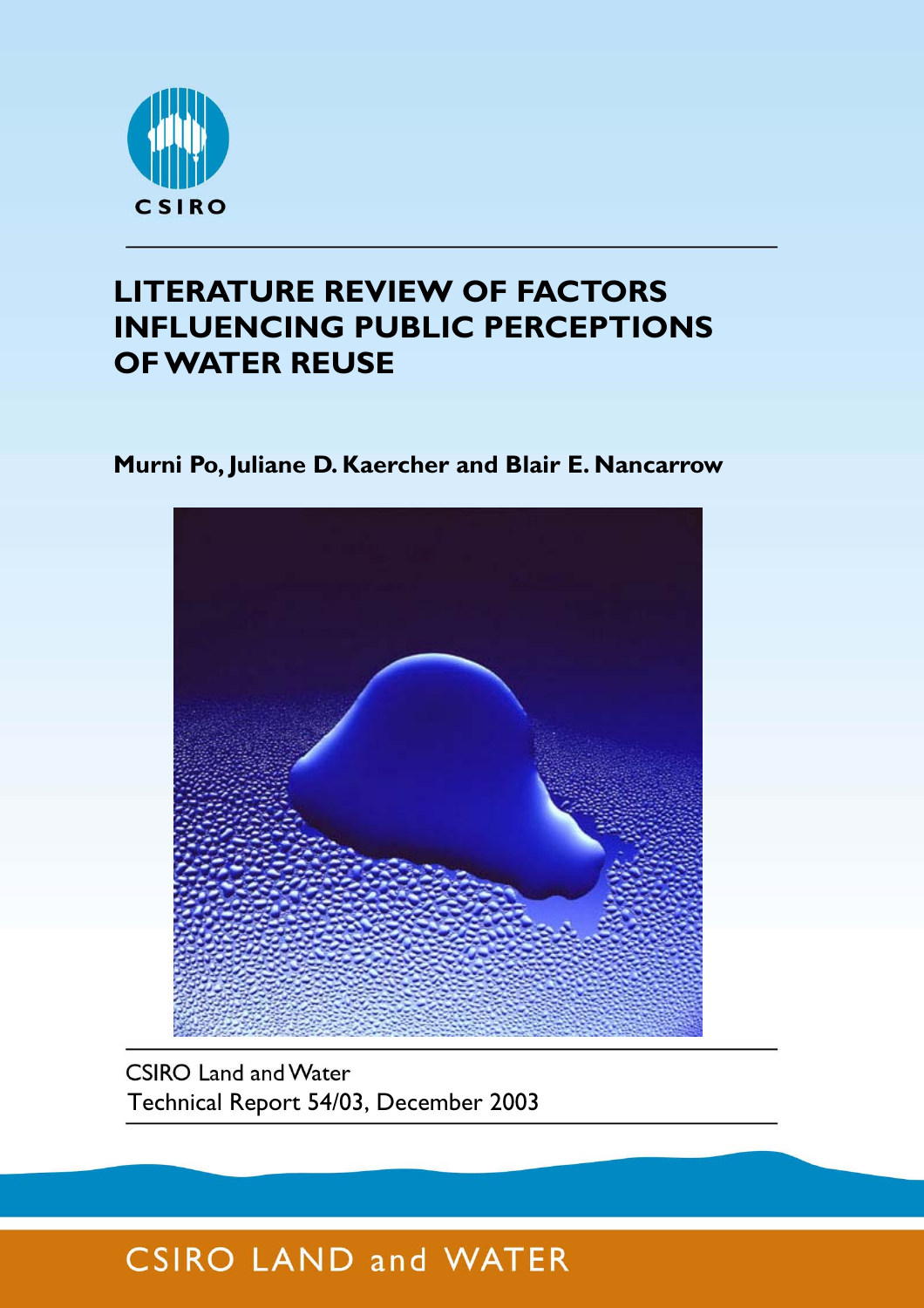**© 2003 CSIRO** To the extent permitted by law, all rights are reserved and no part of this publication covered by copyright may be reproduced or copied in any form or by any means except with the written permission of CSIRO Land and Water.

#### **Important Disclaimer**

CSIRO Land and Water advises that the information contained in this publication comprises general statements based on scientific research. The reader is advised and needs to be aware that such information may be incomplete or unable to be used in any specific situation. No reliance or actions must therefore be made on that information without seeking prior expert professional, scientific and technical advice.

To the extent permitted by law, CSIRO Land and Water (including its employees and consultants) excludes all liability to any person for any consequences, including but not limited to all losses, damages, costs, expenses and any other compensation, arising directly or indirectly from using this publication (in part or in whole) and any information or material contained in it.

#### **Cover Photograph**

From CSIRO Land and Water Image Gallery: www.clw.csiro.au/ImageGallery/

File: PMA07\_002\_013.jpg

Description: Water is remarkably photogenic. This image was created using the amazing ability of water to transmit, disperse and reflect light in ever changing patterns of colour

Photographer: Willem van Aken

© 2003 CSIRO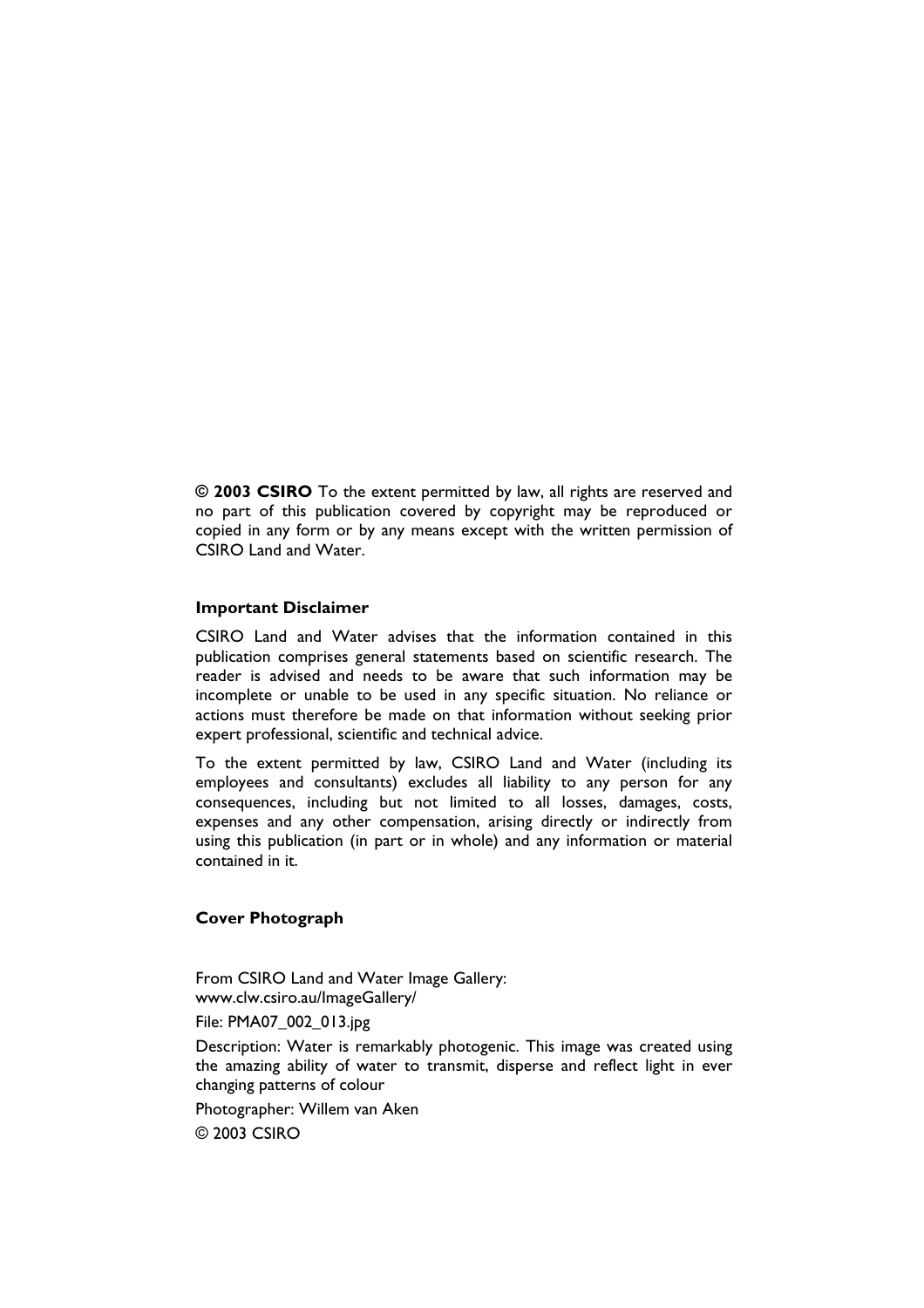**This report is supported by the Victorian Smart Water Fund as a contribution to Australian Water Conservation and Reuse Research Program.**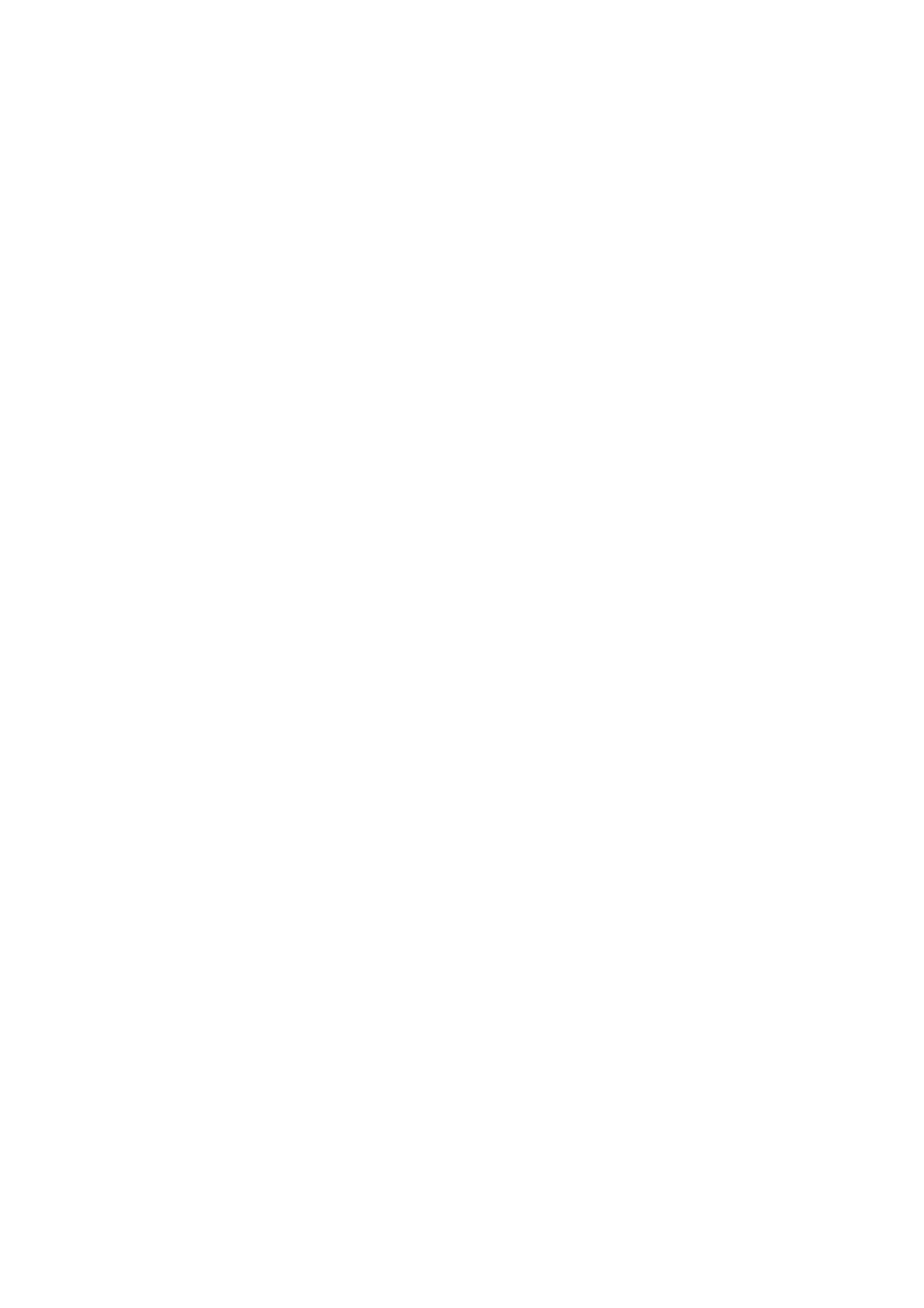| 1.0 | <b>INTRODUCTION</b>                                        |                                                          |                                                    |                |  |  |  |  |  |  |
|-----|------------------------------------------------------------|----------------------------------------------------------|----------------------------------------------------|----------------|--|--|--|--|--|--|
| 2.0 | <b>WATER REUSE INITIATIVES IN AUSTRALIA &amp; OVERSEAS</b> |                                                          |                                                    |                |  |  |  |  |  |  |
|     | 2.1                                                        | <b>Successful Projects</b>                               |                                                    |                |  |  |  |  |  |  |
|     |                                                            | 2.1.1                                                    | Water reuse projects in Australia                  | $\mathfrak{z}$ |  |  |  |  |  |  |
|     |                                                            | 2.1.2                                                    | Water reuse projects in California, US             | 6              |  |  |  |  |  |  |
|     |                                                            | 2.1.3                                                    | <b>Singapore NEWater project</b>                   | 8              |  |  |  |  |  |  |
|     | 2.2                                                        | <b>Controversial Reuse Projects</b>                      | 9                                                  |                |  |  |  |  |  |  |
|     |                                                            | 2.2.1                                                    | <b>San Diego water repurification projects</b>     | 9              |  |  |  |  |  |  |
|     |                                                            | 2.2.2                                                    | San Gabriel Valley Groundwater recharge projects   | 11             |  |  |  |  |  |  |
|     |                                                            | 2.2.3                                                    | Other controversial projects in the US & Australia | 12             |  |  |  |  |  |  |
| 3.0 |                                                            |                                                          | <b>RESEARCH ON PUBLIC PERCEPTION OF REUSE</b>      | 13             |  |  |  |  |  |  |
| 4.0 | <b>ACCEPTANCE OF WATER REUSE IN AUSTRALIA</b>              |                                                          |                                                    |                |  |  |  |  |  |  |
|     | 4.1                                                        | <b>Disgust or "Yuck" Factor</b>                          |                                                    |                |  |  |  |  |  |  |
|     | 4.2                                                        | Perceptions of Risk Associated with using Recycled Water |                                                    |                |  |  |  |  |  |  |
|     | 4.3                                                        | The Specific Uses of Recycled Water                      |                                                    |                |  |  |  |  |  |  |
|     | 4.4                                                        | The Sources of Water to be Recycled                      |                                                    |                |  |  |  |  |  |  |
|     | 4.5                                                        | <b>The Issue of Choice</b>                               |                                                    |                |  |  |  |  |  |  |
|     | 4.6                                                        | Trust in the Authorities & Scientific Knowledge          |                                                    |                |  |  |  |  |  |  |
|     | 4.7                                                        | <b>Attitudes towards the Environment</b>                 |                                                    |                |  |  |  |  |  |  |
|     | 4.8                                                        | <b>Environmental Justice Issues</b>                      |                                                    |                |  |  |  |  |  |  |
|     | 4.9                                                        | <b>Cost of Recycled Water</b>                            |                                                    |                |  |  |  |  |  |  |
|     | 4.10                                                       | Socio-demographic Factors                                |                                                    |                |  |  |  |  |  |  |
| 5.0 | MODELLING OF FACTORS INFLUENCING PUBLIC ACCEPTANCE         |                                                          |                                                    |                |  |  |  |  |  |  |
| 6.0 |                                                            |                                                          | <b>STRATEGIES FOR IMPLEMENTING NEW PROJECTS</b>    | 29             |  |  |  |  |  |  |
| 7.0 |                                                            | A SUMMARY OF FINDINGS AND REQUIRED RESEARCH<br>32        |                                                    |                |  |  |  |  |  |  |
| 8.0 | <b>REFERENCES</b>                                          |                                                          |                                                    |                |  |  |  |  |  |  |

### **TABLE OF CONTENT**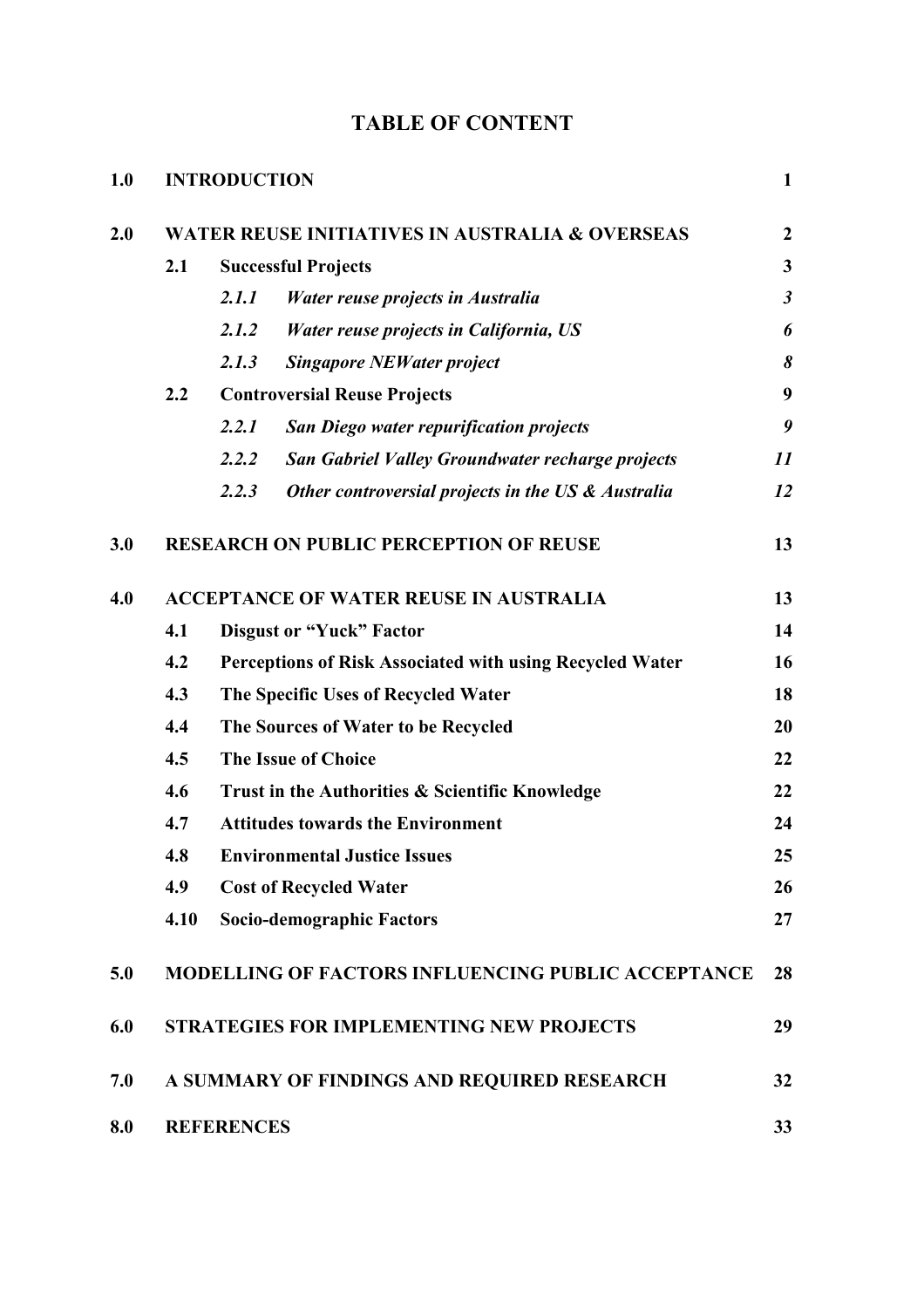#### **1.0 INTRODUCTION**

With increasing pressures on water resources, the concept of beneficial use of treated wastewater has rapidly become an imperative for water agencies around the world. Water reclamation, recycling and reuse are now recognised as key components of water and wastewater management. Along with the technology advances in wastewater treatment, the opportunity for water reuse has never been more viable. The benefits of using recycled water include protection of water resources, prevention of coastal pollution, recovery of nutrients for agriculture, augmentation of river flow, savings in wastewater treatment, groundwater recharge, and sustainability of water resource management (Angelakis & Bontoux, 2001). However, given these benefits, water reuse should not be treated simply as a means to an end but should be implemented in conjunction with other water conservation measures.

Australia is one of the driest inhabited continents on earth. The national water consumption rates are now generally considered to be unsustainable, with about a quarter of Australia's surface water management areas either approaching or exceeding sustainable extraction limits (Australian Bureau of Statistics, 2002). The development of water reuse schemes in Australia has been generally slow in comparison to some other countries. It is only in the past few years that the Australian water agencies have begun to shift their focus of water management to a total water cycle approach. This has led to the development of strategies to reduce the overall amount of wastewater discharged to the ocean and rivers.

The factors that have been cited as driving forces behind the introduction of water reuse in Australia are summarised as follows (Higgins et al., 2002; Stenekes, Schafer & Ashbolt, 2001; National Water Quality Management Strategy, 2000).

- Drought and prediction of possible further droughts from climate change.
- Meeting the needs of a growing population.
- Demand from the general community to have greener water strategies and water conservation.
- Increased urbanisation of Australia's towns and cities.
- Increased industrial and agricultural needs.
- To allow conservation of higher quality water for suitable uses.
- Heightened awareness of the potential benefits of using recycled water in the agricultural industry.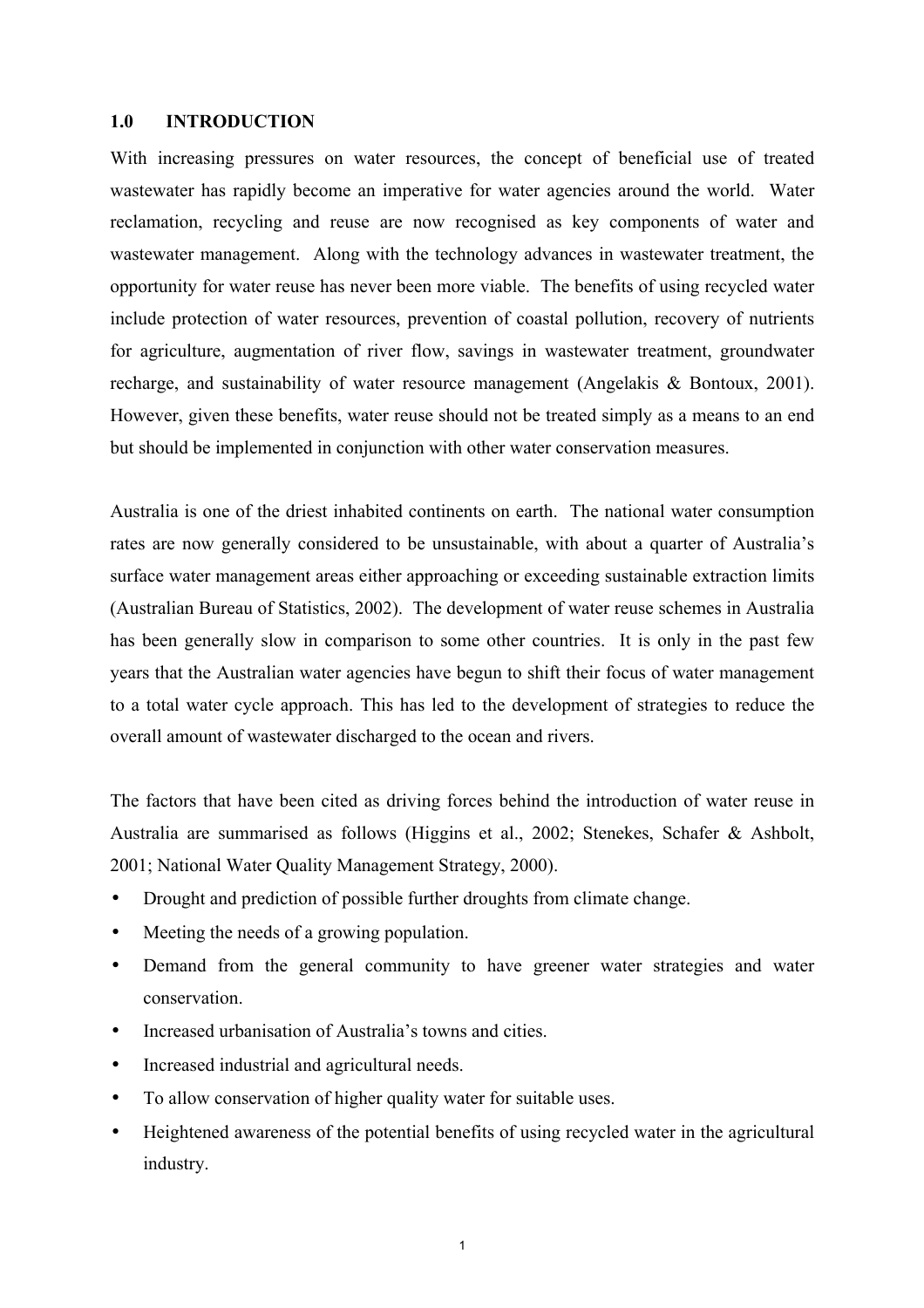- More advanced wastewater treatment processes.
- Reforms from the Coalition of Australian Governments (COAG) which have pushed Australian governments to seek further research on the public health and environmental risks of water recycling.

The central aim of this report is to provide a summary of existing international and Australian literature and experience on water reuse research, particularly in determining factors that may affect public perception of water reuse. It is important to note here that this literature review focuses mainly on wastewater reuse because this type of reuse has been better researched and often elicits greater public concerns. Therefore, the term 'recycled water' in this report is referring to treated wastewater. By definition, treated wastewater is wastewater originating from municipal, industrial or agricultural activities that has been treated to a quality suitable for reuse. Where appropriate, other water reuse sources will be mentioned specifically – for example, greywater, stormwater and rainwater harvesting.

In addition, this report utilises the term *water reuse*, instead of *water recycling* as the former places more emphasis on the beneficial use of recycled water. Water recycling is used only in relation to particular reuse projects.

#### **2.0 WATER REUSE INIATIATVES IN AUSTRALIA & OVERSEAS**

Successful direct and indirect reuse projects have been implemented in many different countries, such as Singapore, Israel, Namibia, the United States (US), Australia and many European countries. The development of these reuse projects has often been driven by the need to overcome water shortages.

The first potable direct reuse was introduced at Windhoek, Namibia in 1968, whilst indirect potable reuse systems were in place in the US (e.g. California) 30 years ago. Successful indirect potable reuse projects that have been implemented in the US include those at the Water Factory 21 in California, Fred Harvey Water Reclamation Facility, located in El Paso, Texas and the Upper Occoquan Sewerage Authority Water Recycling Project in North Virginia. Technical information on these projects was abundant but no information was found on any community surveys conducted, public education or involvement programs.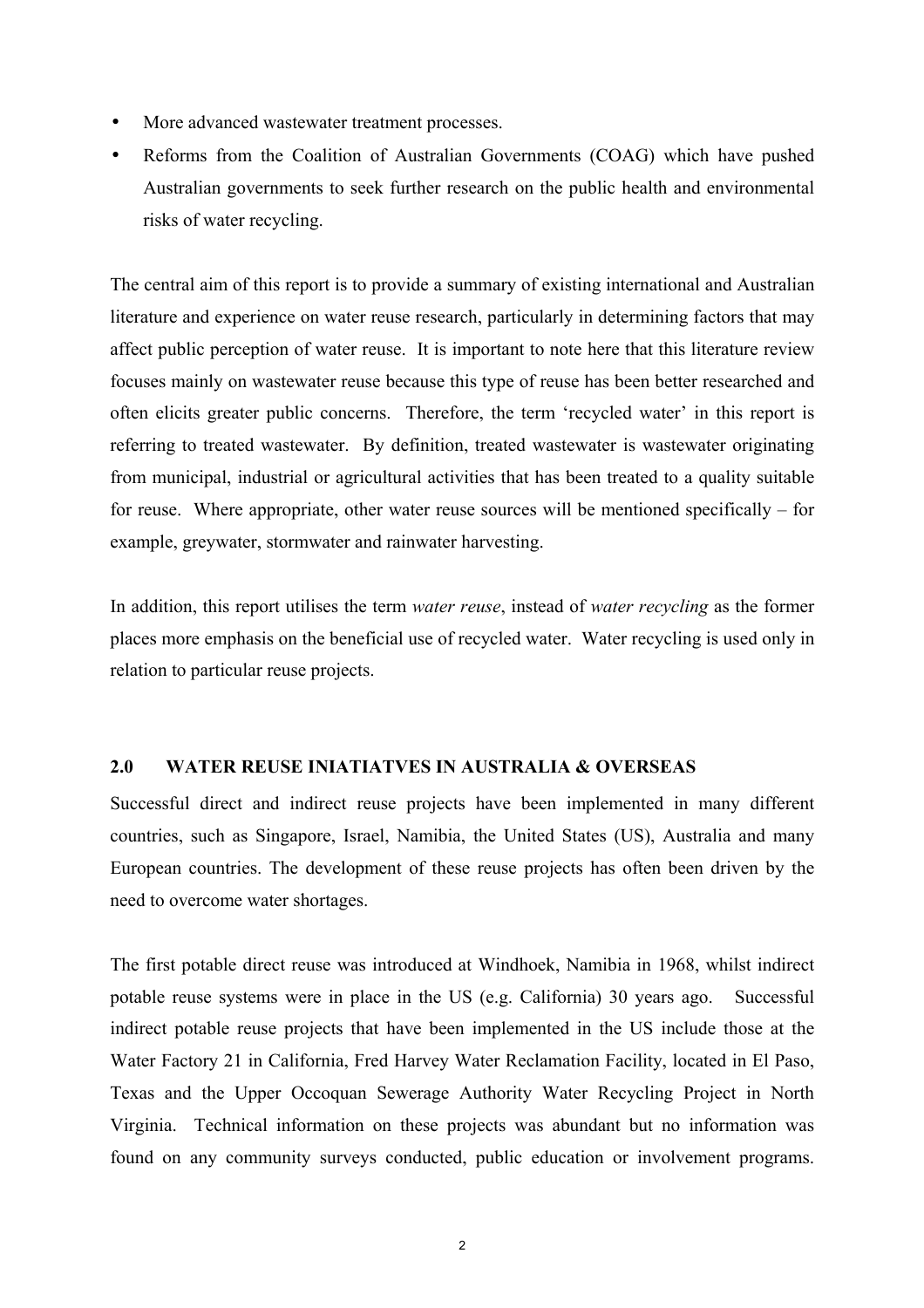Some researchers noted this as being the norm of public involvement in decision-making processes at the time (D'Angelo Report, 1998; Wegner-Gwidt, 1998; Recycled Water Task Force, 2003). The reuse projects were introduced at a time when the public trusted the experts or governments to make the right decision and they therefore did not usually participate in or challenge project decisions. With no major incidents, these projects were trusted by the community and have continued without controversy.

Given there are numerous examples of failed water reuse projects, there is now a growing awareness amongst water resource professionals of the need to include the public in their decision making processes. The next section provides examples of successful and unsuccessful water reuse projects.<sup>1</sup> Evidence of the reuse project's success or failure is also provided in the section. Note that most successful reuse projects were for non-potable purposes only. Potable reuse projects have often encountered strong community opposition, with very few exceptions (e.g. the Singapore NEWater project). However there is a range of social factors that apply to all reuse projects, regardless of whether for potable use or otherwise. The degree to which each factor may be an issue in community consideration may change according to the use, but all need to be included in the discussion. For this reason, little distinction is made between different uses of recycled water within this review.

#### **2.1 Successful Projects**

 $\overline{a}$ 

#### *2.1.1 Water reuse projects in Australia*

The reuse projects that have been implemented in Australia are often carried out on a small scale basis and are generally designed for non-potable purposes, such as landscape irrigation, agricultural or horticultural irrigation, industrial water recycling, residential garden irrigation and toilet flushing. To date, only a few social studies have been conducted in relation to these reuse schemes.

Examples of reuse projects can be found in every state of Australia. The largest residential dual reticulation wastewater reuse scheme can be found in the Rouse Hill development area, Sydney. Since 2001, residents in the development have been supplied with recycled water for

<sup>&</sup>lt;sup>1</sup> The authors acknowledge that many other reuse projects nationally and internationally can be included here as examples. The final selection of examples is based on the detail of the social information most readily available in the literature and the apparent successful or unsuccessful implementation of the projects.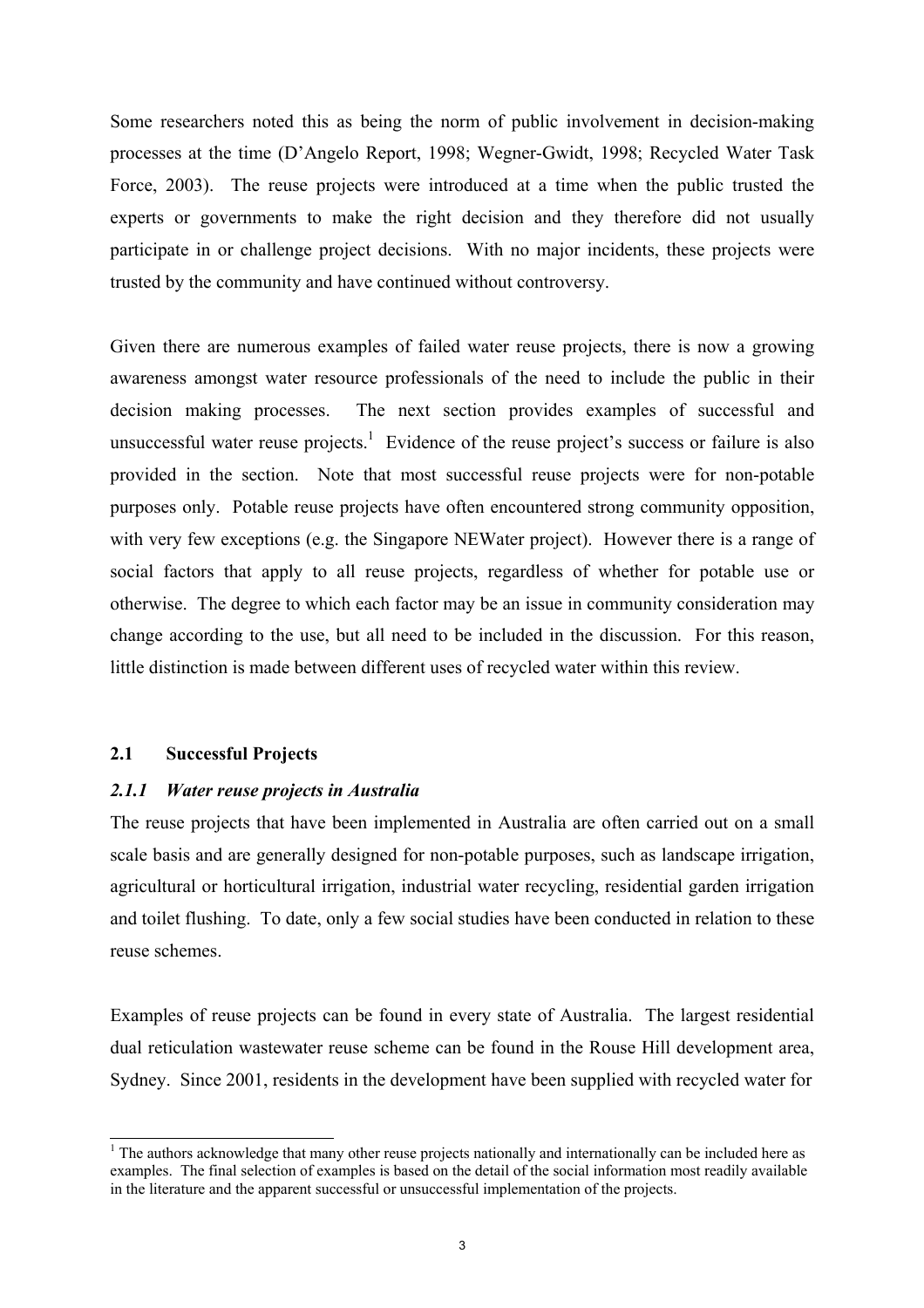toilet flushing, garden watering and fire fighting (Sydney Water, 2001). This initiative resulted from an agreement between landholders and the New South Wales government to pursue the concept of integrated water cycle management.

Its aim was to reduce the export of sediment and nutrients to the Hawkesbury/Nepean River System (Williams, 1997). Sydney Water conducted two separate studies to understand the Rouse Hill community views on recycled water *before* and *after* commissioning the scheme (Sydney Water 2000, 2001). Most residents surveyed were aware of the scheme when they took up residence in the area. However, there was an uncertainty amongst some of the residents as to whether human waste was being recycled or not, and what was actually involved in the treatment of the recycled water. Residents were generally aware of the appropriate uses of recycled water (e.g. garden irrigation) and had used the water accordingly. They regarded the dual water scheme with a sense of pride. They were few concerns, although many felt they had no choice when taking up residence in the area (Sydney Water, 2001).

Another well-known reuse project, also in Sydney was the Water Reclamation and Management Scheme at Homebush Bay, the site of the Sydney 2000 Olympics. Wastewater generated from the Olympic venue facilities and Newington village was collected, treated and reused for non-potable purposes (Olympic Co-Ordination Authority, 2003). The water was used for toilet flushing, watering lawns, gardens and parks around the Olympic venues and facilities and at the Newington Village.

Other residential non-potable wastewater reuse schemes include New Haven and Mawson Lakes in South Australia. Marks et al. (2002a) conducted a study looking at resident experiences and perceptions with water reuse in both areas along with two other dual reticulation sites in Florida, US. They found that residents in New Haven had a good knowledge of the source of water used for recycling in their area, unlike residents in Mawson Lakes.<sup>2</sup> They also reported that, although the majority of their New Haven respondents indicated no concerns over their water system, all had experienced some problems with their recycled water quality for toilet flushing. These concerns were mainly related to the odour, colour and/or sediment of the recycled water.

<sup>&</sup>lt;sup>2</sup> The dual distribution system at Mawson Lakes was not on line at the time of study (Marks et al., 2002a).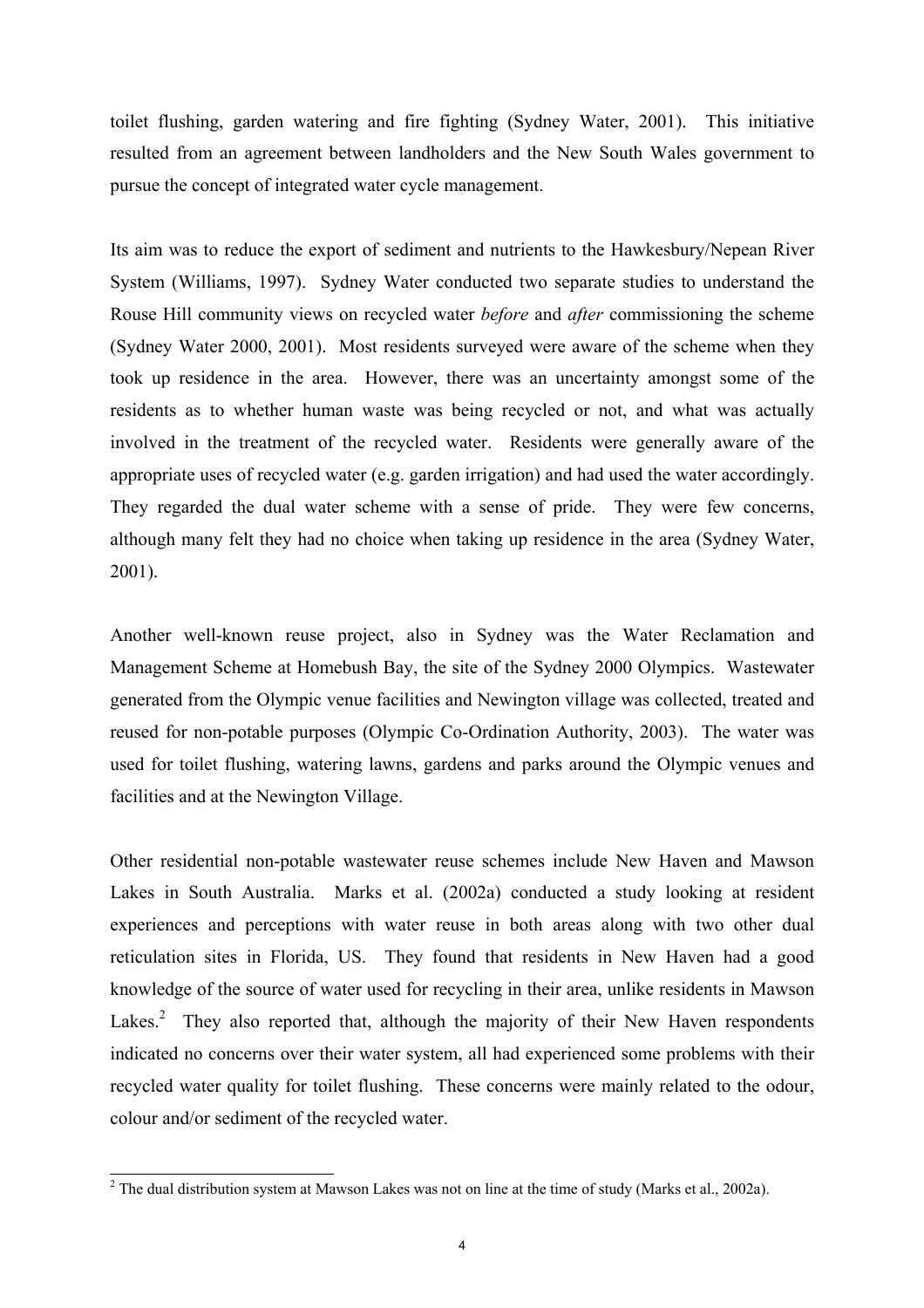In addition, examples of greywater, stormwater and/or rainwater reuse schemes can be found in Figtree Place (Newcastle), Lynbrook Estate and Inkerman Oasis (Melbourne). However, there is little or no socially-based information associated with the schemes.

The development of reuse schemes for agricultural or horticultural and industrial irrigation has been more rapid than those for household purposes. However, the amount of social research conducted to understand consumers and retailers' perception in relation to these schemes is minimal.

The largest horticultural reuse scheme in Australia can be found at Bolivar, South Australia. This project, commonly known as the Virginia Pipeline Scheme, is expected to supply over 20 billion litres of irrigation water a year for market gardens (SA Water Corporation, 2002). More than 120 market gardens had contracted to join the irrigation scheme in 2002. Associated with this scheme was a preliminary analysis of stakeholder perceptions of risks in relation to the scheme. The analysis was carried out so that appropriate plans could be made to deal with possible consumer reaction to the scheme (Warren, 1999). The public concerns over the scheme were identified in the analysis and these were (1) the source and quality of the water used; (2) the effect of using recycled water to irrigate edible food crops and; (3) possible negative environmental impacts of the aquifer recharge technique and the overall scheme itself to the region. The analysis concluded that the likelihood of major public concerns to emerge as a result of the scheme was relatively low. Therefore, a public information campaign was not conducted. The analysis further concluded that any potential negative consequences resulting from the scheme would significantly impact on the regional industries (Warren, 1999). The scheme was formally launched in October 2003.

In Queensland, the Eli Creek Irrigation Project at Hervey Bay was created to reduce the need for an ocean outfall due to population growth (Heron, 1998). The idea of redirecting wastewater inland for irrigation was first mooted in 1991 due to concerns over the use of the water (Focus, 2000). One sugar cane farmer later took the initiative to irrigate with the recycled water and a few years later, the farm won the district productivity award for the most sugar cane per hectare. Subsequently, the project was launched in February 1998 and recycled water was provided to local cane farmers for irrigation. The program has now been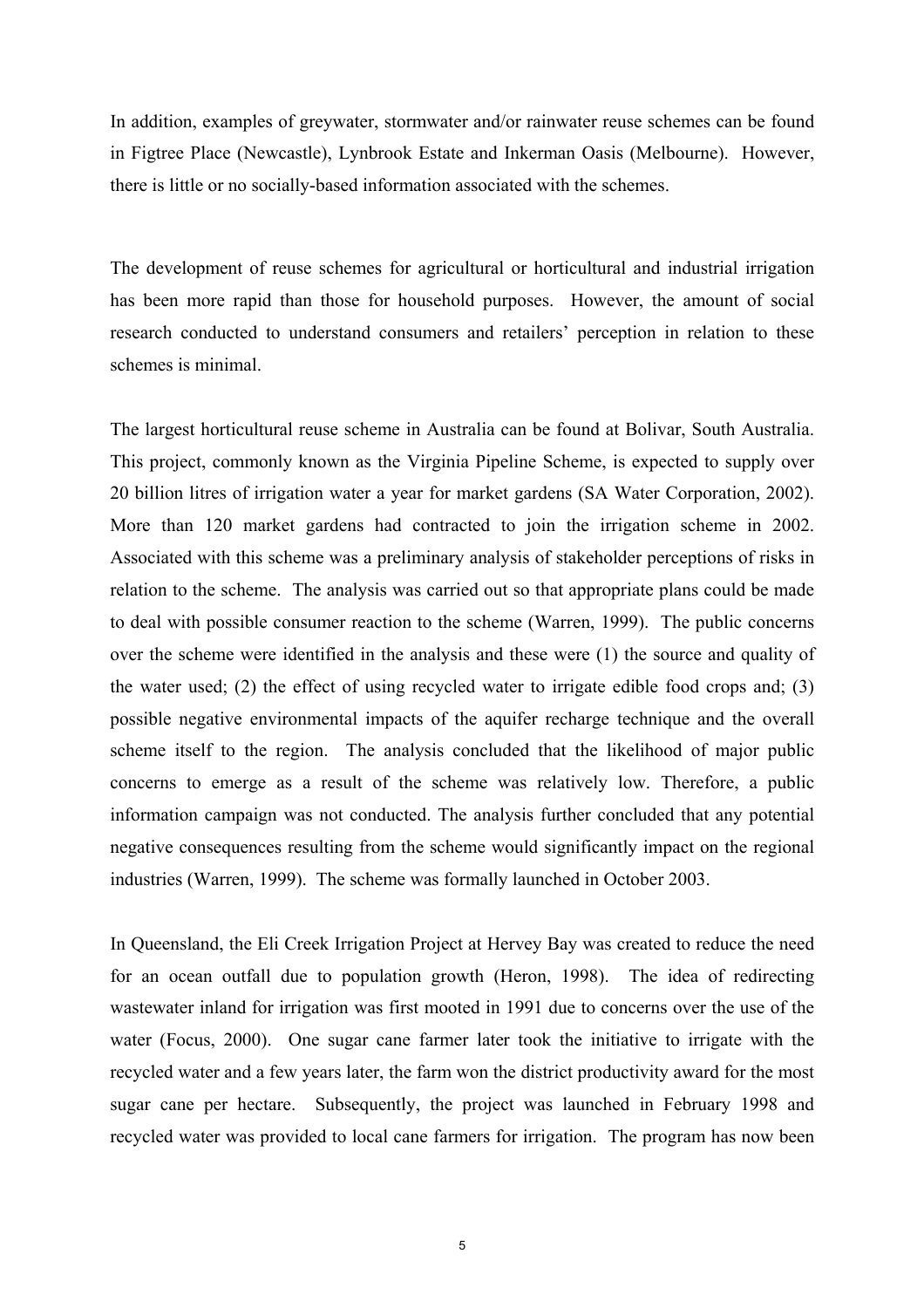extended to include reuse of the local stormwater and recycled water is now used for irrigating crops, pasture, tea tree plantations, sporting fields, a golf course and a turf farm. In Western Australia, a trial has begun to convert the irrigation systems of McGillivray Sporting Complex from bore water to treated wastewater. The community living close to the sporting complex as well as the complex users were informed about the project and were invited to raise any queries. To date, no concerns have been reported (Harry Lee, personal communication, December 9, 2003). It is expected that the system will officially begin early in January 2004.

#### *2.1.2 Water reuse projects in California, US*

California is a pioneer water recycling State in the US with over 230 reuse projects operating at the time of this review. The majority of the projects were for non-potable reuse purposes and only four projects were for indirect potable uses (Recycled Water Task Force, 2003). An overview of different reuse projects in California is presented on the websites of the Bureau of Reclamation (http://www.usbr.gov/main/library), Department of Water Resources California (http://wwwdpla.water.ca.gov/sd/recycling/so\_cal\_reclaim&reuse.html), and the Water Reuse Association (http://www.waterreuse.org). Following are two examples of successful reuse projects in California.

The Irvine Ranch Water Recycling Program is said to be one of the longest and most successful multi-use recycling projects in California (Redwood City, 2003). Irvine Ranch Water District (IRWD) imports 50% of its water to meet the district irrigation and domestic requirement. In order to reduce the dependency on this imported water, IRWD first introduced recycled water to the local agricultural sector in 1967 (D'Angelo Report, 1998). Recycled water has since been widely used in the district for the irrigation of local crops, golf courses, parks, school grounds, greenbelts, street medians, freeway landscaping, other industrial uses and even commercial toilet flushing. The IRWD has also supplied individual homeowners, through a dual distribution system, recycled water for non-potable uses (Holliman, 1998). Currently, recycled water supplies about 15% of the annual water needs of the District (Young et al., 1998).

The success of the Irvine Ranch Water Recycling Program can be credited to their commitment to inform and educate the local community about efficient water use and reuse,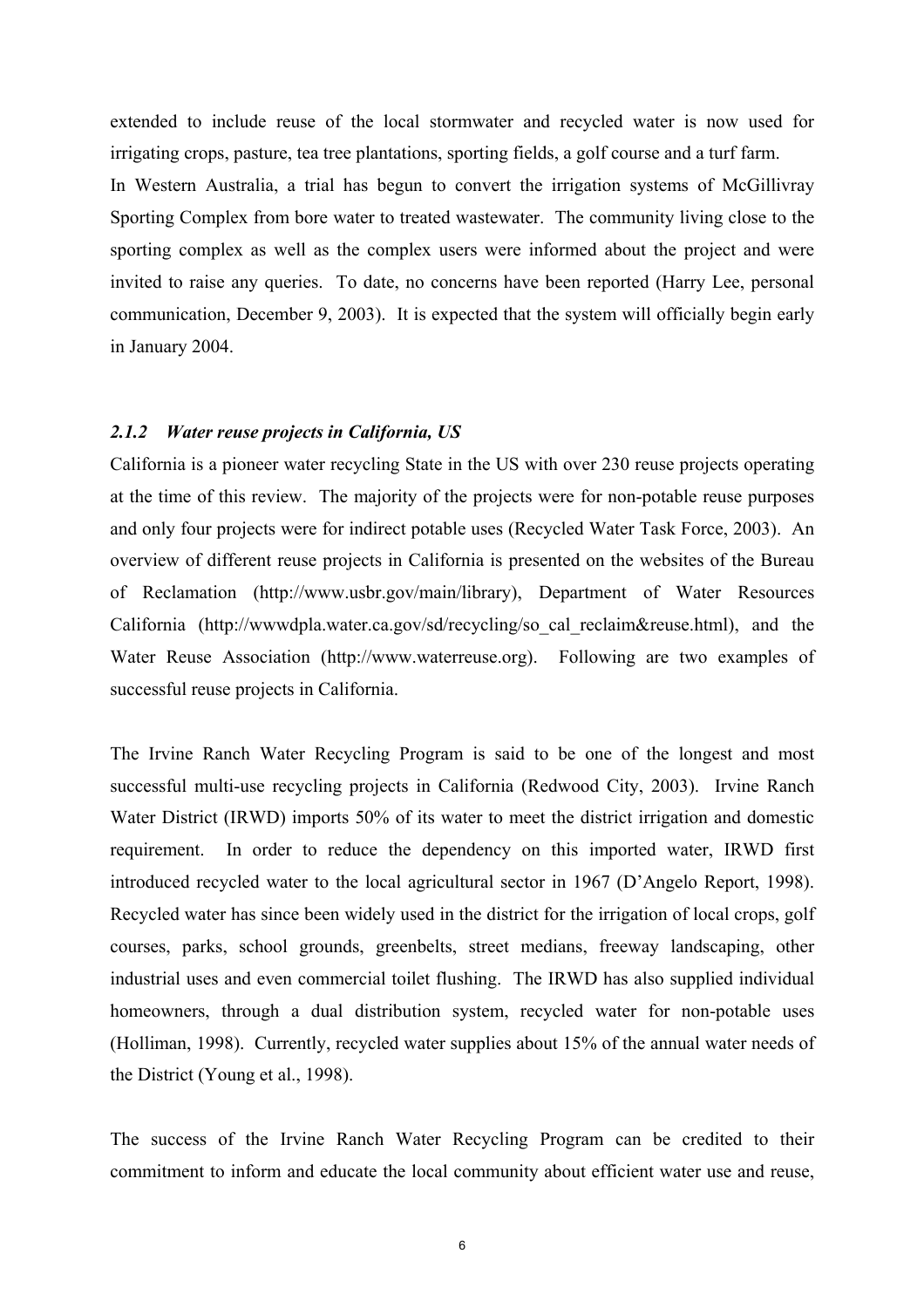thus creating a greater awareness of the water shortage issues. Every member of the community was told about the value of water by the IRWD *for decades* (Young et al., 1998). Water reuse was promoted to the public as a means of protecting the environment, saving money and energy, and providing a drought resistant supply (D'Angelo Report, 1998). Intensive water conservation programs combining public tours, in-school education, outreach and community education programs were fully utilised to promote water reuse.

Another successful water recycling project in California was the Monterey County Water Recycling Project. This project was designed to minimise seawater intrusion into the local groundwater aquifers by using recycled water for irrigation rather than groundwater (Sheikh, Cooper & Israel, 1999). Currently, over 53 billion litres of recycled water is produced for irrigation of high quality food crops, such as artichokes, lettuce, cauliflower, celery, and strawberries.

The success of the project is credited to years of careful planning with great emphasis on public involvement. It took *almost 20 years of planning* before the project was fully operational in 1998 (Recycled Water Task Force, 2003). In the early planning stage, public discussion with the local growers suggested a field study was needed to look at the safety and marketability of produce irrigated with recycled water. A five-year health study was consequently conducted and the results showed that produce irrigated with recycled water was safe to consume (Sheikh et al., 1998). The market study also returned a positive note for the project (Sheikh et al., 1998). Buyers, shippers and other intermediaries were accepting of recycled water for their irrigation needs, providing that the practice was endorsed by regulatory agencies and that their competitors and the media would not target them with negative publicity. More importantly, the labelling of the products as being irrigated with recycled water was not required since the water had been treated to the acceptable standard.

Overall, support for this project was well received from different groups in the County (Recycled Water Task Force, 2003). The environmental community and local people endorsed the project for reducing wastewater discharge to the Monterey Bay Sanctuary. The support by the agricultural industry was obtained by actively involving the growers in the safety study and providing safe, reliable and inexpensive water for irrigation. However, two years before the project was due to start, concerned growers formed a committee to express their concerns about the project design and operation (Recycled Water Task Force, 2003).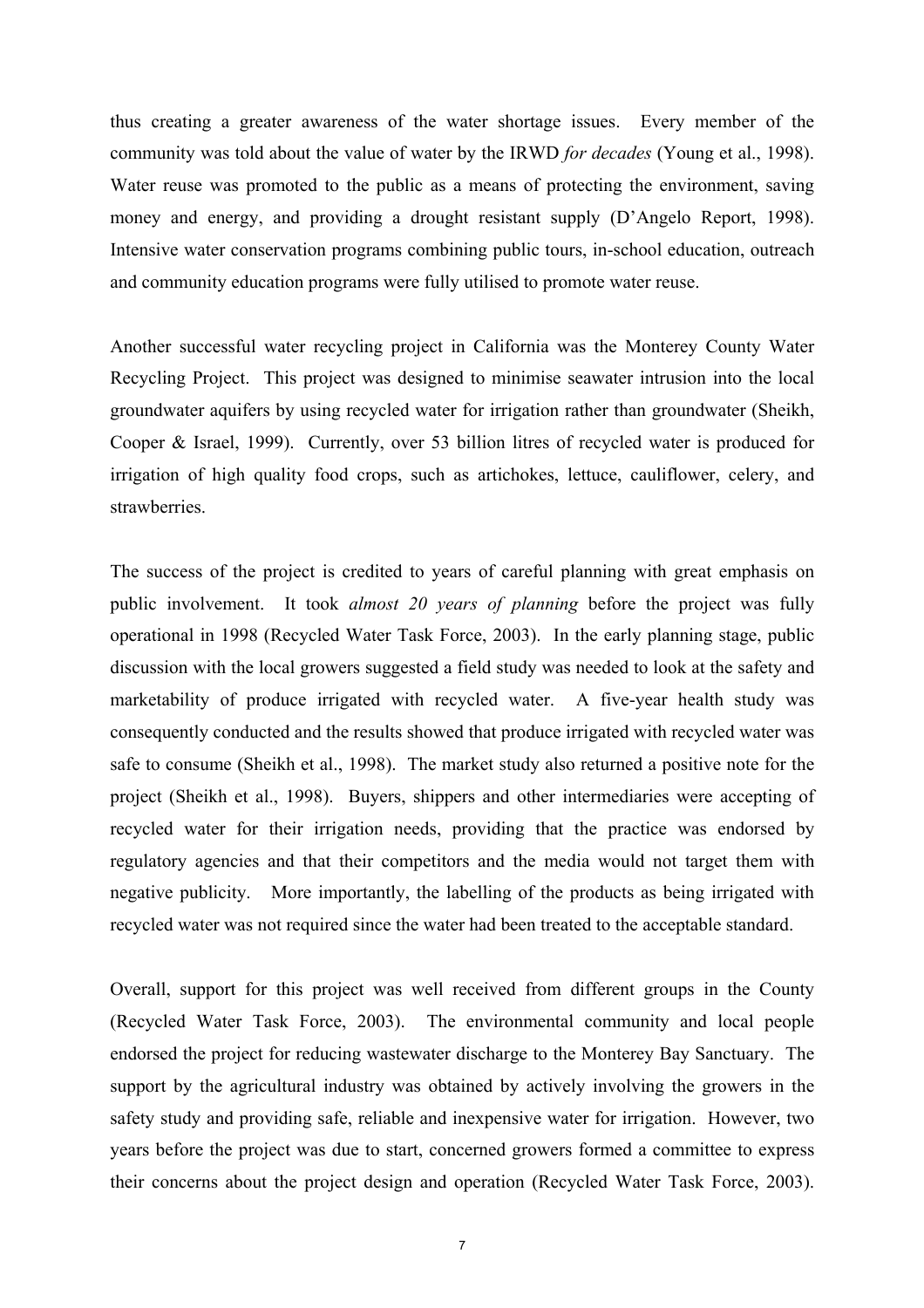The County took these concerns seriously and subsequently a supplemental food safety study was conducted to investigate potential pathogen growth in the irrigation water. The study again failed to find any pathogens and thus the project commenced (Sheikh et al., 1999). To assure growers of the plant's operating safety, the County provided constant information, both directly to them, and on the IRWD's website.

The project was said to have a strong support at community levels because of the extensive educational programs introduced (Recycled Water Task Force, 2003). These programs involved using school presentations, tours to treatment plants, project exhibitions at local community events, and providing pamphlets to consumers with their water bills outlining the project.

#### *2.1.3 Singapore NEWater project*

To understand the indirect potable reuse project that was implemented in Singapore early this year, it is important to understand the circumstances surrounding its conception. Singapore is a small, wealthy island that depends heavily on its neighbouring countries for their natural resources including water. In fact, half of the country's water supply is imported from Malaysia (Seah, 2002). This dependency has long been regarded by the government and the people of Singapore as a highly sensitive issue. The recent disputes between Malaysia and Singapore over the price of water have further threatened Singapore's future water supply and consequently the country has had to seek alternatives for its water supply (Kyodo News International, 2003).

The recycled water project, commonly known in Singapore as NEWater, was seen as a strategic option as it reuses the available water and it is cheaper than other options such as desalinated water. Mindful of the possible community resistance to consuming NEWater, the country started with indirect reuse by mixing the recycled water with reservoir water (Agence France Presse, 2003). Currently 1% of the treated wastewater is pumped to reservoirs before being piped to residential and office taps. The government aims to meet 20% of the country's needs from NEWater by 2015 (Collins, 2003).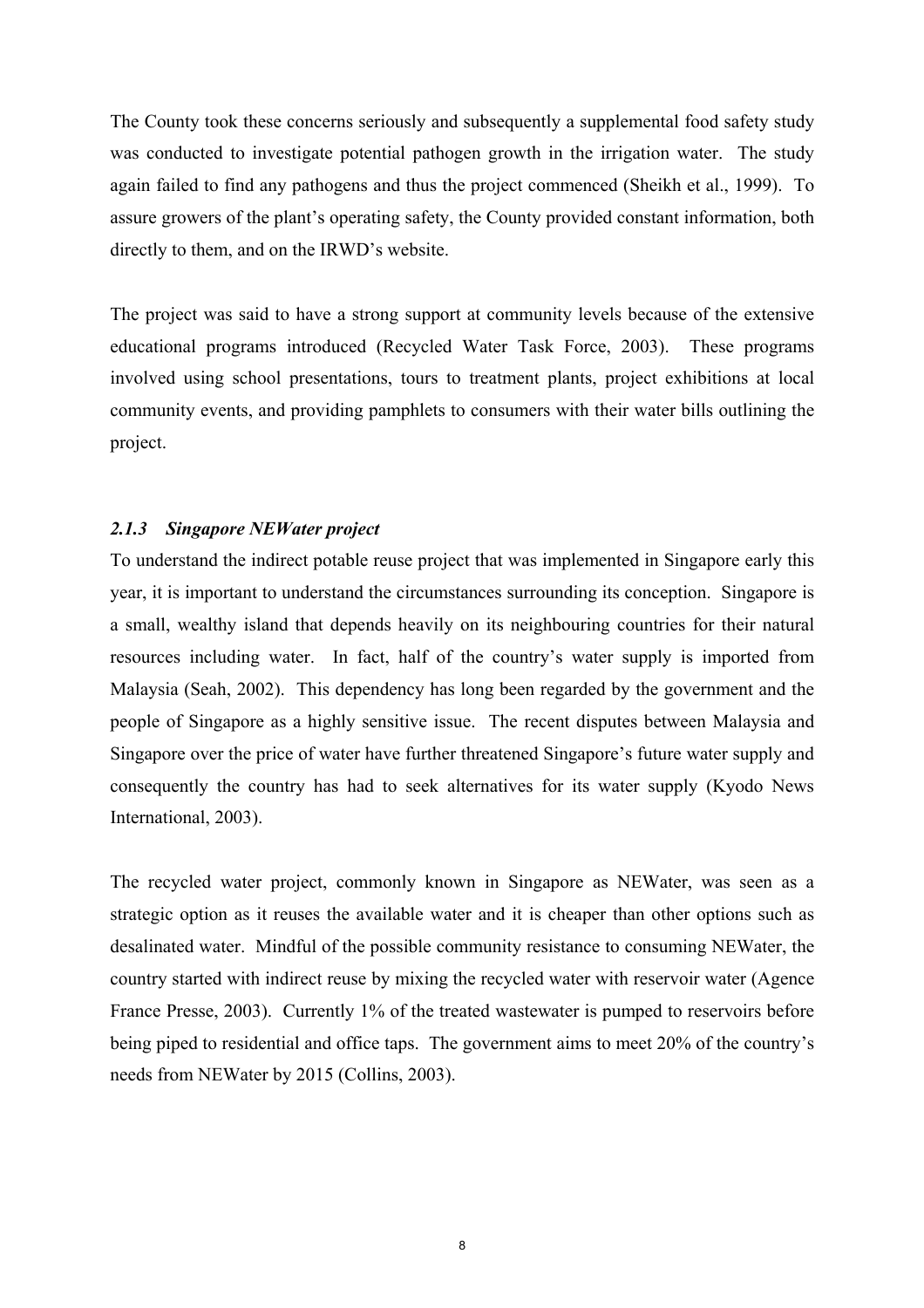To raise people's awareness of NEWater, Singapore's Public Utilities Board (PUB) launched intensive education campaigns, using a documentary feature film, media exposure, information briefings at community centres and schools, and a NEWater visitor centre (Collins, 2003). In relation to the quality of NEWater, the PUB reassured the anxious public by citing that there had been no ill-health impacts to US citizens who had consumed recycled water throughout the past 20 years. Also, the government supported a two-year study by a panel of international experts which concluded that the quality of NEWater was well within standards specified by the World Health Organisation and the US Environmental Protection Agency (PUB, 2002). The expert panel declared NEWater to be purer than tap water. To ease the public anxiety further, the government distributed 1.5 million bottles of NEWater for the public to see and try for themselves (Kyodo News International, 2003). Top government officials and experts were photographed savouring the water (Agence France Presse, 2003).

Reports of public hesitation to using the NEWater were however, supported by the increased sales of bottled water (Kyodo News International, 2003). Two leading newspapers in Singapore further reported the findings of their studies which indicated the majority of respondents did not feel comfortable drinking the water (Seah, 2002). Some respondents even considered paying more for imported water rather than having to drink NEWater (Seah, 2002). These findings are, however, in contrast to an independent poll by Forbes Research (Kyodo News International, 2003) which the government often cited. The poll indicated an overwhelming level of NEWater acceptance among Singaporeans. Despite signs of public squeamishness in drinking recycled water, NEWater was mixed with the local water supply in February this year.

#### **2.2 Controversial Reuse Projects**

#### *2.2.1 San Diego water repurification project*

The downfall of the city of San Diego's water repurification project probably took the many agencies involved by surprise. At the 1997 Beneficial Reuse of Water and Biosolids Conference, Katz and Tennyson, the public relations agents for the project, described it as having all the main ingredients for success. In the following year, the project was illustrated as having very successful public information and outreach programs in a publication produced by the Water Environment Federation (WEF) and the American Water Works Association (AWWA) (D'Angelo Report, 1998).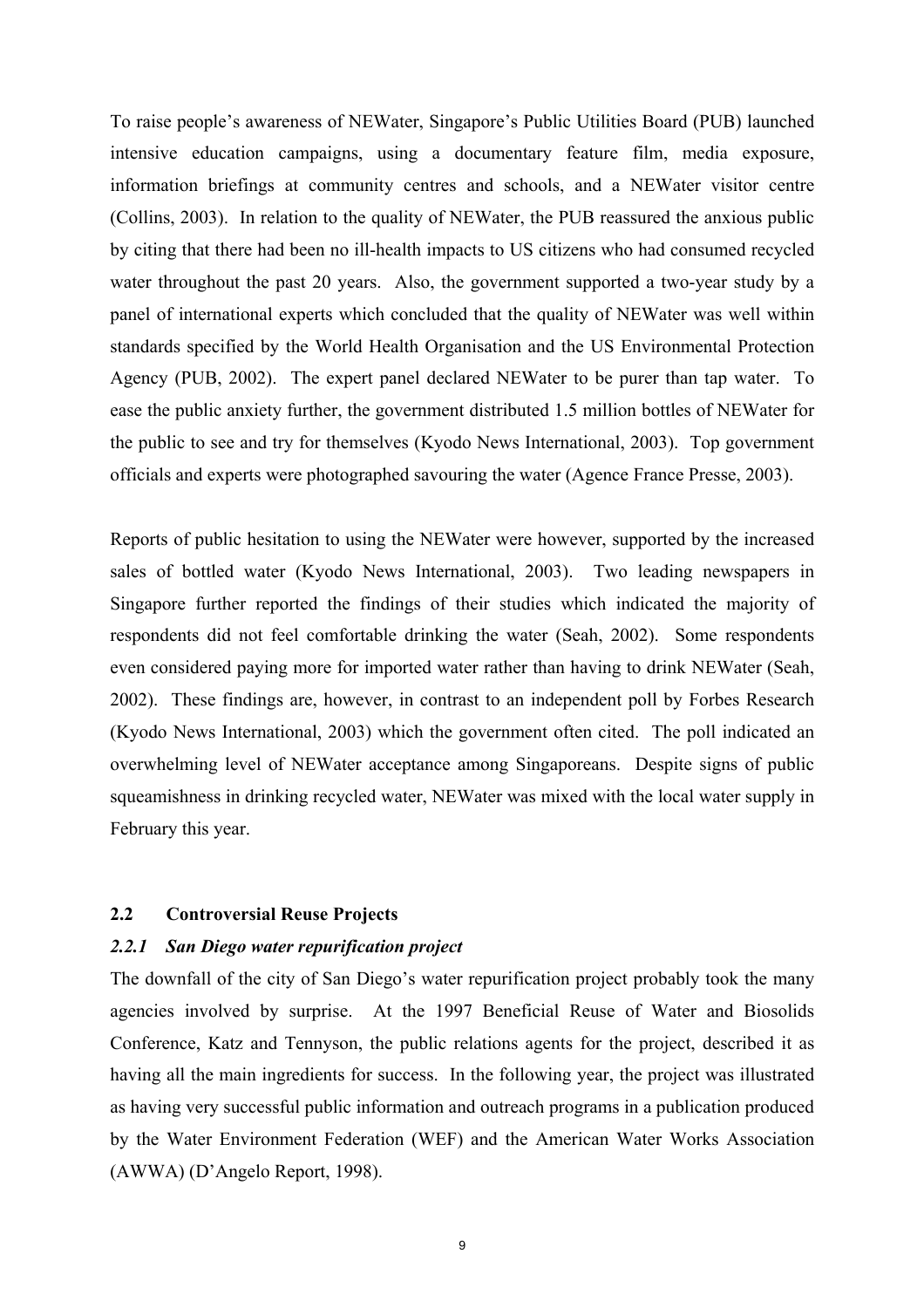The idea of introducing recycled water as a supplement to the city of San Diego's drinking water supply, was conceived during the 1991-92 drought (D'Angelo Report, 1998). The project proposed mixing the recycled water with imported freshwater in reservoirs. After a year's detention, this water would go through the conventional water treatment process before being piped to domestic homes. The project was introduced to the community as means of protecting the city from possible future droughts.

The San Diego City Council and the San Diego County Water Authority understood the importance of public acceptance and therefore embarked on a comprehensive research project to better understand the public willingness to use recycled water and to identify potential issues that needed to be addressed (Katz & Tennyson, 1997). The research was collected from public opinion research, focus groups, and individual interviews with community leaders and policy makers.

In a telephone survey of more than 300 San Diego residents, participants expressed a significant level of interest and concern about water supply, quality and treatment options (Katz & Tennyson, 1997). A high number of respondents also indicated support for the use of recycled water and preferred the term 'purified water' to reclaimed or recycled water. The research also found the participants to be supportive of using repurified water for drinking, washing and cooking once it was fully explained to them.

Furthermore, focus groups and one-to-one interviews with community leaders also indicated favourable results when the concept was explained (Katz & Tennyson, 1997). To further assure San Diego residents, the Authority and the Council submitted their water repurification project proposal to the scrutiny of an Independent Advisory Panel and a citizens' review committee which later concluded that recycled water was an acceptable option, and it would provide a much needed source for the region (Wegner-Gwidt, 1998). Additional public outreach work was also undertaken, these included brochures and related fact sheets, video presentations about the project, feature stories in newspapers, and other media outlets, and a telephone enquiry line.

Despite the strong support from a wide variety of community organisations, the project became entangled in political campaigns which eventually caused the whole project to be halted. The campaigns claimed that the city intended to take wastewater from affluent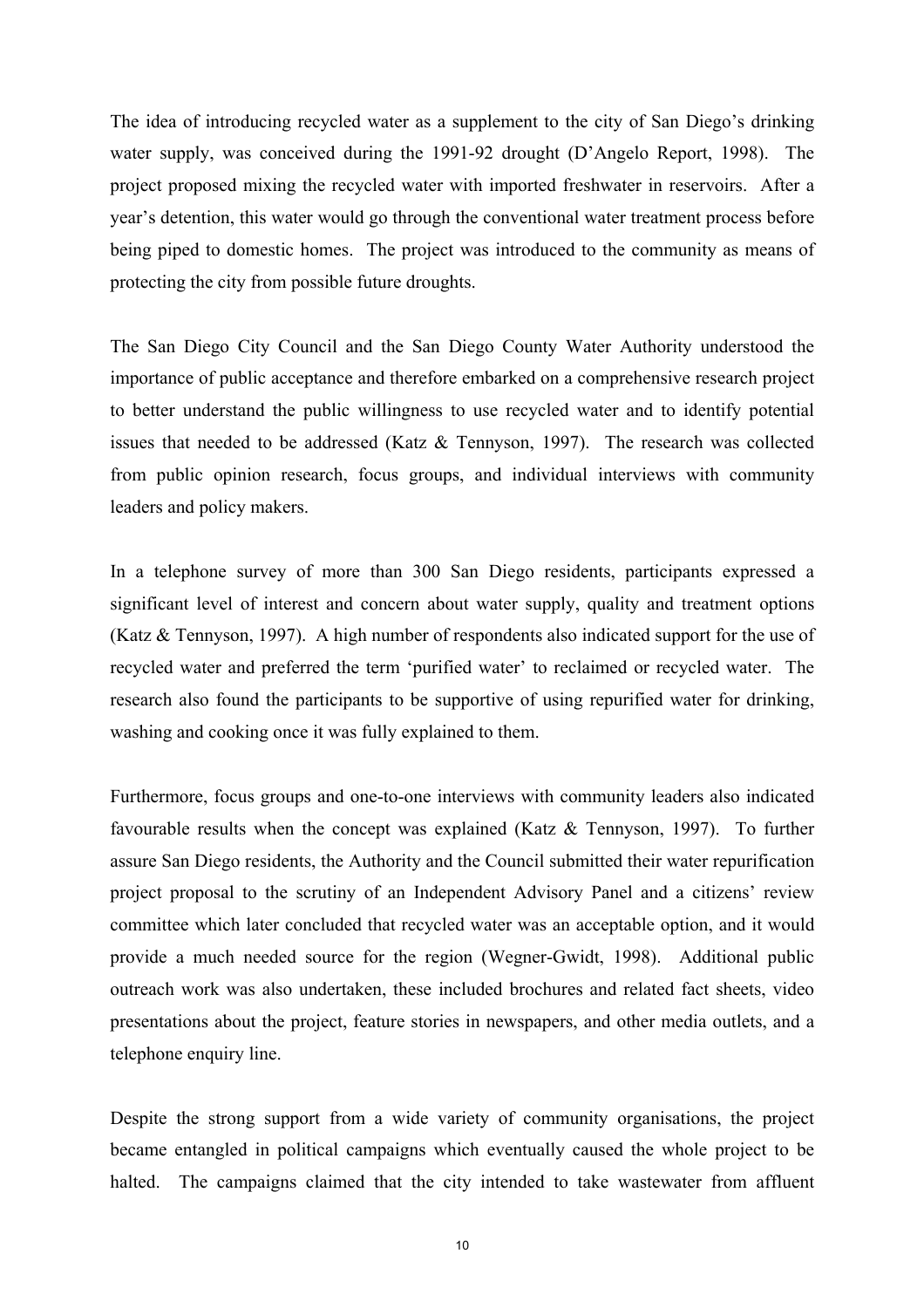communities to distribute as drinking water to those less affluent, and health dangers from the project were specifically highlighted (Recycled Water Task Force, 2003). The State Department of Health Services subsequently called a hearing for the project. Hundreds of worried residents turned up to the hearing after seeing advertised posters covered with the slogan "Toilet to Tap" (Recycled Water Task Force, 2003). In the end, the project was put on indefinite hold by the San Diego City Council (US Bureau of Reclamation, 2000).

#### *2.2.2 San Gabriel Valley groundwater recharge project*

Similar to the San Diego water repurification project, the San Gabriel Valley Groundwater Recharge project was conceived during a period of drought in the region (D'Angelo Report, 1998). It was designed to use tertiary-treated recycled water to replenish the local aquifer. The project met significant opposition before its conception with newspaper advertisements and mailers questioning the safety and feasibility of the project.

In an attempt to win public acceptance, the project started to form alliances with groups that supported the project (Recycled Water Task Force, 2003). Public tours and meetings were also organised to inform the public about the project, how the water was treated and the safety measures in place to address public health concerns. However, just weeks before the project's hearing of the environmental review process, a citizens group, Citizens for Clean Water took out several full page newspaper advertisements declaring the project as "Toilet to Tap"; that the project was unnecessary and the potential health risks associated with drinking reclaimed water – however small – were unacceptable and bore too many risks for the environment and the people (Stenekes et al., 2001; Logan, 1996).

Another challenge to the project was the legal confrontation by a local brewery Miller Brewing Co., who alleged that the project posed serious environmental problems and might pollute their water supply. Subsequently a lawsuit was lodged to block the project (Wegner-Gwidt, 1998). As a result of these proceedings, the project was eventually downsized by 40 percent and was moved further away from the brewery. The Miller Brewing Co. has since agreed to support the smaller project which has now moved forward through planning, design and environmental permitting processes (Upper San Gabriel Valley Municipal Water District, 2003). Although the project has been delayed a few times, it has survived through the confrontations due to strong support from sections of the community and reputable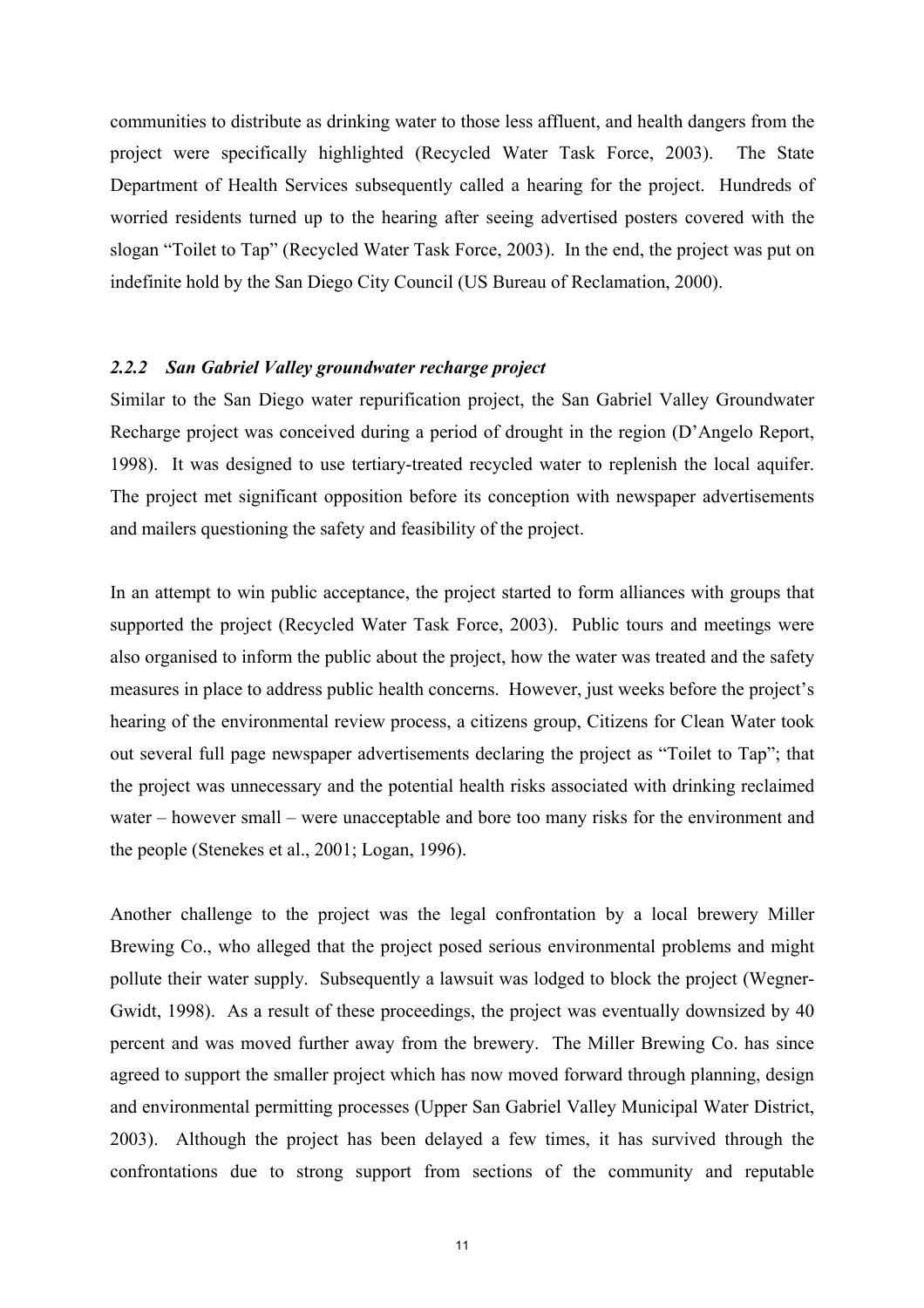organisations such as the California WateReuse Organisation, Los Angeles County Medical Association, Heal the Bay, the Sierra Club, and US House of Representatives member Esteban E. Torres (Wegner-Gwidt, 1998).

#### *2.2.3 Other controversial projects in the US and Australia*

A number of other recycled water projects in the US such as the California's Bay Area Water Recycling Program, and City of Los Angeles Department of Water and Power's East Valley Water Reclamation Project were also redesigned to overcome the so-called "yuck factor" or were delayed because of public opposition (Bay Area Monitor, 1999; Timko, 2002). Similarly, two further indirect potable reuse projects involving surface water augmentation (one in California and one in Florida) have been postponed indefinitely because of public or political pressure, or health concerns (Crook, 1999). Finally, a headline in a local paper that dubbed the Dublin County's Clean Water Revival Project in California as "Toilet to Tap" halted the whole project. This groundwater replenishment project was proposed to augment the local water supply, to reduce salt levels in existing groundwater and the need for wastewater discharge to San Francisco Bay. With the strong support from the local environmental groups however, the county resorted to using the very high quality water for landscape irrigation instead.

In Australia, few attempts from the local authorities to introduce potable reuse projects have been met with strong community resistance. In their article, Gibson and Apostolidis (2001) noted that a medium-sized local government in Australia was defeated at election for investigating a possible reuse scheme. Along Australia's Sunshine Coast, consideration by the Maroochy and Caloundra councils to augment dwindling domestic water supplies with recycled water was modified after strong opposition from the local community. Community action groups used media releases to warn the community about the potential shrinking and deforming of male sexual organs because of gender-bending hormones in wastewater (Lamble, 1998). An internet website was also established by one residents action group, the Rivermouth Action Group to spread news of the reuse proposal scheme citing the feared ill effects of using recycled water in the US, and how the proposal would be the first of its kind, reusing infectious hospital, abattoir and industrial waste for potable purposes (http://www.rag.org.au). The argument against the proposal was intensified due to a lack of community involvement and consultation in the events leading up to the implementation the

12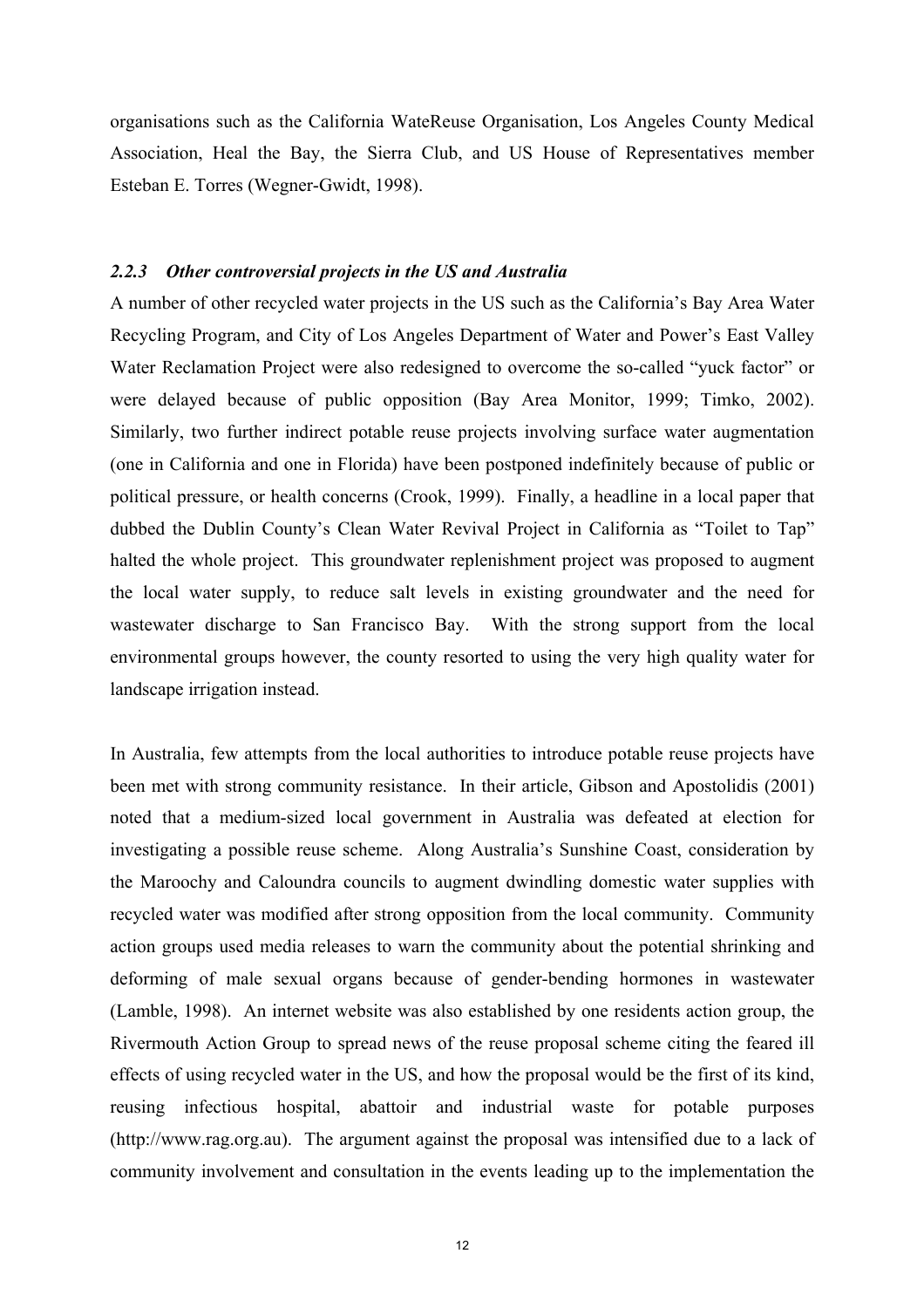proposal (Stenekes et al., 2001). As stated by the Rivermouth Action Group, the local council had voted for the proposal without consulting the local community.

#### **3.0 RESEARCH ON PUBLIC PERCEPTIONS OF REUSE**

The first planned use of recycled water for drinking started as far back as the 1950s. However, it was not until twenty years later that researchers started to look into public perceptions and acceptance of water reuse. Most of these studies were conducted in the US and were limited in their scope which often aimed to increase public acceptance using applied behavioural methods (eg. incentives). Indeed, the early approach to implementing water reuse projects often viewed public acceptance as the principal 'obstacle' to implementing any recycling projects. Subsequently the research following this view was limited to finding ways to persuade people to accept recycled water. As an example, Dishman, Sherrard and Rebhun (1989) mentioned that *"…the issue of public acceptance could kill the (reuse) proposal. In view of this very possible scenario, a strategy (based on applied behavioural analysis and social marketing) should be developed to deal with public unwillingness to drink reclaimed water (p.158)*".

It is now generally accepted that social marketing or persuasion is ineffective in influencing people to use recycled water. Public perceptions and acceptance of water reuse are now recognised as the main ingredients of success for any reuse project. Despite this, no research has investigated the different factors that influence public perceptions of water reuse and how these factors mediate people's decision-making processes. The need for social research into water reuse in Australia has not been realised until recent years. Social studies conducted so far have mainly been initiated by water agencies considering the possibility of using recycled water.

#### **4.0 ACCEPTANCE OF WATER REUSE IN AUSTRALIA**

The successful implementation of any reuse projects hinge on public acceptance. As a concept for water management, water reuse is indeed widely accepted by the Australian community. In Western Australia, a recent focus group held by the Water Corporation of Western Australia (WA) (2003) indicated that people rated the idea of using recycled water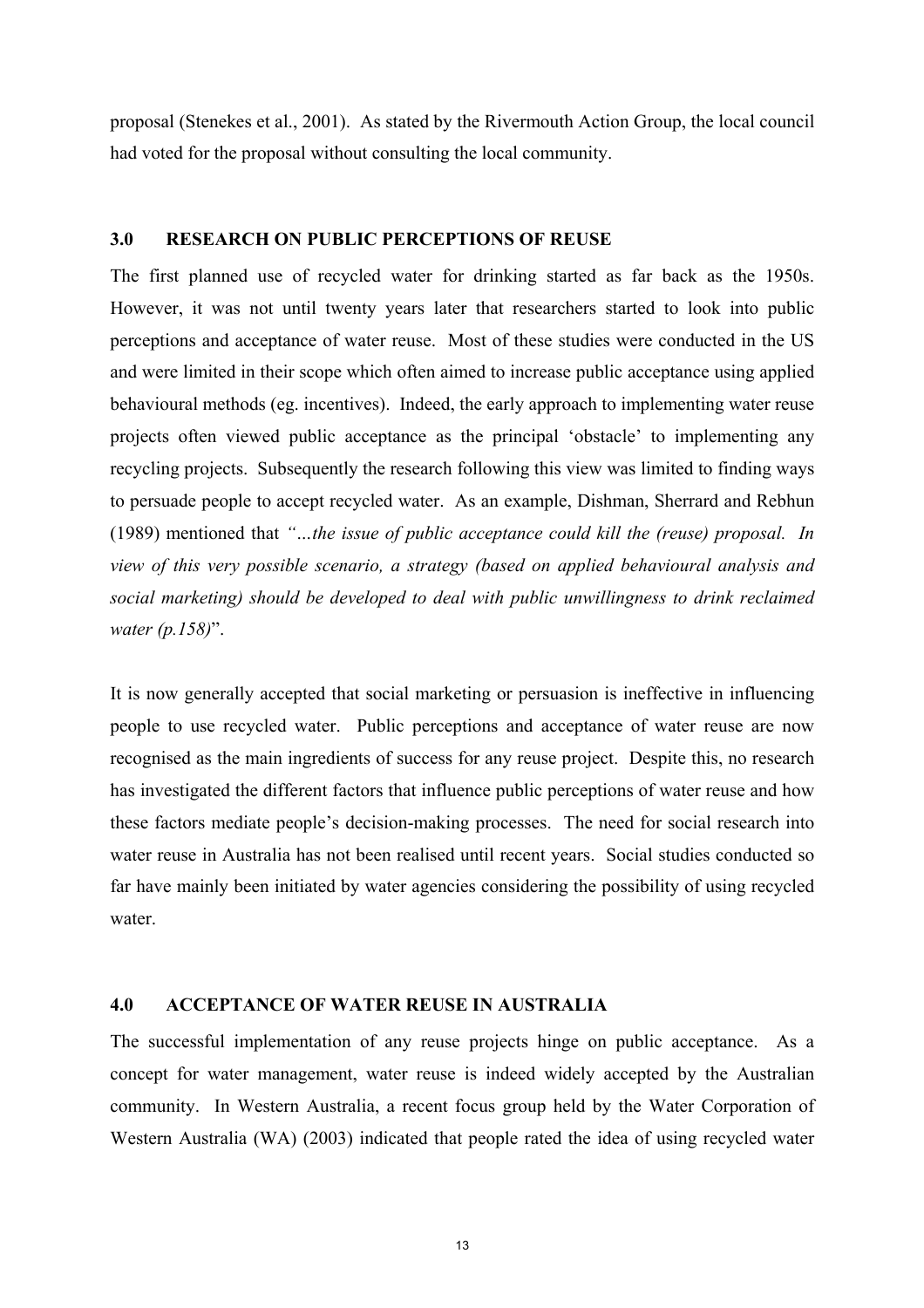very positively. The same findings were obtained in Melbourne Water (1998) and Sydney Water (1999) studies on community perceptions of water reuse.

However, the widespread acceptance for water reuse in the Australian community does not automatically assume that any reuse projects will be readily accepted by the community. Numerous reuse projects overseas have failed in the past despite receiving favourable support initially from the potential users. Californians are said to be very accepting of recycled water use (Recycled Water Task Force, 2003), but as shown in Section 2.2, many reuse projects have failed to win public acceptance. The general community often saw the logic in the move towards using recycled water, but felt that they themselves could not use the water. This view is again shared by the focus groups participants in discussions held separately by Melbourne Water (1998), Water Corporation of WA (2003) and ARCWIS<sup>3</sup> (Kaercher et al., 2003).

Why is it that people can see the logic in using recycled water but remain reluctant to use it? The following provides a summary of different factors in the literature that may influence the behavioural acceptability of a reuse scheme to the general community.

- Disgust or "Yuck" factor;
- Perceptions of risk associated with using recycled water;
- The specific uses of recycled water;
- The sources of water to be recycled;
- The issue of choice;
- Trust and knowledge;
- Attitudes toward the environment;
- Environmental justice issues;
- The cost of recycled water; and
- Socio-demographic factors.

#### **4.1 Disgust or "Yuck" Factor**

The "yuck" factor, or disgust in psychological terms, as a barrier to water reuse has been cited in the literature since the beginning of public attitudes studies towards reuse back in the 1970s. However, no studies have been conducted to examine how this factor exerts its influence on people's perceptions of water reuse.

 3 Australian Research Centre for Water in Society (ARCWIS), CSIRO Land and Water.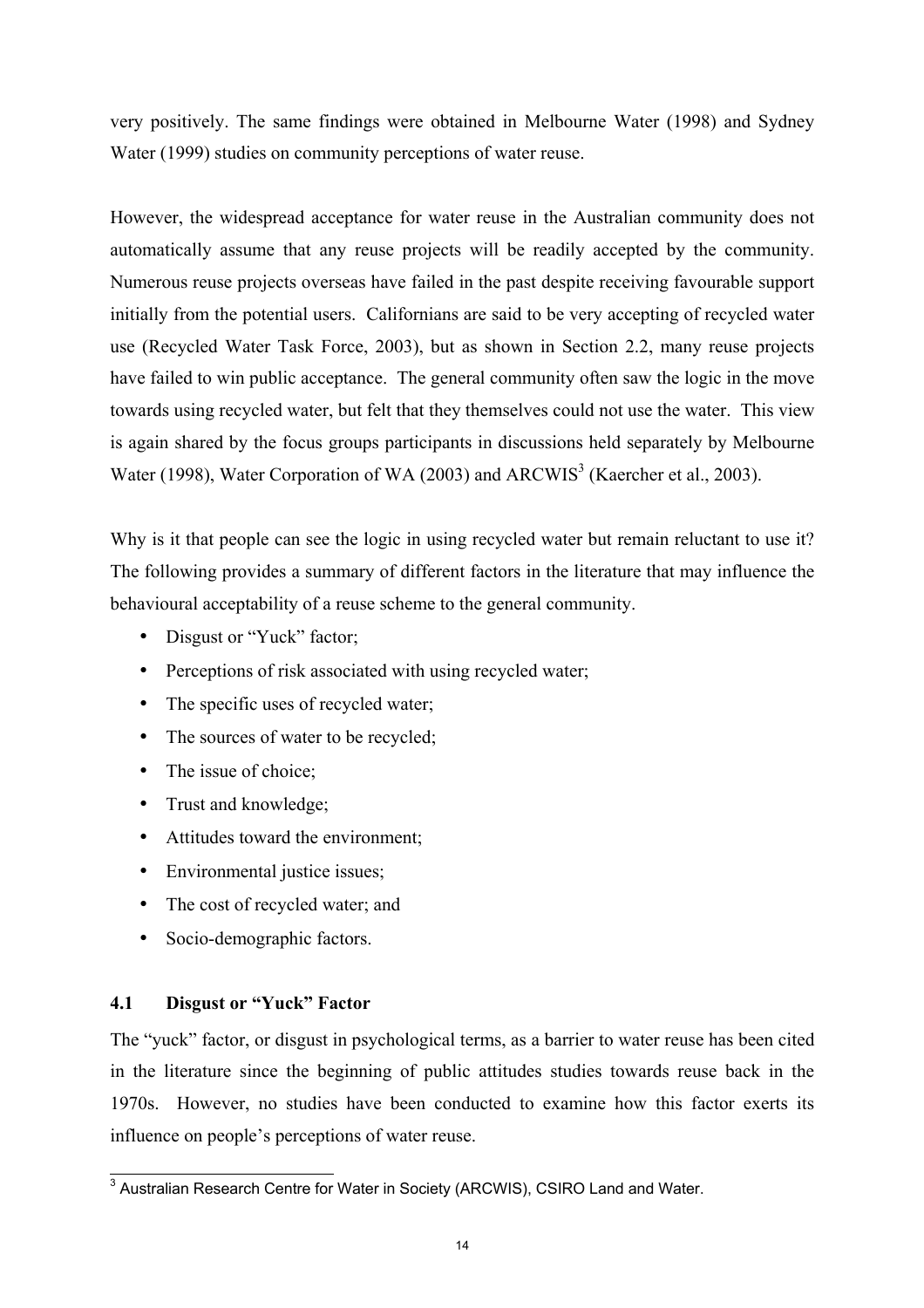On many occasions, the general community openly acknowledged there was a psychological barrier when it came to using recycled water (Melbourne Water, 1998; Kaercher et al., 2003). This psychological barrier appears to be the disgust emotion derived from the thought of using recycled water. Some people reported that they were caught up in their own mental imagery associated with raw sewage and could not move beyond it (Melbourne Water, 1998). This is well described by one participant in the Melbourne Water (1998) focus group. "*I guess it is a mental image. Brown solids to clear liquids" (p.28).* Even some participants who reported a willingness to use recycled water for all purposes, including drinking, admitted that they would prefer to drink bottled water or pass their household drinking water through a filter. *"You would just have to depend on it, but there is obviously a psychological barrier as well. I think most people would want to refilter it as well to just get over that" (Melbourne Water, 1998, p.30).* 

The disgust emotion is defined as the emotional discomfort generated from close contact with certain unpleasant stimuli (Angyal, 1941). Objects that can commonly elicit disgust reactions from people include excrement, urine, saliva, dirt and mud. A disgust reaction in using recycled water is likely to be generated from people's perceived 'dirtiness' of the water and their fear of contagions or personal contamination from using the water. In support of this, an early reuse study in Australia by Hamilton and Greenfield (1991) indicated that the psychological rejection of potable reuse as *filthy* and *unclean* accounted for the majority of respondents who totally rejected the reuse scheme. From the perception of filthy and unclean, the disgust reaction was generated and served to tip the balance, motivating people to stay away from using recycled water in order to prevent illness and disease.

The relationship between one's perception of contamination and avoidant behaviour has been demonstrated in past research (see Rozin et al., 1986). For this reason, projects that have investigated introducing recycled water have avoided from using any terms that relate to treated wastewater. In Singapore, recycled water was called NEWater and in San Diego it was repurified water. The term "recycled water" was said to leave too much to people's imagination and other terms such as 'repurified water' were therefore preferred (Leovy, 1997).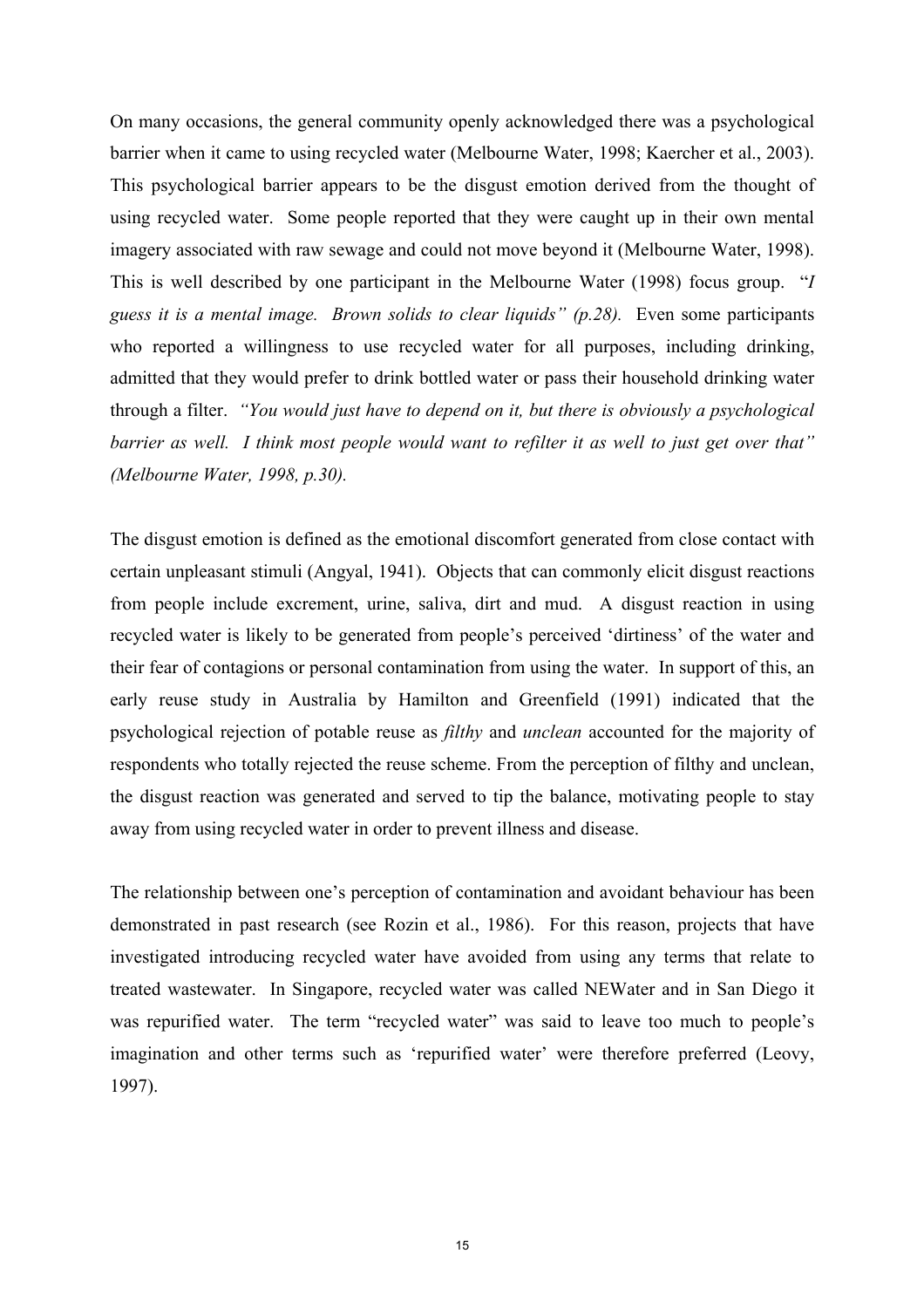How, then, do people associate recycled water and the emotion of disgust? One possible mode, discussed in the psychology literature is through the law of contagion (Rozin  $\&$  Fallon, 1987). This law suggests that a neutral object may acquire disgusting properties from another object through brief contact (e.g. hair in the soup). So regardless of the fact that recycled water has been treated to highest standards, people may still perceive the water to be disgusting because it has been in contact with disgusting stimuli, in this case human wastes. Research in the past has successfully measured people's disgust sensitivity to predict the probability of avoidance in the presence of unpleasant stimuli (e.g. Woody & Tolin, 2002). The large scale community survey research by Sydney Water (1999) had indicated that individual perception of disgust was a good predictor of his or her support for various uses of recycled water. Syme and Nancarrow (n.d.) suggested future studies may utilise this measurement to examine the relationship between disgust sensitivity and opposition to using recycled water.

#### **4.2 Perceptions of Risk Associated with Using Recycled Water**

Another important factor that influences public acceptance is the perceived risk of using recycled water. In the context of water reuse, the risk perception is often related to public health issues from using the water. Focus group participants consistently reported concerns about the safety of using recycled water, considering the potential lethality of pathogens in the water and the unknown impact of chemicals used to treat the water (Melbourne Water, 1998; Sydney Water, 2002b; Kaercher et al., 2003). The majority of respondents (89%) in a study conducted by Jeffrey and Jefferson (2002) in the United Kingdom agreed with the statement *'I have no objection to water recycling as long as safety is guaranteed'*. Also, when respondents in the Sydney Water study (1999) were asked what they thought of the disadvantages of using recycled water, the most commonly mentioned statements were related to health concerns – such as *potential for health problems*, *would have to be proved safe*, and *health risks if used for cooking or drinking*. Concerns about the safety of using recycled water on children were especially pronounced. Ninety-two percent of respondents in the Sydney Water study (1999) agreed or strongly agreed with the statement *"people will worry about the safety of recycled for their children."*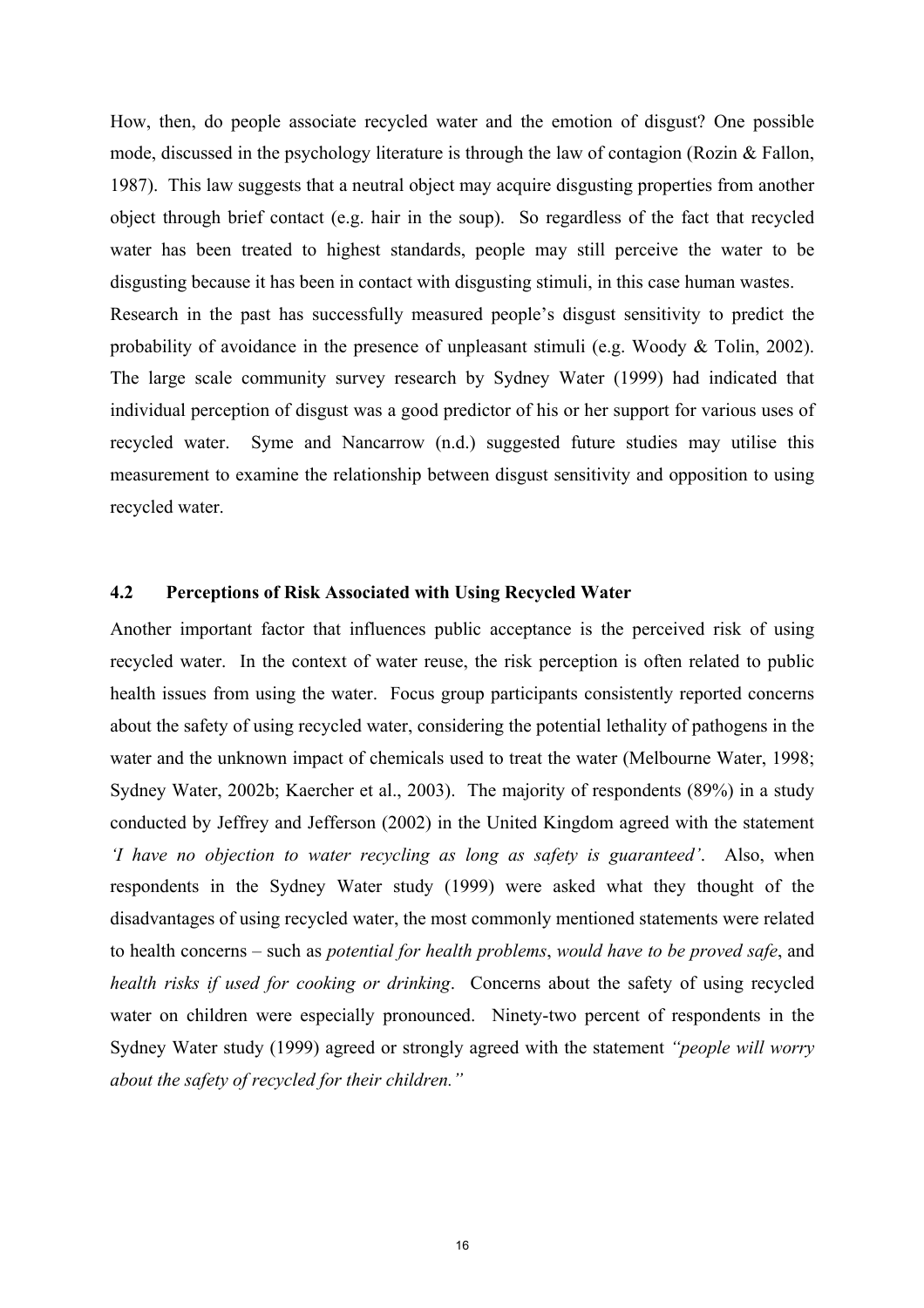Why do the public perceive such a risk in using recycled water despite constant assurances from experts and the authorities that the water is more highly treated than scheme water? From the general risk literature, it is evident that risk perceptions are different between the experts and lay people. The public tends to capture a broader conception of risk, incorporating attributes such as uncertainty, dread, catastrophic potential, controllability, and equity into their risk equation (Slovic, 1998). The experts, on the other hand, define risk in terms of event probabilities and treat subjective factors as "accidental" dimensions of risk. These "accidental" dimensions of risk may however play an important role in forming people's attitudes towards a risky situation. For example, the experts may consider that a one in a million risk of getting sick from drinking recycled water was acceptable whilst this risk may be completely unacceptable to the public, as that one case could be them or their child. Is there then, an acceptable risk to the community when it comes to using recycled water? Interestingly, the Sydney Water study (1999) found that just over half of the participants (59%) agreed or strongly agreed with the statement *"no one can guarantee the safety of recycled water."*

From the general risk literature, Frewer, Howard and Shepherd (1998) stated that people used their social and moral values, otherwise known as *outrage factors*, to evaluate situations, especially if they are poorly defined. Based on the outrage factors, it could be proposed that people may perceive the use of recycled water to be too risky because (1) the use of this water source is not natural; (2) it may be harmful to people; (3) there might be unknown future consequences; (4) their decision to use the water may be irreversible; and (5) that the quality and safety of the water is not within their control.

It is important to note here that many risk studies have been conducted to examine possible global factor structures of risk characteristics that formed individual risk perceptions to different hazards. The results have so far been inconclusive. In contrast, many studies have indicated that people do not use the same underlying frames of reference when making judgements of risky situations (e.g. Beckwith, 1996; Syme & Bishop, 1992). Beckwith (1996) further contended that people might use different judgement strategies to determine the acceptability of risky decisions. For example, two persons may perceive the same level of risk in using recycled water but disagree as to the acceptability of such use. In her study, Beckwith (1996) found that people who supported the introduction of a risk were more willing to consider the individual and societal benefits of the risk as part of their decision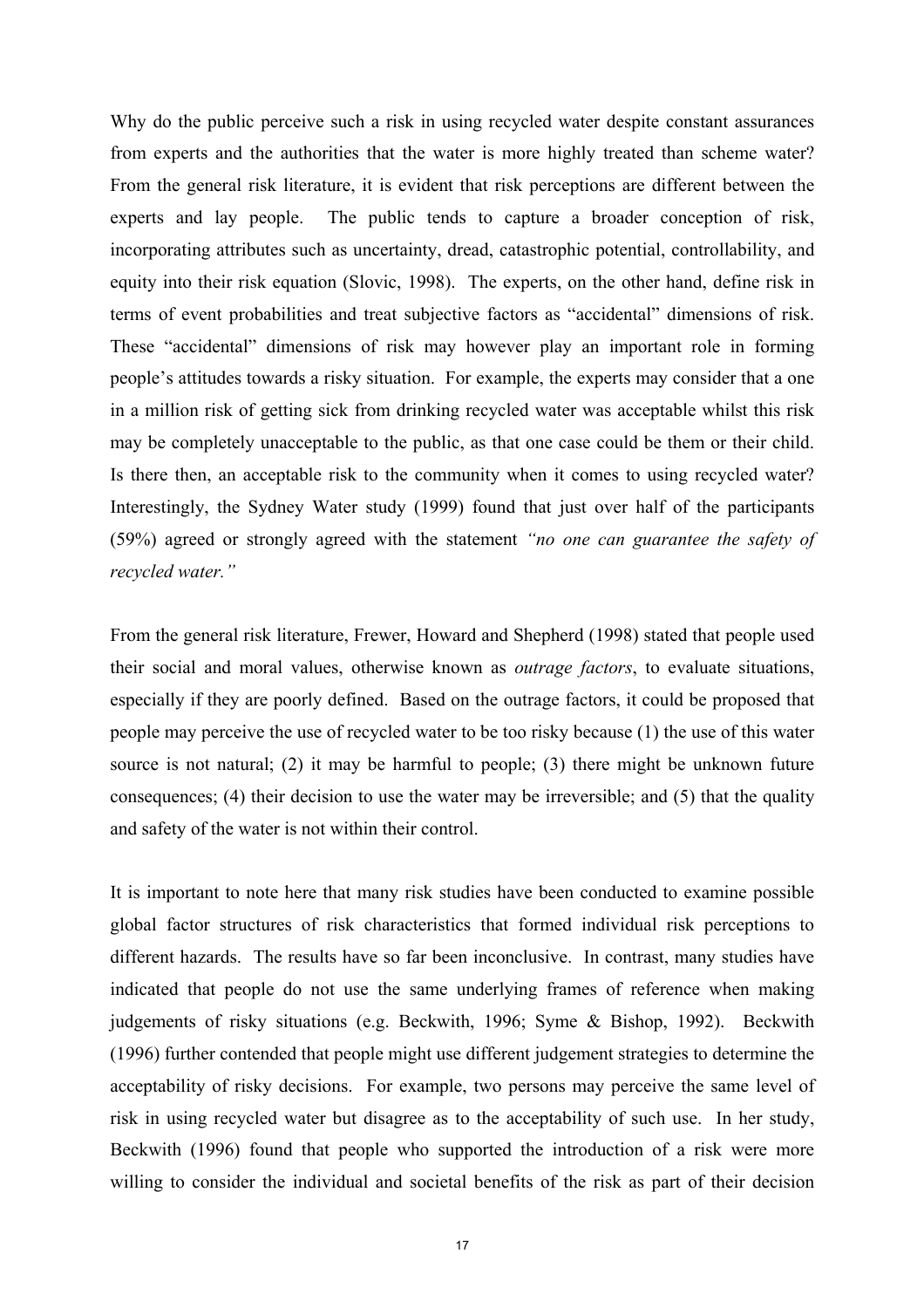making strategy. Those who opposed did not seem to factor these benefits into their thinking. Knowledge of the judgement strategies people use is therefore crucial in reuse research so that effective risk communication strategies can be tailored to complement the decision strategies adopted by different people. No research has, however, been conducted to examine this important aspect.

Finally, since the use of recycled water is considered risky, people are inclined to avoid using the water in order to reduce the potential of regret (i.e. anticipated regret). Empirical evidence has shown that anticipated regret is an important determinant of people's behavioural choices (e.g. Bakker, Buunk & Manstead, 1997; Zeelenberg & Beattie, 1997). People often prefer the existing service and known experience rather than a new innovation because the potential of feeling regret and disappointment is lower.

#### **4.3 The Specific Uses of Recycled Water**

The disgust emotion and risk perceptions in using recycled water can further explain the research results which have consistently shown that the way recycled water is used affects people's perceptions and acceptance of the water. Specifically, the closer the recycled water is to human contact or ingestion, the more people are opposed to using the water. Table 1, on the next page, shows the opposition research cited in Bruvold (1988) and studies by ARCWIS (2002), and Sydney Water (1999).

As a summary of Table 1, non-potable water reuse for golf courses, parks, and industries were well accepted by the community. For irrigated agriculture, it was generally accepted. Although it is not clearly shown in the table, other research showed that the acceptability of using recycled water was high on crops either not directly consumed by humans (ie. livestock forage crops) or food crops that must be peeled or washed prior to human consumption (eg. oranges, sweet corns) (D'Angelo Report, 1998). In comparison to other uses, recycled water use inside the home was less preferred.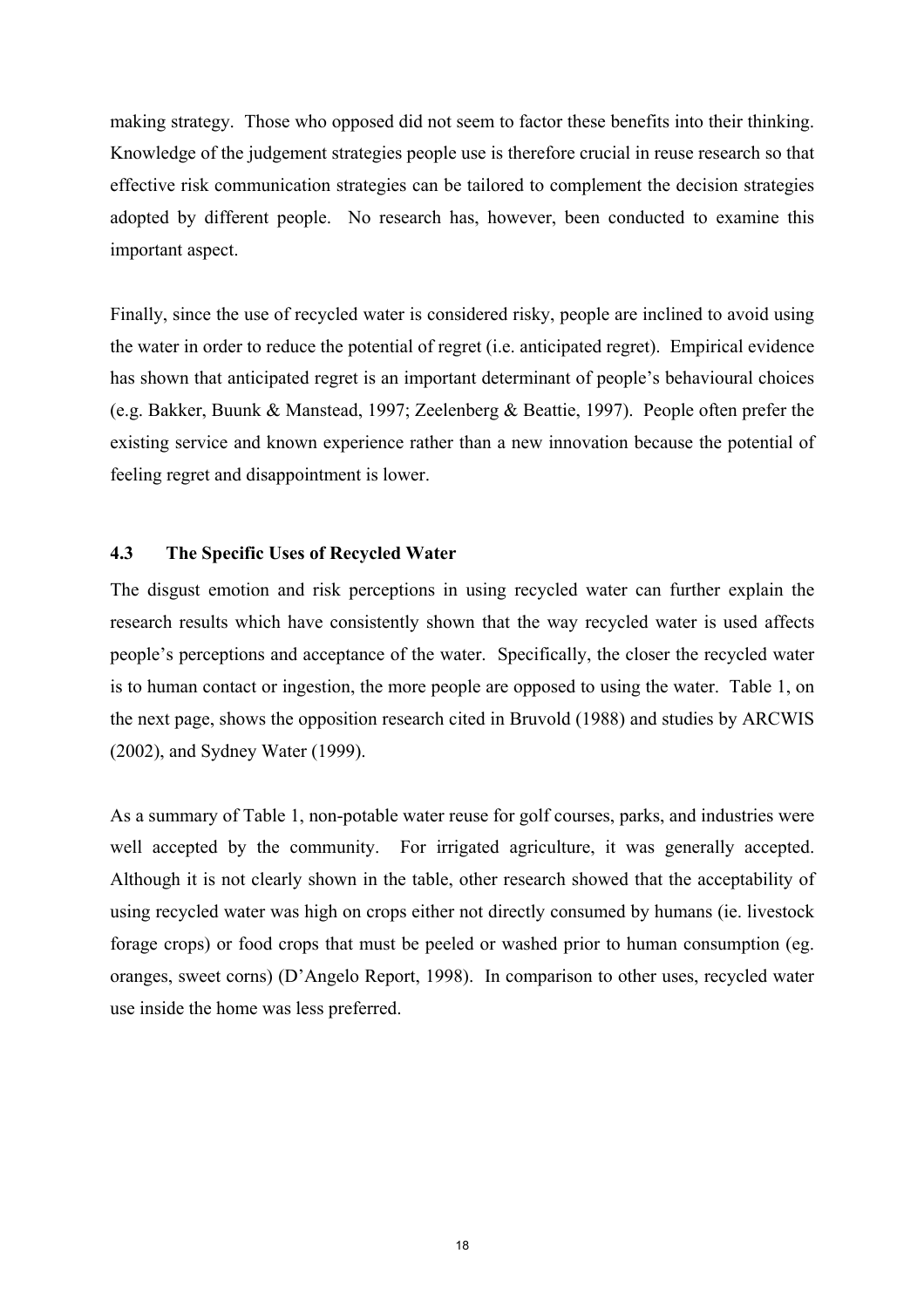|                                   | <b>ARCWIS</b><br>(2002) | <b>Sydney Water</b><br>(1999) | Lohman &<br>Milliken           | Milliken &<br>Lohman     | <b>Bruvold</b><br>$(1981)^*$ | Olson et al.<br>$(1979)*$ | Kasperon et al.<br>$(1974)^*$ | <b>Stone &amp; Kahle</b><br>$(1974)^*$ | <b>Bruvold</b><br>$(1972)^{*}$ |
|-----------------------------------|-------------------------|-------------------------------|--------------------------------|--------------------------|------------------------------|---------------------------|-------------------------------|----------------------------------------|--------------------------------|
|                                   | $N = 665$               | $N=900$                       | $(1985)*$<br>$N = 403$         | $(1983)*$<br>$N = 399$   | $N = 140$                    | $N = 244$                 | $N = 400$                     | $N = 1000$                             | $N=972$                        |
|                                   | $\frac{0}{0}$           | $\frac{0}{0}$                 | $\boldsymbol{\mathrm{0}/_{0}}$ | $\frac{6}{6}$            | $\frac{6}{6}$                | $\frac{0}{0}$             | $\frac{0}{0}$                 | $\frac{6}{10}$                         | $\frac{6}{10}$                 |
| Drinking                          | 74                      | 69                            | 67                             | 63                       | 58                           | 54                        | 44                            | 46                                     | 56                             |
| Cooking at home                   | $\blacksquare$          | 62                            | 55                             | 55                       | $\sim$                       | 52                        | 42                            | 38                                     | 55                             |
| Bathing at home                   | 52                      | 43                            | 38                             | 40                       | $\blacksquare$               | 37                        | $\blacksquare$                | $22\,$                                 | 37                             |
| Washing clothes                   | 30                      | 22                            | 30                             | 24                       | $\blacksquare$               | 19                        | 15                            | $\blacksquare$                         | 23                             |
| Home toilet flushing              | $\overline{4}$          | $\overline{4}$                | $\overline{4}$                 | $\overline{3}$           | $\sim$                       | $\overline{7}$            | $\blacksquare$                | 5                                      | 23                             |
| Swimming                          | $\blacksquare$          | $\sim$                        | $\sim$                         | $\blacksquare$           | $\sim$                       | 25                        | 15                            | 20                                     | 24                             |
| Irrigation on dairy<br>pastures   |                         | $\blacksquare$                | $\sim$                         | $\blacksquare$           | $\sim$                       | 15                        | $\blacksquare$                | $\blacksquare$                         | 14                             |
| Irrigation of vegetable<br>crops  | $\blacksquare$          | $\sim$                        | 9                              | $7\phantom{.0}$          | 21                           | 15                        | 16                            | $\sim$                                 | 14                             |
| Vineyard irrigation               | $\blacksquare$          | $\blacksquare$                | $\blacksquare$                 | $\sim$                   | $\blacksquare$               | 15                        | $\blacksquare$                | $\blacksquare$                         | 13                             |
| Orchard irrigation                |                         | $\overline{\phantom{a}}$      | $\sim$                         | $\sim$                   | $\overline{a}$               | 10                        | $\sim$                        | $\blacksquare$                         | 10                             |
| Hay or alfalfa irrigation         | $\blacksquare$          | $\blacksquare$                | $\overline{\phantom{a}}$       | $\overline{\phantom{a}}$ | $\blacksquare$               | 8                         | $\blacksquare$                | 9                                      | $8\,$                          |
| Home lawn/garden<br>irrigation    | $\overline{4}$          | $\mathfrak{Z}$                | $\overline{3}$                 | $\mathbf{1}$             | 5                            | 6                         | $\blacksquare$                | 6                                      | $\mathfrak{Z}$                 |
| Irrigation of recreation<br>parks |                         | 3                             | $\blacksquare$                 | $\overline{a}$           | $\overline{4}$               | 5                         | $\blacksquare$                | $\overline{\phantom{a}}$               | $\mathfrak{Z}$                 |
| Golf course irrigation            | $\overline{2}$          | $\overline{\phantom{a}}$      | $\blacksquare$                 |                          | $\overline{4}$               | $\overline{3}$            | $\overline{2}$                | 5                                      | $\overline{2}$                 |

**Table 1. The percentage of respondents who were opposed to specific uses of recycled water from different studies.** 

\*cited in Bruvold (1988) – these studies were conducted in the US.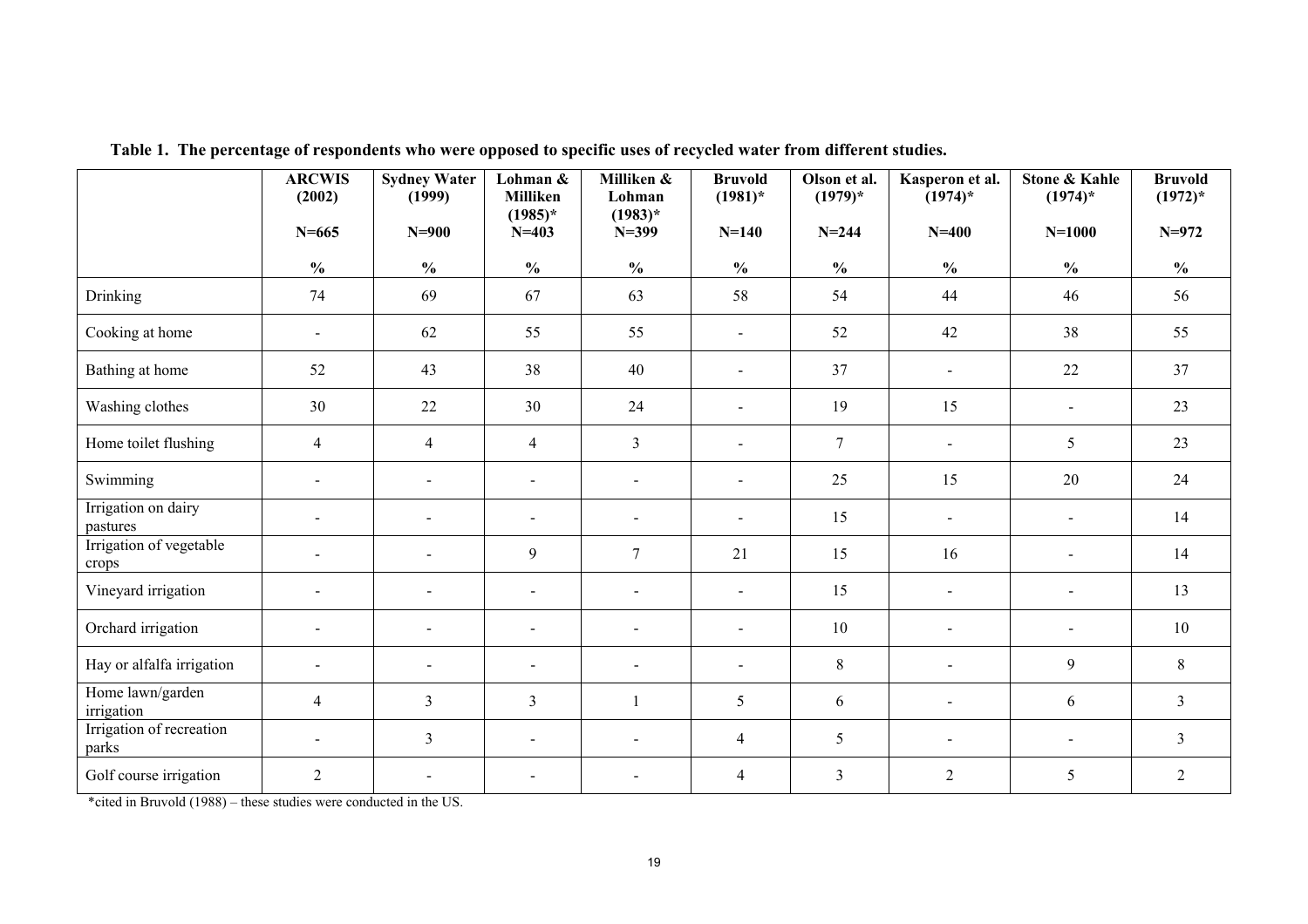It is important to note that the consistency of the findings is not only limited to quantitative research. The focus groups conducted by Melbourne Water (1998), Water Corporation of WA (2003) and ARCWIS (Kaercher et al., 2003) also indicated that the acceptability of water reuse decreased substantially as the use moved from public areas to inside the home, and from toilet flushing, laundry, bathroom and kitchen uses to drinking. The consistency of the findings has become the basis for the initiation of new reuse projects (Bruvold, 1988). That is, introducing recycled water on low or non-human contact uses and gradually moving closer along the contact continuum.

In an attempt to validate the consistent findings, Bruvold (1988) conducted a different study using salient options which specifically described how and when the recycled water was to be used in the respondents' community. He argued, past studies on reuse had all been based on the general options questions where respondents were not given information about the outcome of the reuse. The results of his study indeed produced different results to the past studies: degree of contact was not related to how favourable people perceived a specific reuse option to be. In his study, participants were found to favour reuse options that conserved water, enhanced health and reduced treatment and distribution costs. Bruvold (1988) therefore proposed two major factors that influenced public perception to reuse: (1) degree of human contact, and (2) the five factors (i.e. health, environment, treatment, distribution, and conservation). He asserted that the first factor only took greater effect when people were asked about general reuse options. When salient reuse options were used, the second factor had greater impact on people's perceptions. To date, no empirical research has been conducted to examine the effects of the combination of these five factors on people's willingness to use recycled water.

#### **4.4 The Sources of Water to be Recycled**

The source of water to be recycled, or 'use history' of the water, was also found to affect the acceptability of recycled water (Jeffrey, 2002; Nancarrow, Kaercher, & Po, 2002; Kaercher et al., 2003). Specifically the reuse of greywater or treated wastewater from one's own household was more acceptable than water obtained from other public or secondary sources (Jeffrey, 2002; Nancarrow et al., 2002). This finding can be associated with the disgust emotion in using recycled water. People may perceive using their own waste to be less 'disgusting' than other people's. In contrast to this, participants in the ARCWIS focus group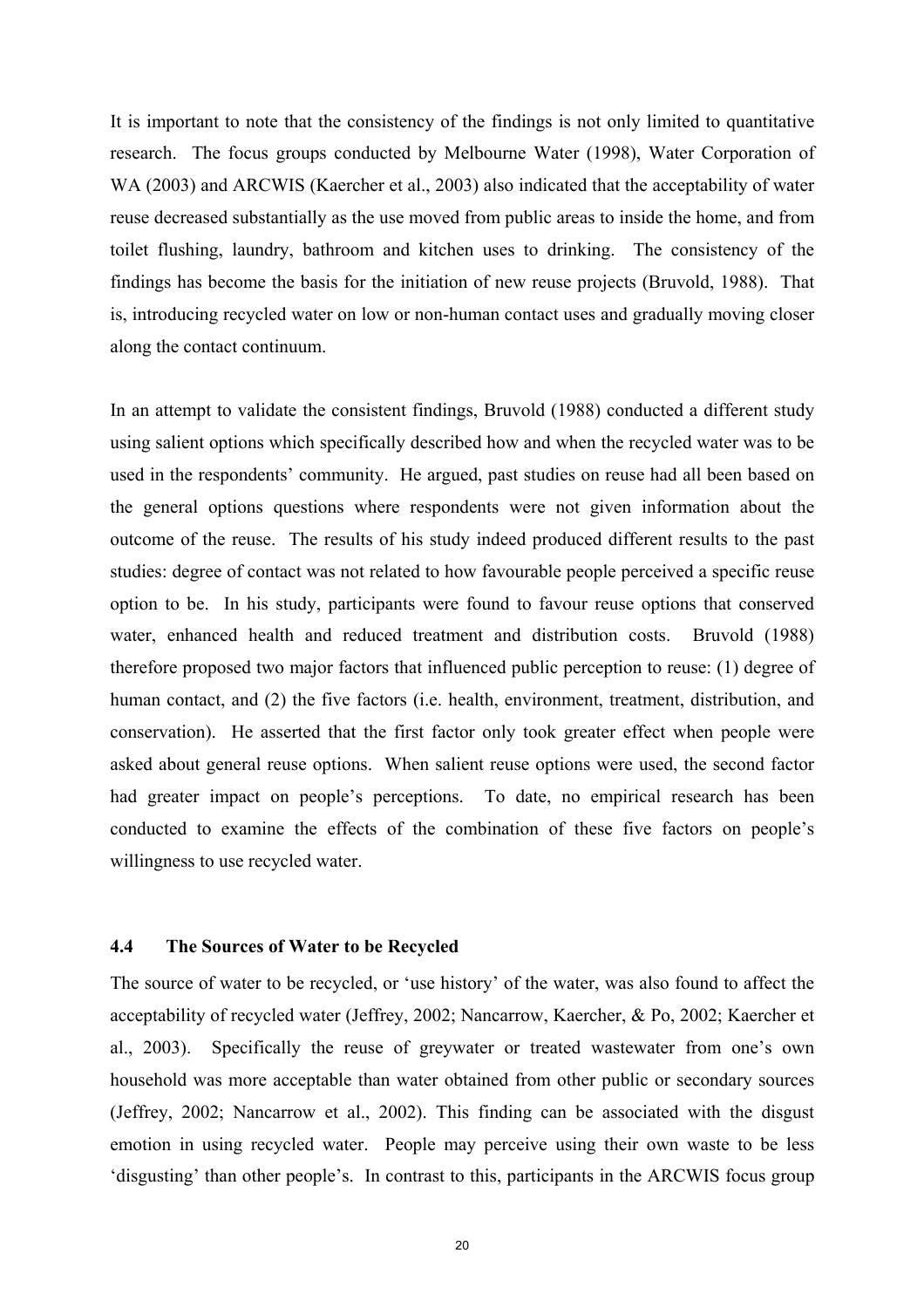(Kaercher et al., 2003) indicated a preference towards a more public source of recycled water. In the preliminary study, the participants indicated preferences towards reusing greywater from their neighbourhood rather than their own household. They also preferred using treated wastewater from the whole city, rather than their own neighbourhood.

Further examination of these studies revealed that the differences man be attributed to two underlying factors: (1) the perceived quality of the recycled water and (2) the perceived control over the quality of recycled water received. In the Jeffrey (2002) and Nancarrow et al. (2002) studies, participants were reassured of the safety of the recycled water quality regardless of their source. In fact, when given a chance to comment on their acceptability of a particular water source, participants in the Nancarrow et al.'s (2002) study consistently mentioned that they could accept the source if it was safe and treated to appropriate health standards. Meanwhile, participants in Jeffrey's study were told that the greywater quality had been assured by the two institutions that they trusted. In the preliminary ARCWIS (Kaercher et al., 2003) study, participants were reticent about the consistency of treatment of the recycled water. They did not feel they themselves had the ability to manage and monitor an on-site greywater treatment system. Similar concerns were expressed by participants in the Sydney Water (2002a) about having an on-site sewage treatment system. With neighbourhood wastewater treatment plants, people felt with many in operation, the risks of failure increased significantly (Kaercher et al., 2003). As a result, the quality of the water might be compromised. The city-wide wastewater treatment plant was therefore preferred.

Studies have also found that the acceptability of recycled water is dependent upon the type of water to be recycled (ARCWIS, 2002; Nancarrow et al., 2002; Kaercher et al., 2003). Rainwater harvesting from one's household roof was considered to be more acceptable than grey water and wastewater reuse. Reusing greywater was on the other hand more acceptable than treated wastewater. Similarly, in the Sydney Water (2002b) study, the majority of participants were keen on the idea of using rainwater tanks. Rainwater tanks were seen as a logical way to augment water supply. The tanks appealed to people partly due to the perception of them being an Australian tradition. However, people realised rainwater tanks could only be a secondary water source due to the lack of the water reliability in times of drought. In addition, Nancarrow et al. studies (2002, 2003) found aquifer recharge of recycled water to be less acceptable than using grey water for home gardens and wastewater for parks and gardens. Even within the same water source, different levels of treatment can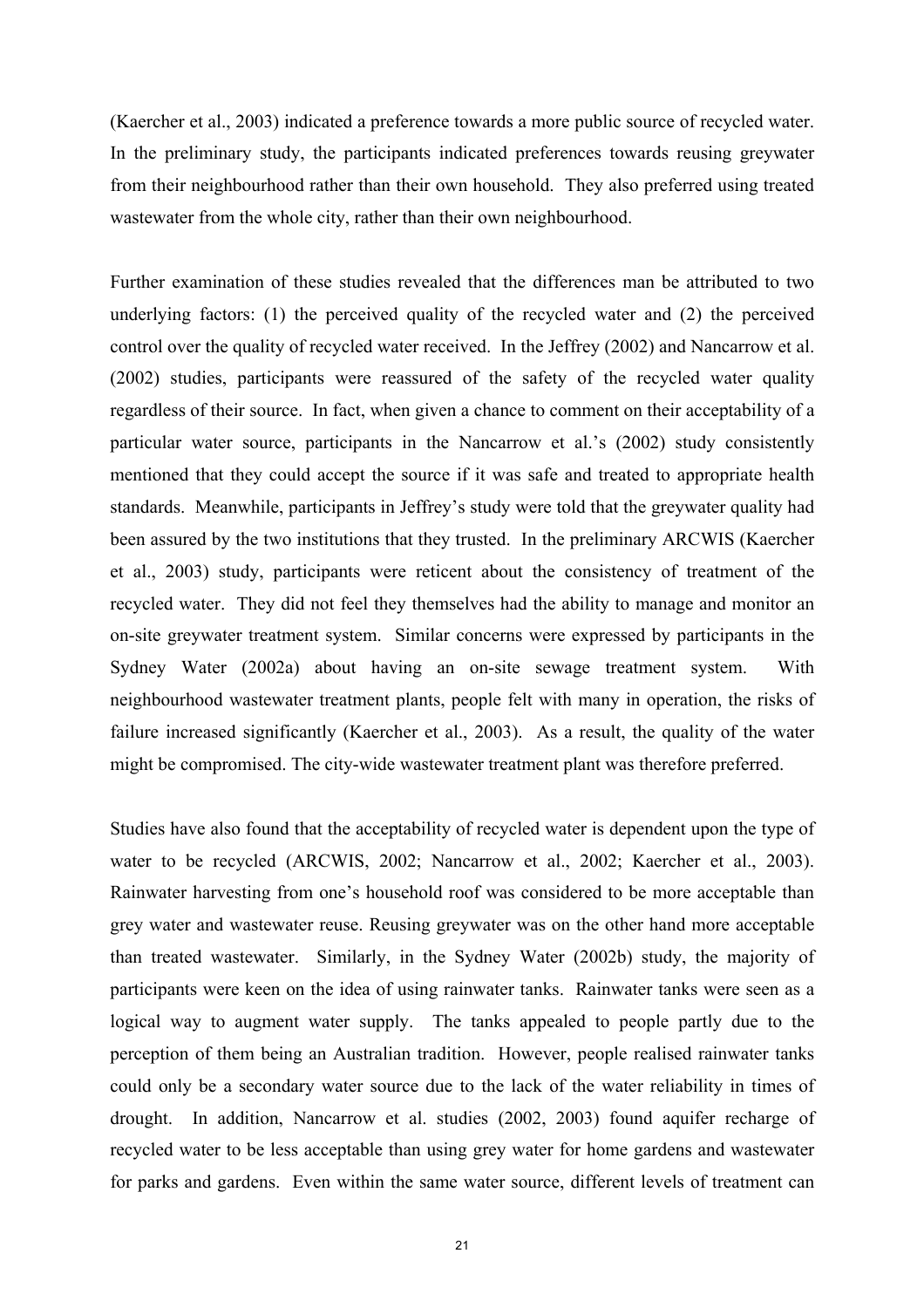also affect how well the recycled water is accepted. The greywater used for toilet flushing, as part of the Millennium Dome recycling scheme in the United Kingdom had to be treated to potable standards after receiving high public and media attention (Diaper, Jefferson, & Jeffrey, 2001). Focus group participants often queried the levels of recycled water treatment before they could decide upon the different uses of recycled water (e.g. Kaercher et al., 2003).

#### **4.5 The Issue of Choice**

The issue of choice is also an important determinant to the public acceptance of water reuse. In places where there were water shortage issues, people were reported to readily accept water reuse because of the heightened awareness of the need to conserve water (Dishman et al., 1989). Rebhun (as cited in Dishman et al., 1989) reported that in Israel, it had not been necessary to convince the public of the need for water reuse as everyone was aware of the country's water shortage problem. In instances where an alternative water source is available, people question the need for reuse. Indeed, when the option of water reuse was discussed, the Melbourne Water focus group participants (1998) stated that there had to be a genuine need for using recycled water. It should only be considered if other solutions were impractical and economically unfeasible. This finding is also cited in Bruvold & Crook (1981).

It is important to note here that the heightened need for other water sources does not necessarily warrant public acceptance of water reuse. The San Gabriel Valley Groundwater recharge project, mentioned earlier, is an example of a failed project despite being conceived during the 1987-92 droughts. It is therefore important to understand the mediators of the relationship between awareness of water shortage issues and acceptance of reuse. Issues such as trust in governance and administration may be crucial as shown below.

#### **4.6 Trust in the Authorities and Scientific Knowledge**

Trust in the authorities to provide safe recycled water, and in the scientific investigations and technologies could play a crucial role in determining public acceptance of water reuse. Trust in the Water Corporation of WA to provide safe recycled water was said, by the different focus group participants to be the main reason they would be willing to use recycled water (e.g. Kaercher et al., 2003). In other research, trust in the Water Authorities has been found to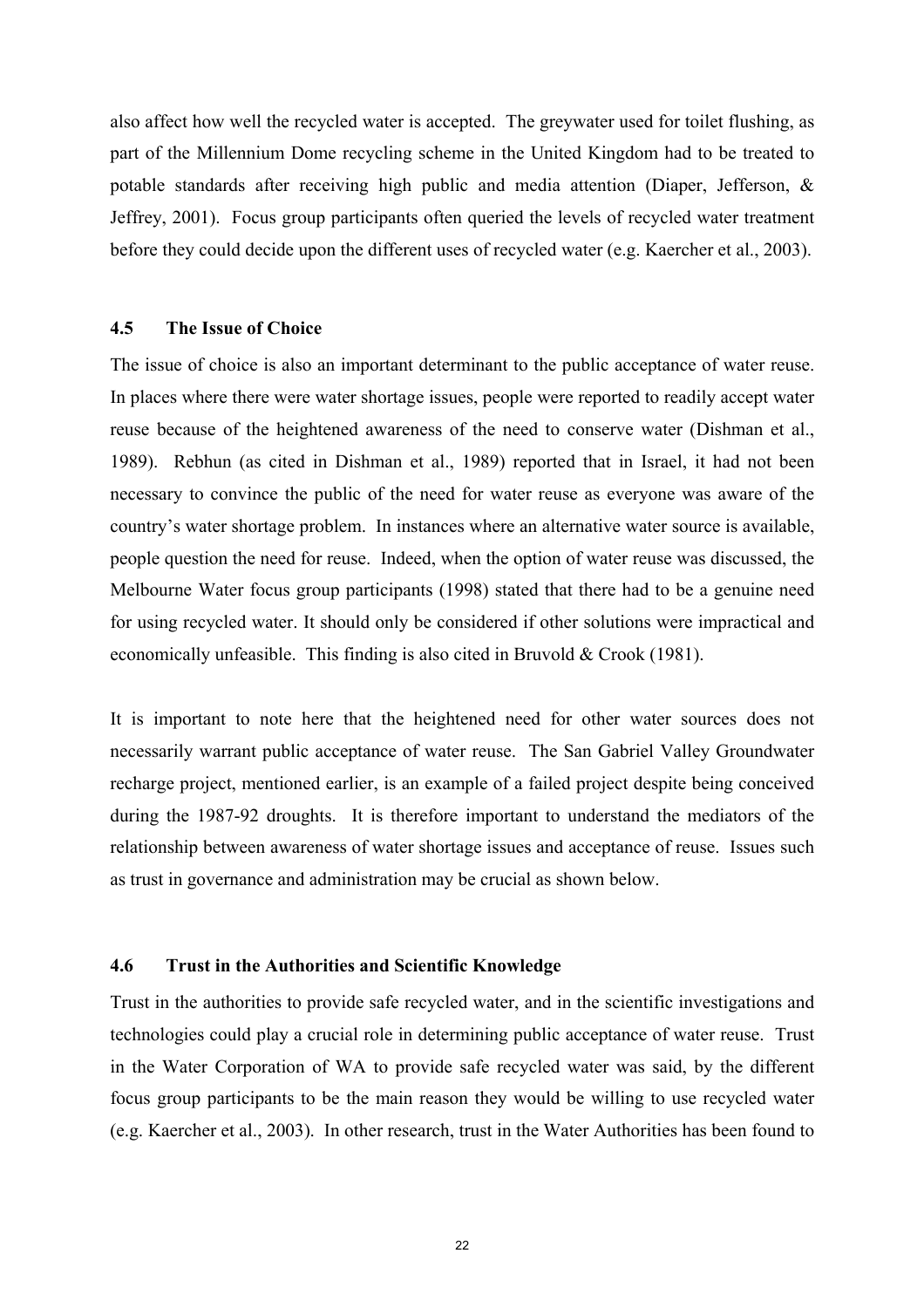be the main indicator of how acceptable people perceived the quality of their drinking water to be (Syme and Williams, 1993; Porter et al., 2000, 2002).

Scientists from universities or the CSIRO are most trusted by the community to provide information about recycled water (Sydney Water, 1999). No detailed research has been found to examine the characteristics of institutions that people trust when dealing with the provision of information, treatment and monitoring of the recycled water quality. Nevertheless, preliminary research has found that participants trusted the Water Corporation of WA to provide recycled water to the community as it had been established for many years, had a good safety record, and its intention was not monetarily or politically driven (Kaercher et al., 2003). These characteristics are similar to those found in a food risk perception study by Frewer et al. (1996). For communicating food-related hazards, people trusted institutions that they perceived to be truthful, trustworthy, responsible, accurate, concerned with public welfare, factual and had a good track record. Despite public trust in certain institutions to set and monitor the quality of recycled water, Jeffrey and Jefferson (2002) found that people may remain unwilling to use recycled water for higher risk applications. They found that people often relied on their impressions of the water quality (mainly water turbidity and the content of suspended solids) to decide whether they could accept using recycled water.

Overall, the relationship between trust in the authorities and attitudes towards policies has been consistent in the general empirical investigations. Many studies in the US have shown that lack of trust in the US Department of Energy as an important predictor of perceived risk and risk acceptability. However, the relationship between trust and attitudes towards policies was often found to be either weak or moderate (Bord & O'Connor, 1992; Biel & Dahlstrand, 1995). In the siting of a local high level nuclear waste repository, Drottz-Sjoberg (as cited in Sjoberg, 2001) found that people trusted agencies to make decisions that protected public safety, but they still might oppose a siting proposal. Sjoberg (2001) contended that trust can be defined in a specific or a more general sense. In his study, he found that specific trust was a more powerful construct than general trust for explaining risk perceptions. Specifically, the trust in the limits of knowledge, or belief in the likelihood that an unknown effect might occur, was found to be the most important predictor of people's risk perceptions and their related attitudes.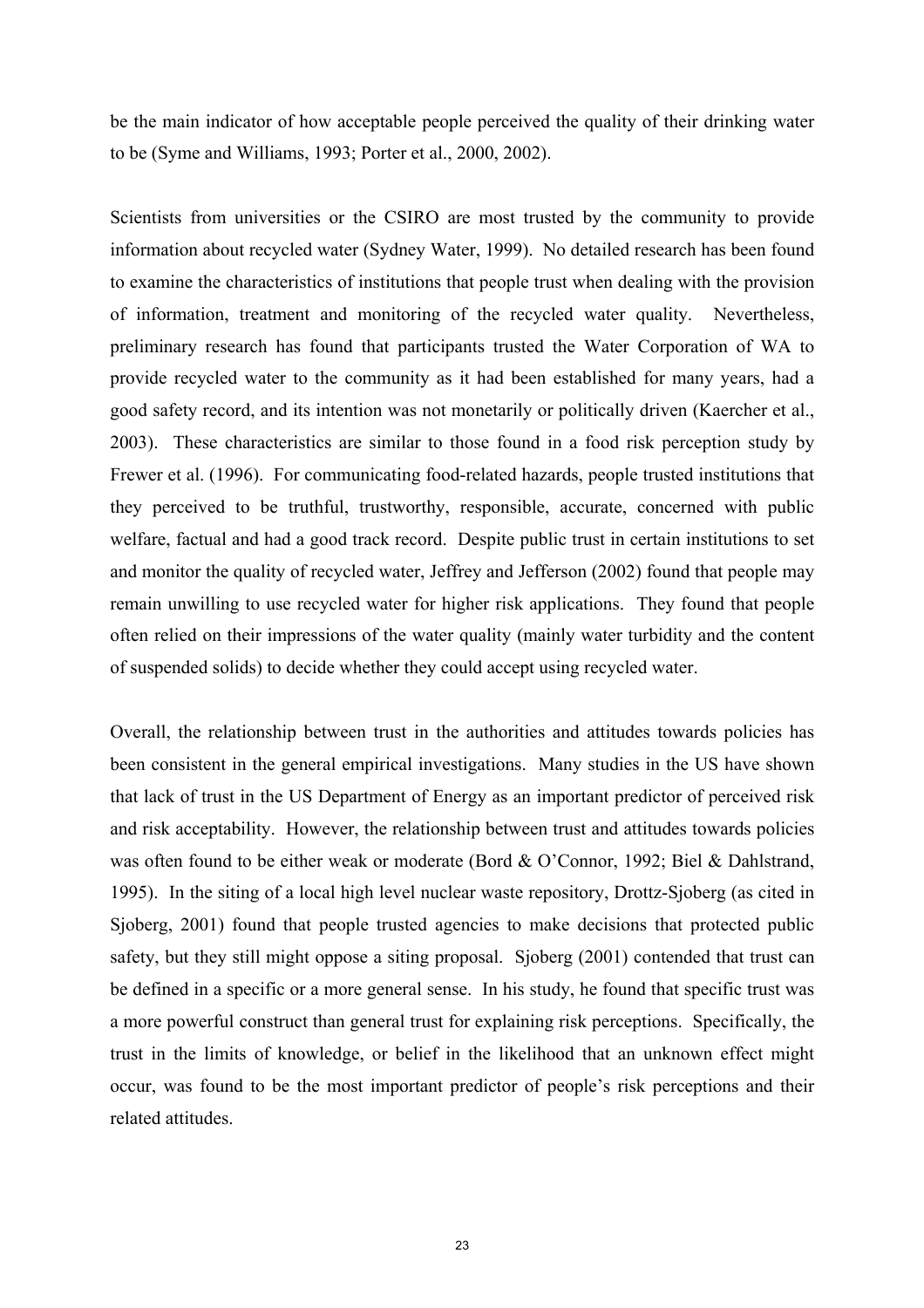Future research is therefore needed to understand the role of trust in people's decision making processes to either accept or reject the use of recycled water, and how people perceive the limits of scientific knowledge in the field of water reuse. Given the current context, lack of trust in technology could negatively impact on the acceptability of water reuse. This lack of trust was the reason most frequently noted by people who were in opposition to using recycled water for agriculture, watering parks or drinking (Sydney Water, 1999).

#### **4.7 Attitudes towards the Environment**

Finally, attitudes toward the environment may also play a crucial role in people's acceptance of using recycled water. Jeffrey (2002) found that people who had undertaken water conservation measures in their homes were more prepared to reuse greywater for toilet flushing from different sources. Residents living in the Mawson Lakes area in South Australia, where a dual water supply scheme was proposed, also agreed that the potential to do something positive for the environment had motivated them to live in the greenfields development (Hurlimann & McKay, 2002). Residents in Australia and Florida who had recycled water delivered to their home for toilet flushing and garden irrigation expressed a high level of awareness of the conservation of natural water resources through water reuse (Marks et al., 2002a).

Although the residents considered the high levels of environmental benefits from using recycled water in studies by Hurlimann and McKay (2002) and Marks et al. (2002a), this reason did not appear to be the main driver in their decisions to live in the dual supply developments. Residents in Hurlimann and McKay (2002) study ranked the 'environmental sustainability' and 'the dual pipe system' as the fifth and second least important factors (given 12 possibilities) in their choices to live in the development. None of the twenty households interviewed by Marks (2002b) nominated recycled water as a reason for choosing to live at Mawson Lakes. The environment and technology were ranked sixteenth and fourteenth respectively in the eighteen reasons nominated by the participants.

Reviews of general conservation literature indicate a need to focus on more specific attitudes, rather than general attitudes towards the environment, to explain conservation behaviour. It was suggested that people might have strong environmental values but chose to express these values in different contexts. From this perspective, some people are therefore more likely to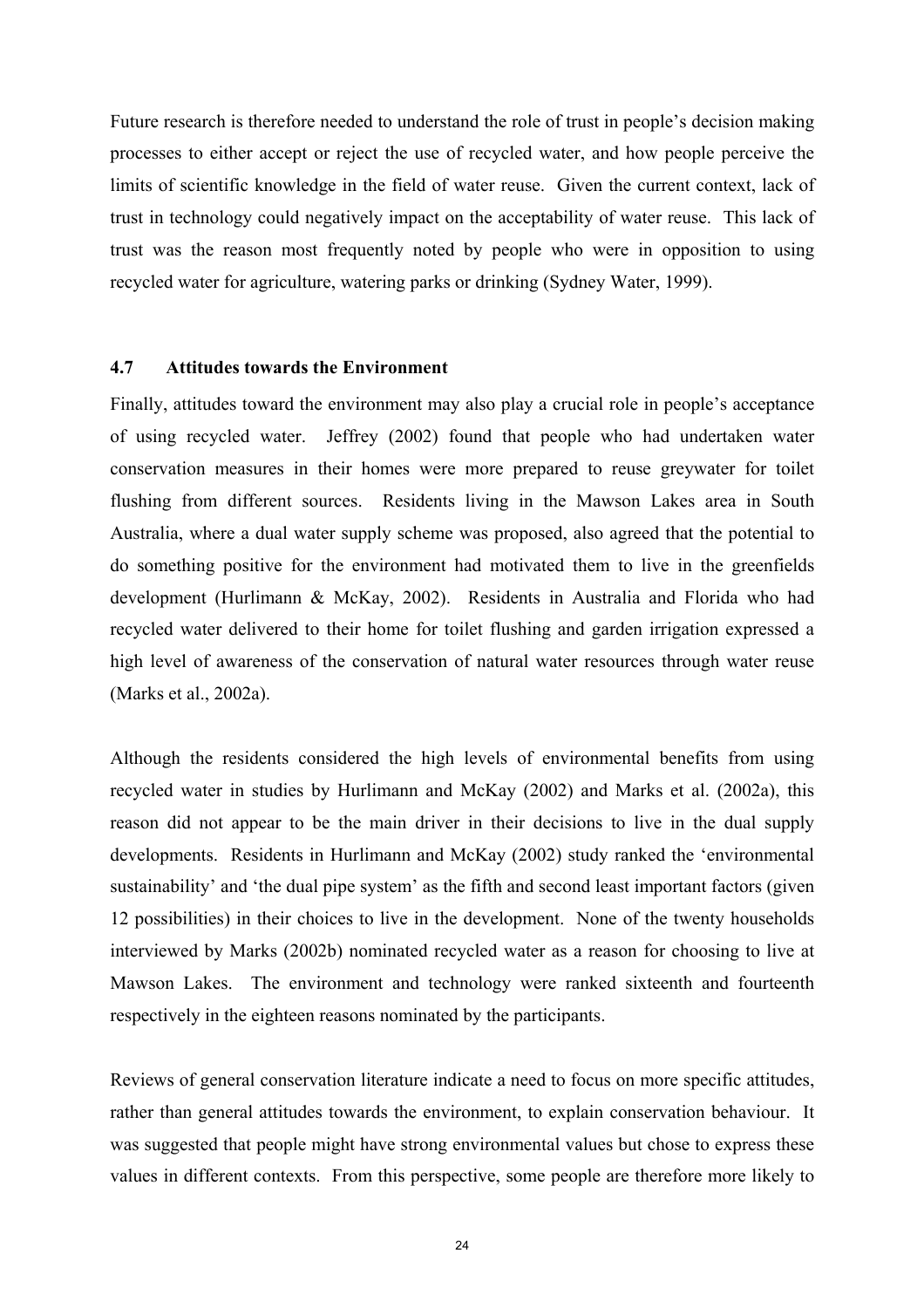respond to issues related to wildlife conservation whilst others may respond more readily to issues of water conservation. In support of this, Vining & Ebreo (1992) showed that in a kerbside recycling program, both participants and non-participants expressed positive attitudes towards the environment but were different in their endorsement of specific recycling attitudes (e.g. personal or social norms). People who participated in the recycling program felt a stronger personal obligation to recycle and they also perceived greater social pressure to recycle. Similarly, the Sydney Water (1999) study reported that people who supported the need to conserve water and use recycled water for almost all purposes (except cooking and drinking) tended to be those who believed strongly about the importance of environmental issues and their ability to make a difference.

Following the above findings, the implementation of water reuse projects may encounter difficulties if individual community members do not see themselves as being responsible for the water issues, or do not have the ability to deal with water issues. The preliminary research by ARCWIS (Kaercher et al., 2003) found that these attitudes were present amongst the focus group participants. The participants perceived the community and the Government as being responsible for Perth's water shortage issue, and they both had the ability to deal with Perth's water future. Overall, they did not perceive themselves personally to be as responsible or that they alone had the ability to deal with Perth's water future.

Research is needed to examine the influences of specific environmental attitudes to the acceptance of water reuse.

#### **4.8 Environmental Justice Issues**

The environmental justice issues can also influence how people perceive the acceptability of the reuse projects. One of the strong opponents of the San Diego Repurification project, Herman Collins, stated that his opposition to the project was due to the perceived injustice to the low and medium income communities as they were deemed the major recipients of recycled water (Recycled Water Task Force, 2003). This information was promoted by a politician and it resulted in strong community resentment and subsequently the demise of the project. The perceived fairness in the decision making process is also important. The Maroochy and Caloundra councils failed to initiate the reuse project because the lead up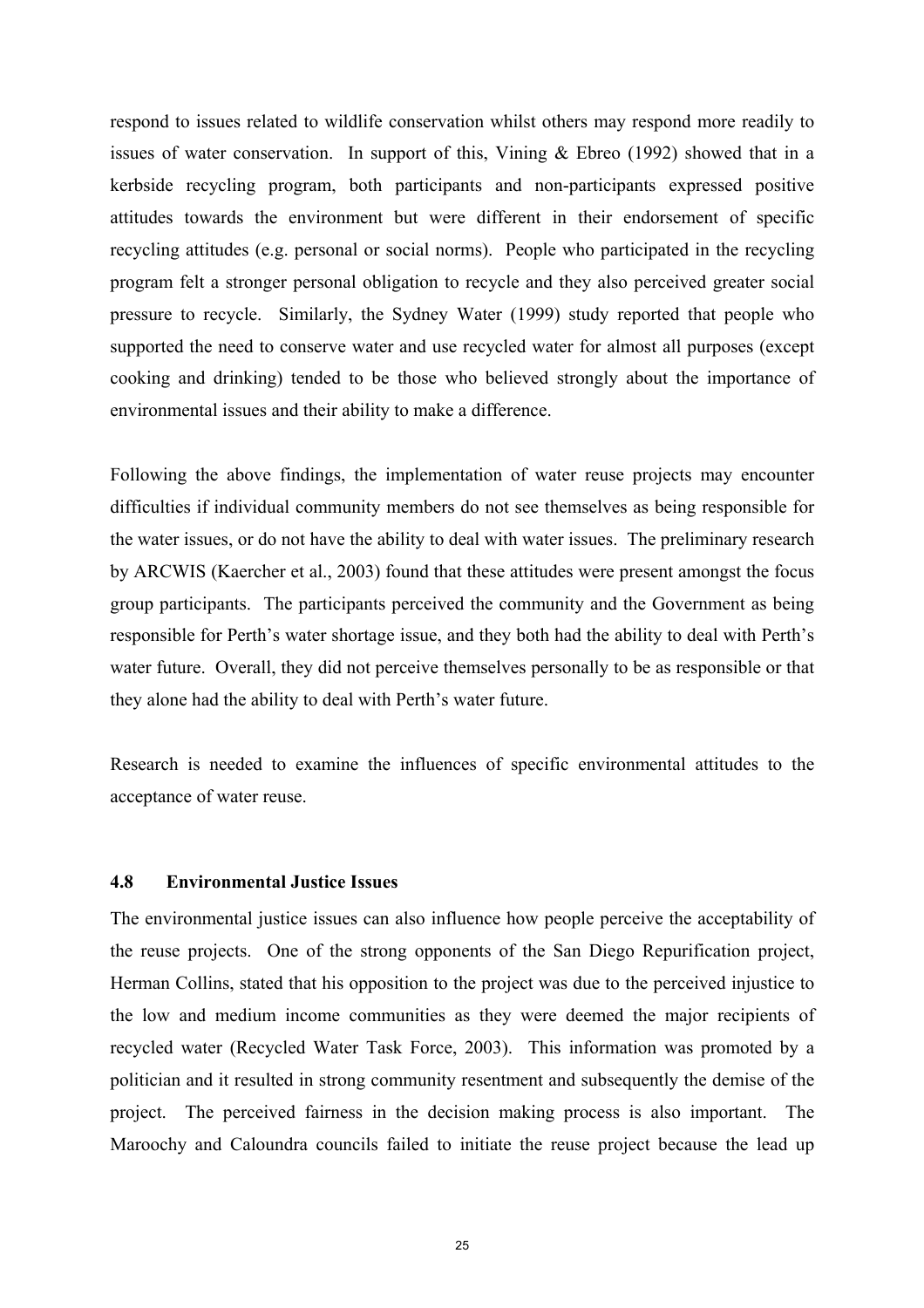process was seen to be unfair by the community. As mentioned earlier, community members were not consulted and involved at the conception of the project.

No reference was found in the literature regarding the siting of treatment plants and opposition to reuse projects. This aspect should however be considered seriously for their potential negative impact on community "sense of place". Aesthethic concerns over neighbourhood treatment plants have been expressed by participants in Sydney Water (2002b) and ARCWIS (Kaercher et al., 2003) focus groups. People expressed little opposition to having either estate-or neighbourhood-based treatment plants, but expected the treatment plants to be located away from main residential areas. The idea of having on-site sewage treatments system was completely rejected for fear of unpleansant smells and contamination (Sydney Water, 2002b).

In addition, there is a perception amongst community members that they should not be targeted for water reuse initiatives. Any water reuse projects should start with big water users such as industries before domestic householders. The comparative amount of water that could be saved from householders was said to be minimal (Kaercher et al., 2003).

#### **4.9 Cost of Recycled Water**

Cost consideration has been suggested in the National Water Quality Management Strategy (NWQMS) as an important determinant for community acceptance. People generally expect to pay less for using recycled water as it is considered to be of lower quality. In a survey of residents who were living in a dual supply development, Marks et al. (2002a) found that the majority of people expected to pay less for using recycled water because of the water quality and restrictions on people's use of this resource. Some residents thought the lower price was necessary to encourage acceptance and investments in the up-front costs. This was also indicated by the focus group participants (e.g. Kaercher et al., 2003). As an incentive to encourage industrial reuse, Gagliardo (2003) further asserted the need to show the potential users economic advantages in recycled water.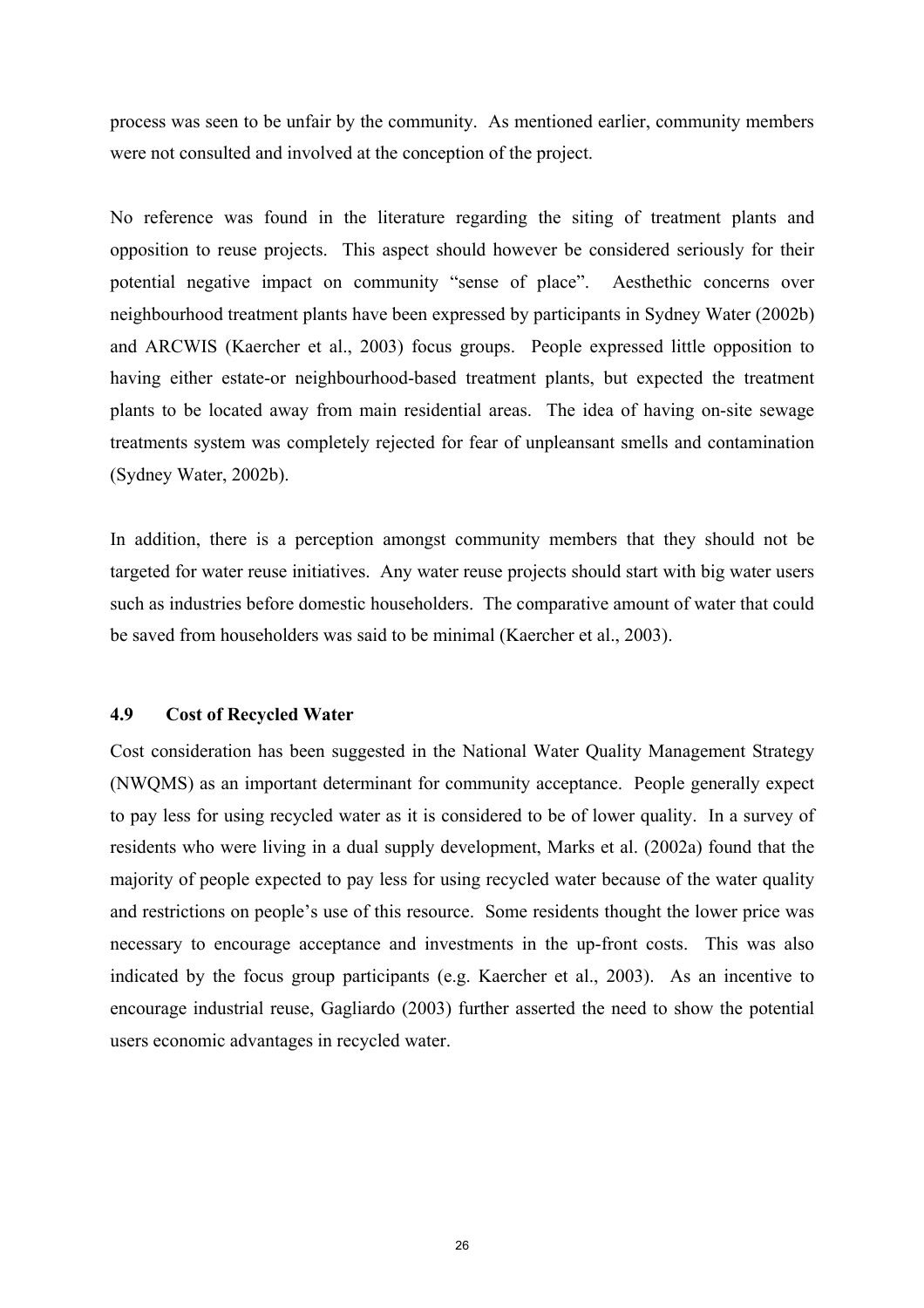#### **4.10 Socio-demographic Factors**

Finally, some demographic factors have been identified in reuse studies to be influential in public perception of water reuse. For example, McKay & Hurlimann (2003) predicted that the greatest opposition to water reuse schemes would be from people aged 50 years and over. As a result, they recommended education and information campaigns to target this specific age group. Some surveys in California and Colorado (cited in Hartley, 2003) further indicated that "older" women tended to be less supportive of potable water reuse and hazardous waste siting. In contrast, Jeffrey (2002) found no significant variation in the public support of greywater reuse across gender, age or socio-economic groups. Sydney Water (1999) study indicated differences in the responses of participants from different genders, levels of education, place of residence, and language spoken. No discernible differences were, however, found in the respondents from different age groups. In the early potable reuse research in Australia by Hamilton and Greenfield (1991), it was suggested that without prior exposure to negative reuse information, a person who had a higher level of education, was male and had no aversion to change, was more likely to accept potable reuse. There was no significant global relationship between age, gender and income in either acceptance or rejection of potable reuse across the different study locations.

These inconsistent findings may in turn suggest that demographic factors alone were not able to explain the individual differences in the perceptions and acceptance of water reuse. Research in the area of risk perceptions suggested that 80-90% of the variation in risk perceptions across individuals results resulted from attitudinal and contextual factors other than demographics (Savage, 1993).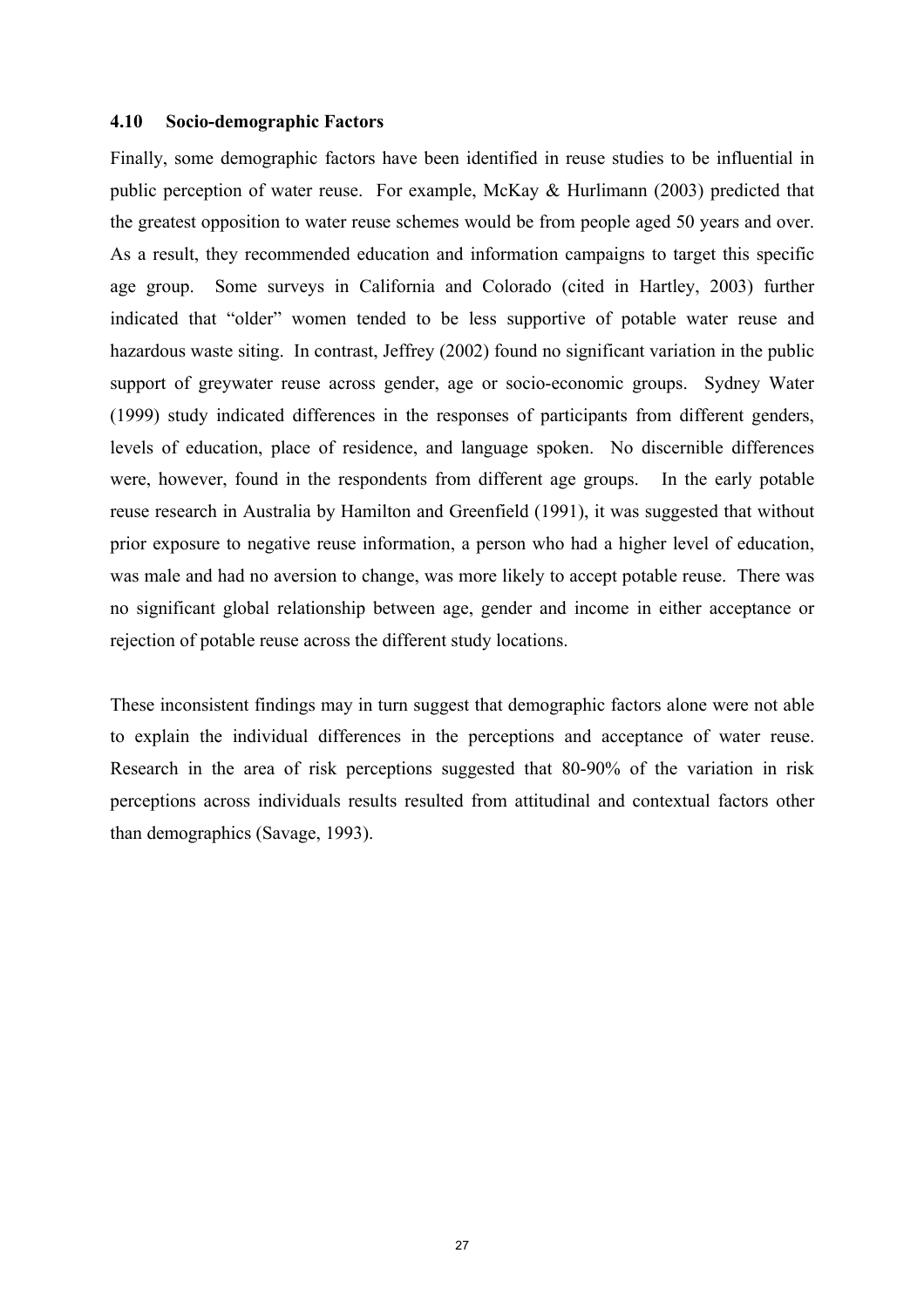#### **5.0 MODELLING OF FACTORS INFLUENCING PUBLIC ACCEPTANCE**

An attempt was made recently by Syme and Nancarrow (n.d.) to use Ajzen's theory of planned behaviour to model the different factors that would influence people's willingness to use recycled water for horticultural purposes (See Figure 1 for details of Ajzen (2001) model).



**Figure 1. Ajzen (2001) theory of planned behaviour** 

The application of Ajzen's theory of planned behaviour specifically to water reuse proposes that people's willingness to use recycled water (i.e. *behavioural intention*) is dependent on: (1) their attitudes towards using the water; (2) their perception of what their significant others think about using recycled water (i.e. *subjective norm*) and; (3) their perceived ease or difficulty in using recycled water (i.e. *perceived control*). Their attitudes towards water reuse are in turn determined by their beliefs about the outcomes of using recycled water and their evaluation of the expected outcomes (ie. *behavioural beliefs* and *outcome evaluation*). The same principles underlie their *subjective norm* and *perceived control* over the use of recycled water. Syme and Nancarrow (n.d.) acknowledged that Ajzen's theory tended to focus on the cognitive aspects of the attitudes and stressed the importance of including other factors in the model. They incorporated some of the factors mentioned earlier in their theoretical modelling and these are listed below.

- 1. Trust in the authorities and scientific findings and knowledge of issues related to recycled water.
- 2. The issue of choice: the benefits of using the recycled water outweighed all other options.
- 3. Emotional variable such as disgust.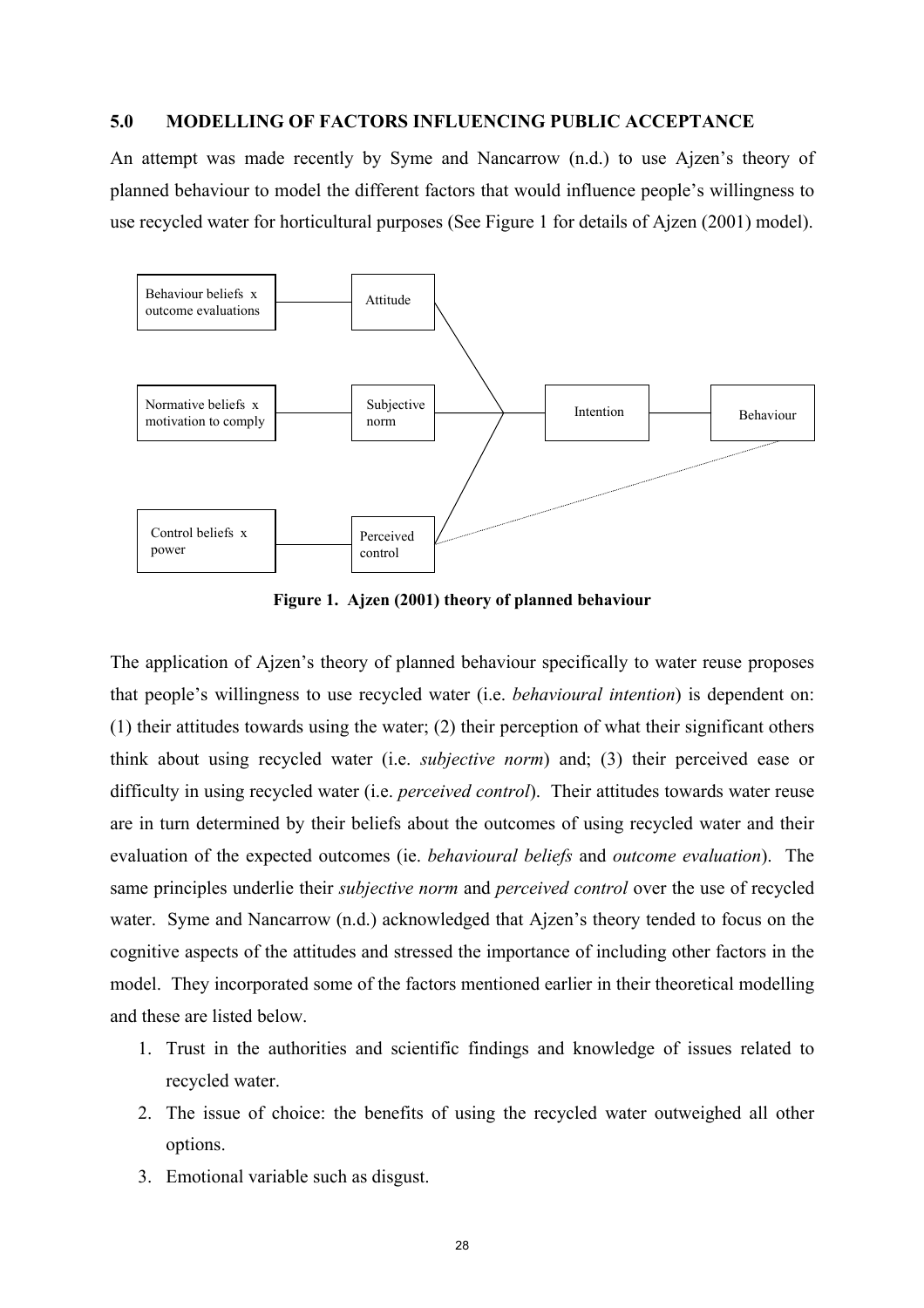- 4. Anticipated regret.
- 5. Risk perceptions of using recycled water.

Overall, the approach of using Ajzen's model in water reuse allows the differing factors to be mapped along with their possible influences on people's willingness to use recycled water. This model has been applied successfully in understanding conservation behaviours (e.g. water conservation) and has also been used to formulate successful conservation programs over the past decades.

#### **6.0 STRATEGIES FOR IMPLEMENTING NEW PROJECTS**

The strategies for implementing water reuse projects have evolved substantially to meet dynamic social requirements and expectations. The traditional approach of implementing water reuse by means of a "decide, announce and defence" policy has now been commonly acknowledged as ineffective. The strategy by means of extensive public education and outreach programs after the project's conception is also shown to be inadequate. Many reuse projects following this strategy have failed (e.g. San Diego Water Repurification Project). Countries which managed to implement reuse projects using this strategy tend to be more authoritarian in their governmental system (e.g. Singapore).

The new strategy proposed for implementing water reuse projects is to involve the community prior to the conception of any reuse projects (Recycled Water Task Force, 2003). This strategy is now recognised as the most essential component for obtaining long-term public support. San Diego County may have introduced a comprehensive public outreach program but the project failed to include the public at the planning stage. The opponents of the project utilised this to protest against the project citing that the public was left out of the information loop. Some opponents even created damaging stories about the project to create public unease (Wegner-Gwidt, 1998). Early public involvement is therefore crucial to the success of any reuse projects. It provides the opportunity to engage the public and to understand their views on the issue.

Community empowerment is the key to this early public involvement process. The public should be empowered to make an informed choice about their water supply options, thus encouraging them to take part in the water supply solution. Different water supply options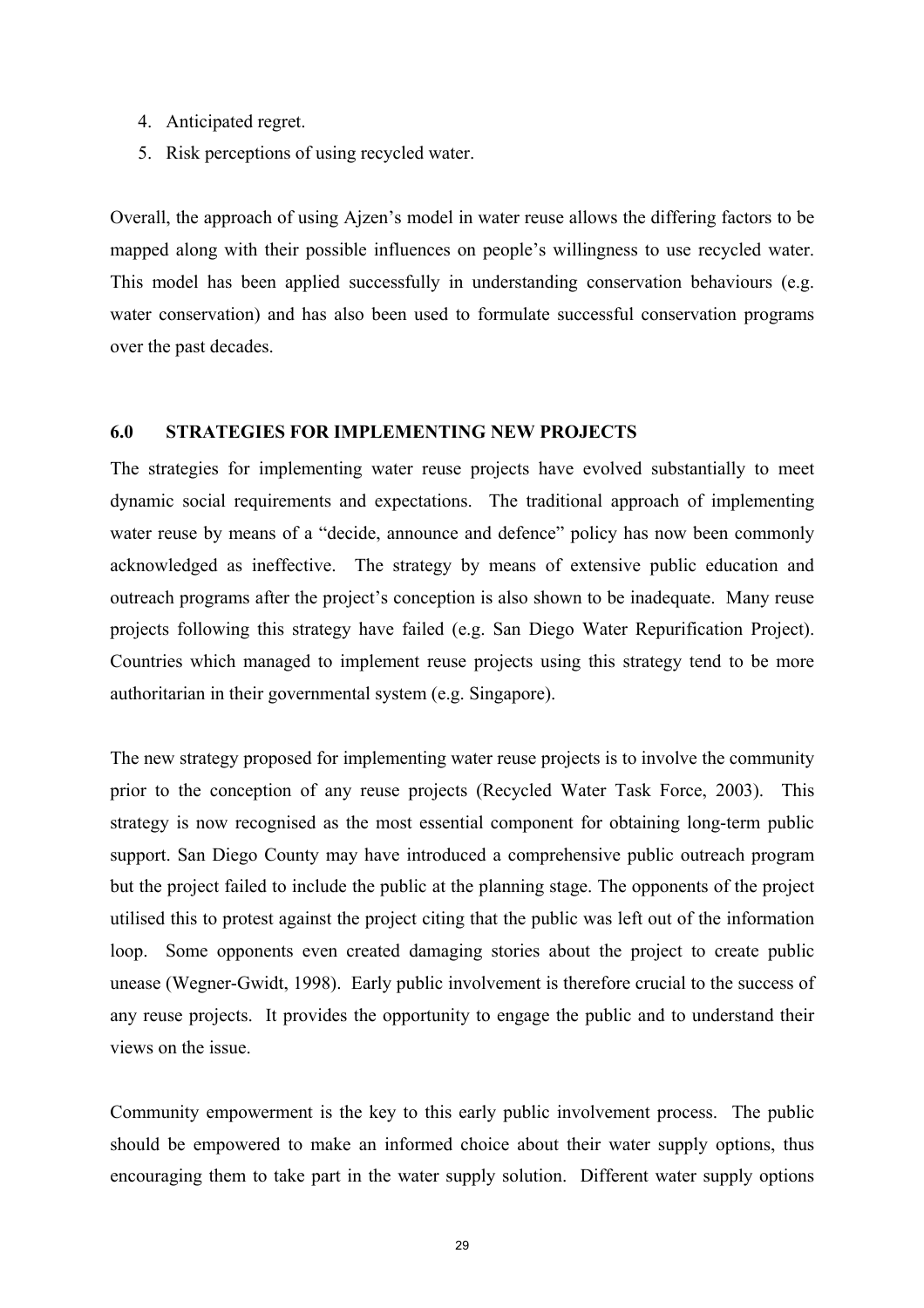can be presented and discussed with the community along with the advantages and disadvantages of each option. Every issue raised by the community should then be considered in the planning of the project. This process, although time consuming, provides an opportunity for informing the public and allowing any misconceptions people may have about their water supply to be clarified.

The community involvement process should *never* be used to sell or persuade the public to use recycled water. The authorities involved, and the process used to engage the community, have to be honest and transparent. Accurate and complete information on water issues should be updated and available to the public, media and educators, on a continual basis.

Information provision has been shown to reduce people's concerns about reuse, especially the perceived safety of the projects (e.g. Marks et al., 2002a). Risk communication needs to be an integral part of this information provision process. Alhakami and Slovic (1994) suggested that changing the perception of benefits associated with a new technology might also alter the perceived risk of adopting the technology. Specifically, if benefits associated with a technology are high, the technology is often seen as low risk and visa versa. Another part in the risk communication is to heighten people's awareness of water issues by providing information about successful reuse projects. This aims to increase people's exposure to reuse experiences and therefore reduces perceived risks.

Currently no formal standard framework has been established to build successful and ethical public involvement programs for water reuse. In the US, the community involvement processes were integrated as part of the legal requirements to initiate new reuse projects. However, these legal requirements were found to be inadequate in their involvement of the public. In Australia, it is recommended that public involvement programs be included in the implementation phase of water reuse projects (NWQMS, 2002), although no legal requirement exists for introducing the programs. A more concerted public participation process is needed to ensure that the public is involved in the decision making phase.

From the water recycling literature, only two articles were found at the time of this review which briefly discussed building community participation programs.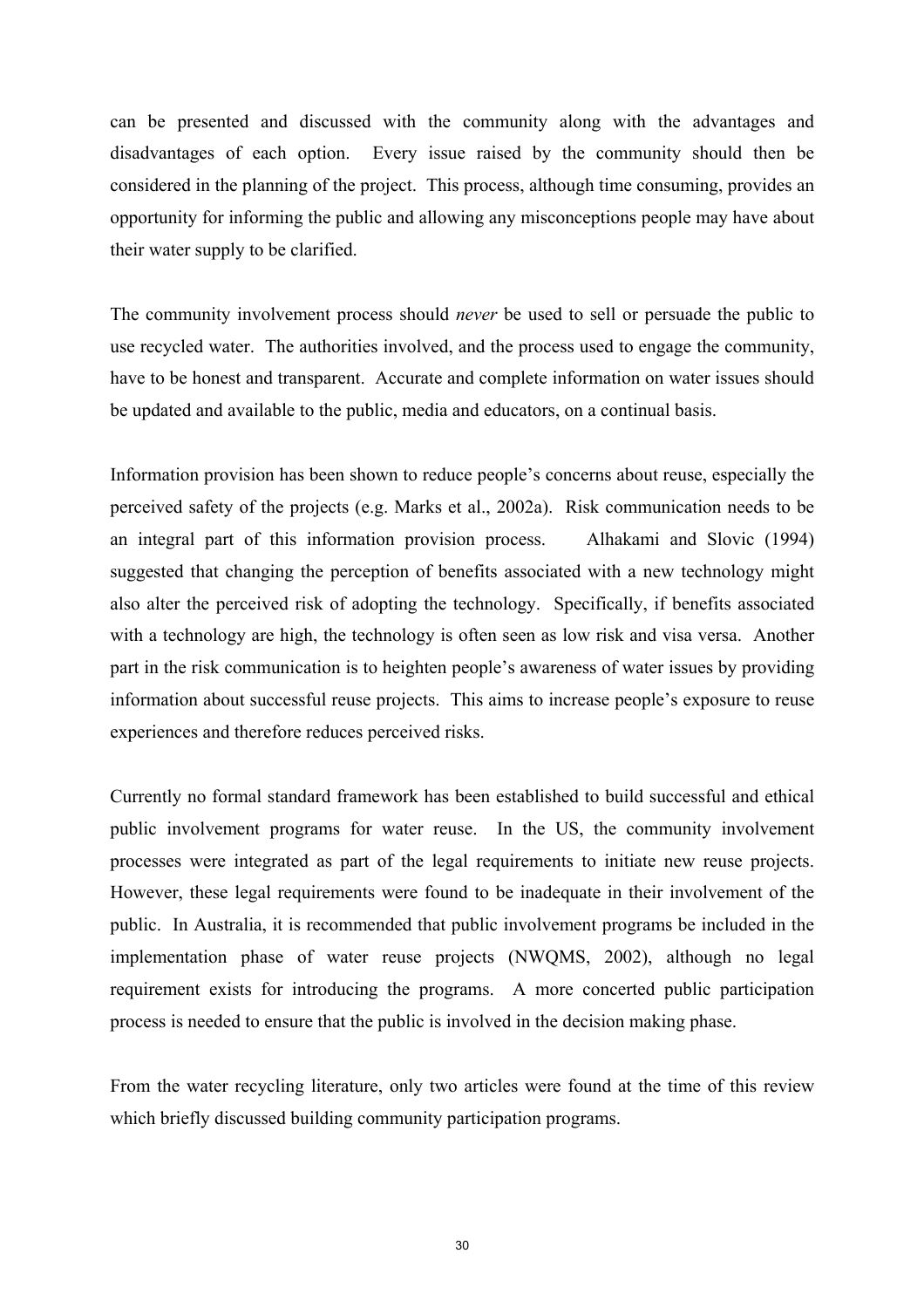Wegner-Gwidt (1998, p. 1448) recommended the following eight critical steps for successful community support programs.

- 1. Being upfront and proactive.
- 2. Developing a basic information campaign.
- 3. Working with local media.
- 4. Using credible third party testimony.
- 5. Showing successful projects elsewhere.
- 6. Being visible and creative.
- 7. Increasing public awareness.
- 8. Using demonstration projects.

Recently in the US, Hartley (2003) established a framework consisting of five principles to assist water agencies to constructively engage the public on contentious reuse issues. The primary aim of the principles was to build and maintain public confidence and trust. These five principles were: (1) *manage information for all*; (2) *maintain individual motivation and demonstrate organisational commitment*; (3) *promote communication and public dialog*; (4) *ensure fair and sound decision making and decisions* and; (5) *build and maintain trust (Hartley, 2003, p.3-2)*. The author emphasised that these principles were not a standard checklist of 'to-dos' to establish public trust. Instead, the application of these principles had to be tailored to the context of a reuse decision using diagnostic questions and analytical techniques.

An alternative approach in the initiation of reuse projects could utilise social psychological theory of equity, justice and fairness which have been successfully applied by social justice scientists in the evaluation of ecological and water allocation policies (Syme & Nancarrow, 2001; Syme et al., 2000; Syme, Nancarrow, & McCreddin, 1999). Many qualitative and quantitative research projects have shown that justice concerns are highly salient in the decision making processes. In particular, procedural justice studies have found that community and stakeholder support for developments does not depend only on the possible impacts on their well-being, but also on their perceptions of the decision making processes (e.g. Lind & Tyler, 1988). Specifically, people are more likely to accept decisions from the authorities if they thought the process had been 'fair' and unbiased. This implies designing processes that do not just "bring the community" with the planner, but also developing a genuine partnership with the community.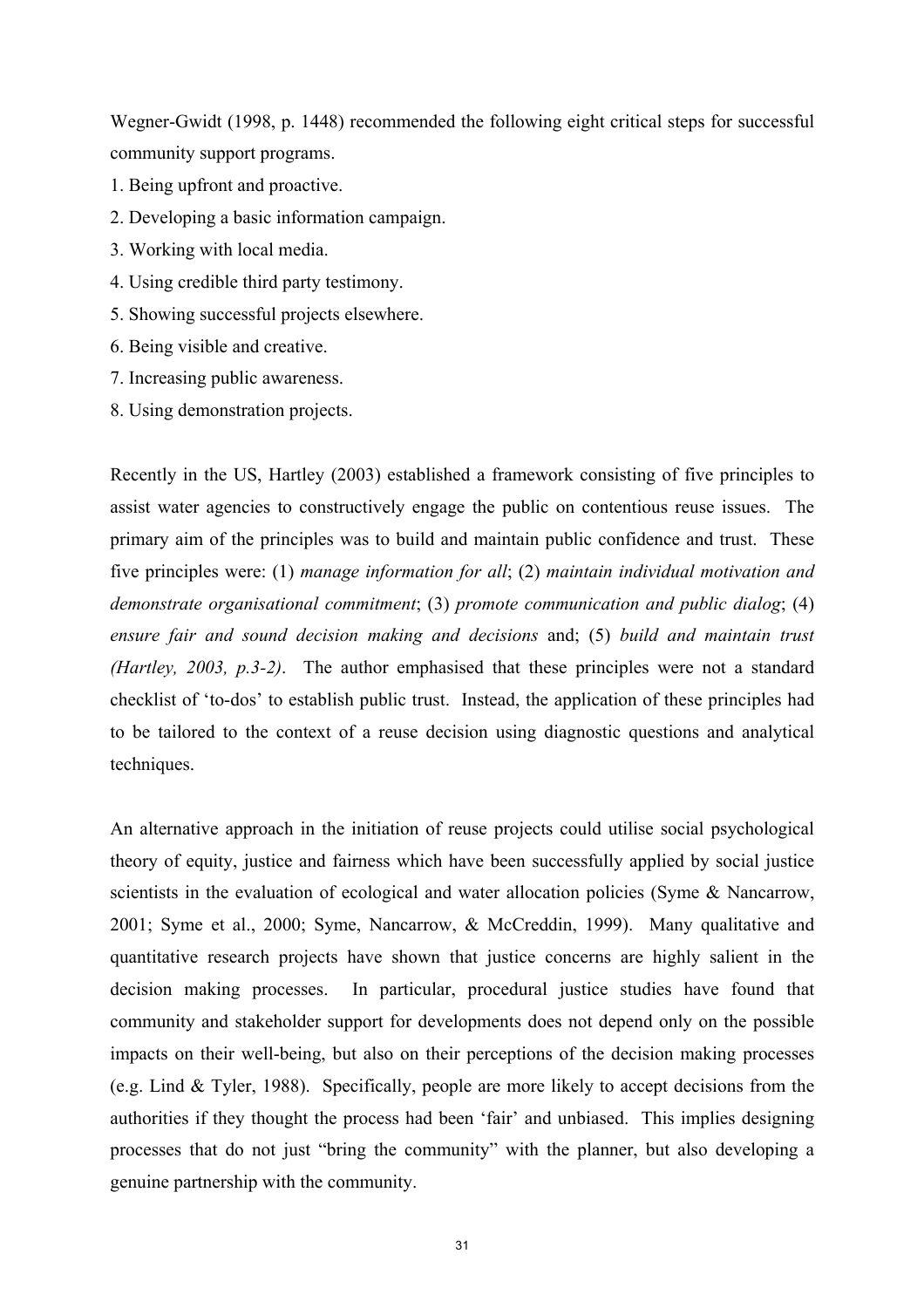Regardless of the approaches adopted by the water agencies, it seems that understanding community values and concerns, and establishing a genuine partnership with the community are most essential in the formulation of any reuse policy.

#### **7.0 A SUMMARY OF REQUIRED RESEARCH**

Although the importance of community acceptance for a successful reuse program is widely acknowledged, there is an obvious lack of social research in understanding the basis of public perceptions of water reuse and the psychological factors governing their decision making processes. The following lists the areas for further investigations that have been identified in this review.

- Understanding of judgement strategies used by people to make their decisions to accept or reject using recycled water.
- Identification of different factors that influence people's risk perceptions in using recycled water.
- Investigation of the role of trust in the authorities and the limits of scientific knowledge in people's decision making processes to either accept or reject the use of recycled water.
- Examination of the different ways and situations where factors such as health, environment, treatment, distribution and conservation issues can impact on people's willingness to use recycled water.
- Examination of people's sensitivity in regard to the disgust emotion or "yuck" factor and the probability of avoiding recycled water.
- Understanding of why different sources and uses of recycled water can influence people's decisions to accept recycled water.
- Understanding of how perceived economic advantages in using recycled water can facilitate people's decisions to use recycled water.
- Identification of possible environmental justice issues which can affect people's willingness to use recycled water.
- Examination of the effectiveness of using Ajzen's model of Planned Behaviour in understanding factors that influence people's willingness to use recycled water.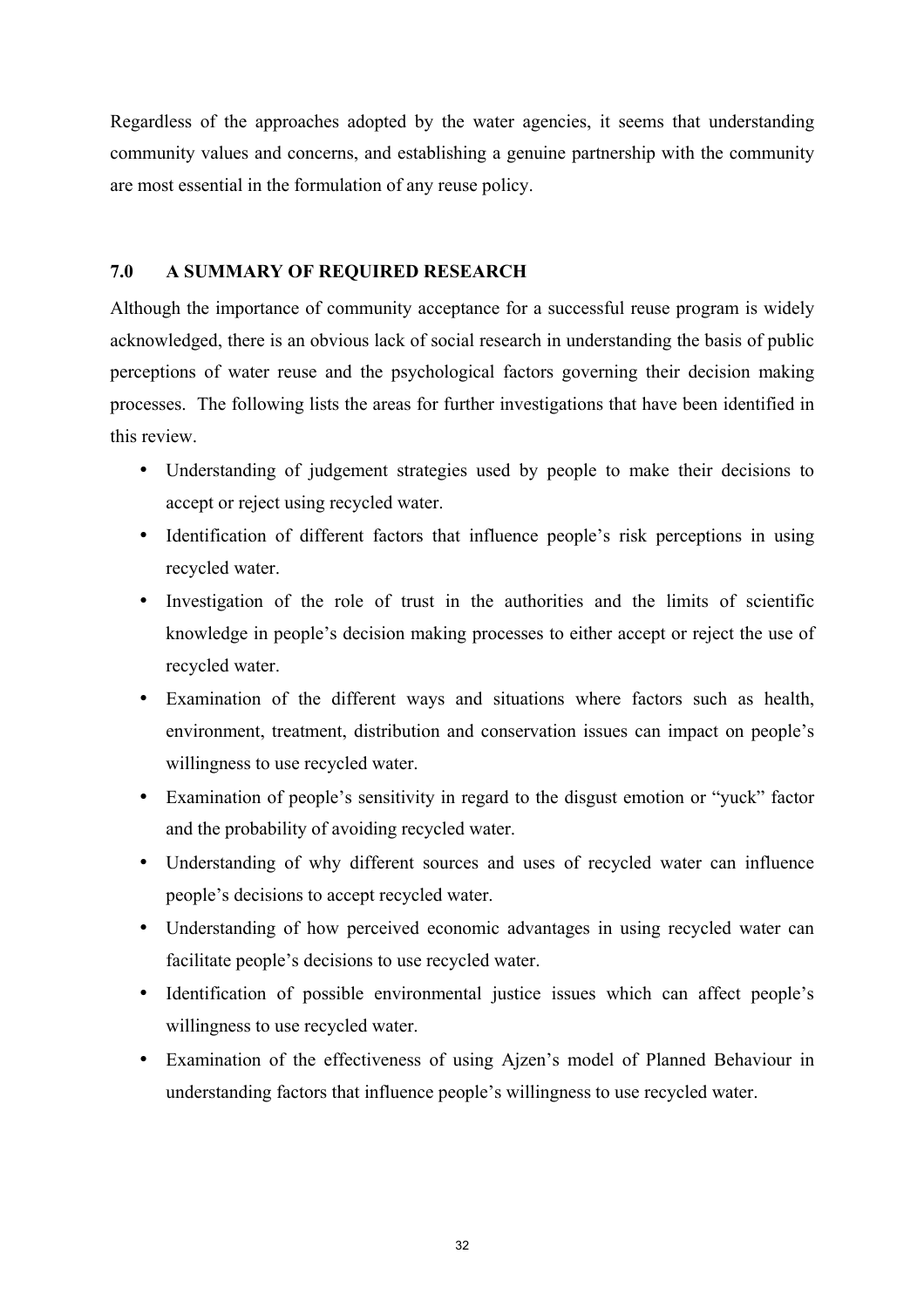#### **8.0 REFERENCES**

Agence France Presse. (2003, March 12). *Singapore wages high-tech campaign to promote*  recycled water. Retrieved June 10, 2003 from Dialog NewsRoom database.

Ajzen, I. (2001). Nature and operations of attitudes. *Annual Review of Psychology*, 52, 27-58.

- Alhakami, A. S., & Slovic, P. (1994). A psychological study of the inverse relationship between perceived risk and perceived benefit. *Risk Analysis, 14*, 1085-1096.
- Angelakis, A.N. & Bontoux, L. (2001). Wastewater reclamation and reuse in Eureau countries. *Water Policy, 3*, 47-59.
- Angyal, A. (1941). Disgust and related aversions. *Journal of Abnormal and Social Psychology, 36,* 393-412.
- Australian Bureau of Statistics. (2002). *Measuring Australia's Progress: Inland Waters.*  Canberra: Author.
- Australian Research Centre for Water in Society (ARCWIS). (2002). *Perth Domestic Water-Use Study Household Appliance Ownership and Community Attitudinal Analysis 1999- 2000.* Sydney: CSIRO Urban Water Program.
- Bakker, A. B., Buunk, B. P., & Manstead, A. S. (1997). The moderating role of self-efficacy beliefs in the relationship between anticipated feelings of regret and condom use. *Journal of Applied Psychology, 27*, 2001-2014.
- Bay Area Monitor. (1999). Recycling: New Uses for Old Water. *Bay Area Monitor July/ August 1999*. Retrieved June 13, 2003 from http://www.bayareamonitor.org/july99/water.html.
- Beckwith, J. A. E. (1996). *Judgement Strategies in Determining Risk Acceptability.* Unpublished doctoral dissertation, Curtin University of Technology, Perth, Western Australia.
- Biel, A., & Dahlstrand, U. (1985). Risk perception and the location for a repository of spent nuclear fuel. *Scandinavian Journal of Psychology, 36*, 25-36.
- Bord, R. J., & O'Connor, R. E. (1990). Risk communication, knowledge, and attitudes: Explaining reactions to a technology perceived as risky. *Risk Analysis, 10*, 499-506.
- Bruvold, W. (1988). Public Opinion on water reuse options. Journal *WPCF, 60*(1), 45-49.
- Bruvold, W., & Crook, J. (1981). What the public thinks: reclaiming and reusing wastewater. *Water Engineering and Management*, 65-
- Collins, R. (2003). Hard sell for new water. *Water and Wastewater, 14*(4), 39-40.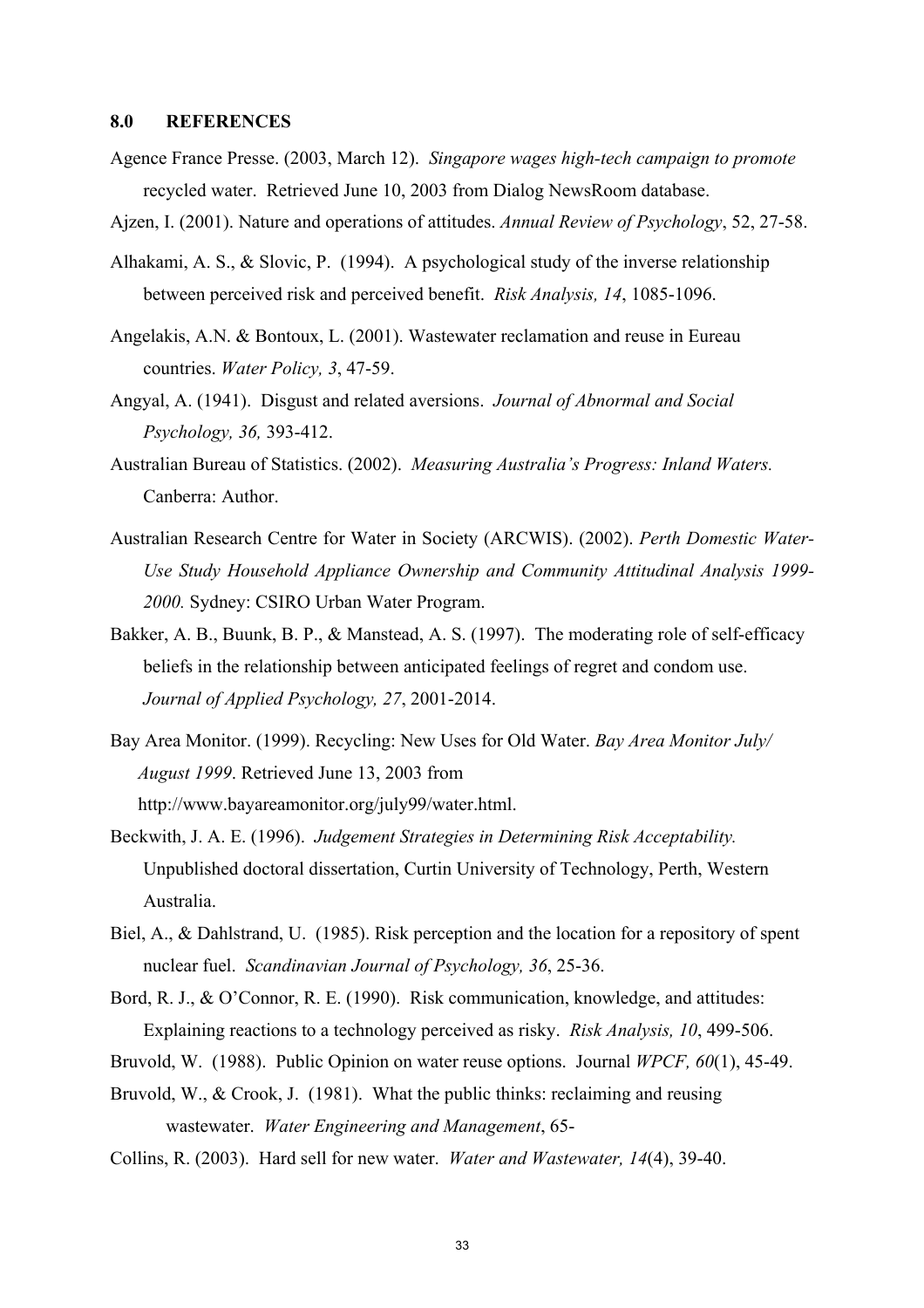- Crook, J. (1999). Indirect potable reuse Reclaimed water can be used to augment drinking water sources if engineers and operators are aware of the uncertainties and proceed with caution. *Water Environment & Technology*, May 1999.
- D'Angelo Report. See Using Reclaimed Water to Augment Potable Water Resources. (1998). *Public Information Outreach Programs* (Special Publication, Salvatore D'Angelo, Chairperson). Publishers: Water Environment Federation & American Waterworks Association.
- Diaper, C. Jefferson, B., & Jeffrey, P. (2001). *Water Recycling Technologies in the UK*. Internationale Regenwassertage 2001. Mannheim 10-14 September 2001.
- Dishman, C. M., Sherrard, J. H., & Rebhun, M. (1989). Gaining public support for direct potable water reuse. *Journal of Professional Issues in Engineering, 115*(2), 154-161.
- Focus (Australia's National Local Government Online Newspaper). (2000, April). Setting the Pace in Water Management. Retrieved December 3, 2003 from http://www.lgfocus.com.au/2000/april/water.htm
- Frewer, L. J., Howard, C., Hedderley, D., & Shepherd, R. (1996). What determines trust in information about food-related risks? Underlying psychological constructs. *Risk Analysis, 16*(4), 473-486.
- Frewer, L. J. Howard, C., & Shepherd, R. (1998). Understanding public attitudes to technology. *Journal of Risk Research, 1,* 221-235.
- Gagliardo, P. (2003, April). *Use of Reclaimed Water for Industrial Applications*. Paper presented at the Ozwater 2003 Convention and Exhibition, Perth, Australia.
- Gibson, H. E., & Apostolidis, N. (2001). Demonstration, the solution to successful community acceptance of water recycling. *Water Science and Technology, 43*(10), 259- 266.
- Hamilton, G. R., & Greenfield, P. F. (1991). *Potable Reuse of Treated Wastewater.*  Poceedings of the Australian Water and Wastewater Association 14<sup>th</sup> Federal Convention (Vol.1, pp. 497-506). Perth, 17-22 March.
- Hartley, T. W. (2003). *Water Reuse: Understanding Public Perception and Participation.*  Virginia: Water Environment Research Foundation.
- Heron, D. (1998, March). Recycling Wastewater at Hervey Bay*. Australian's National Local Government Newspaper Online (FOCUS)*. Retrieved December 3, 2003 from http://www.lgfocus.com.au/1998/march/recycling.htm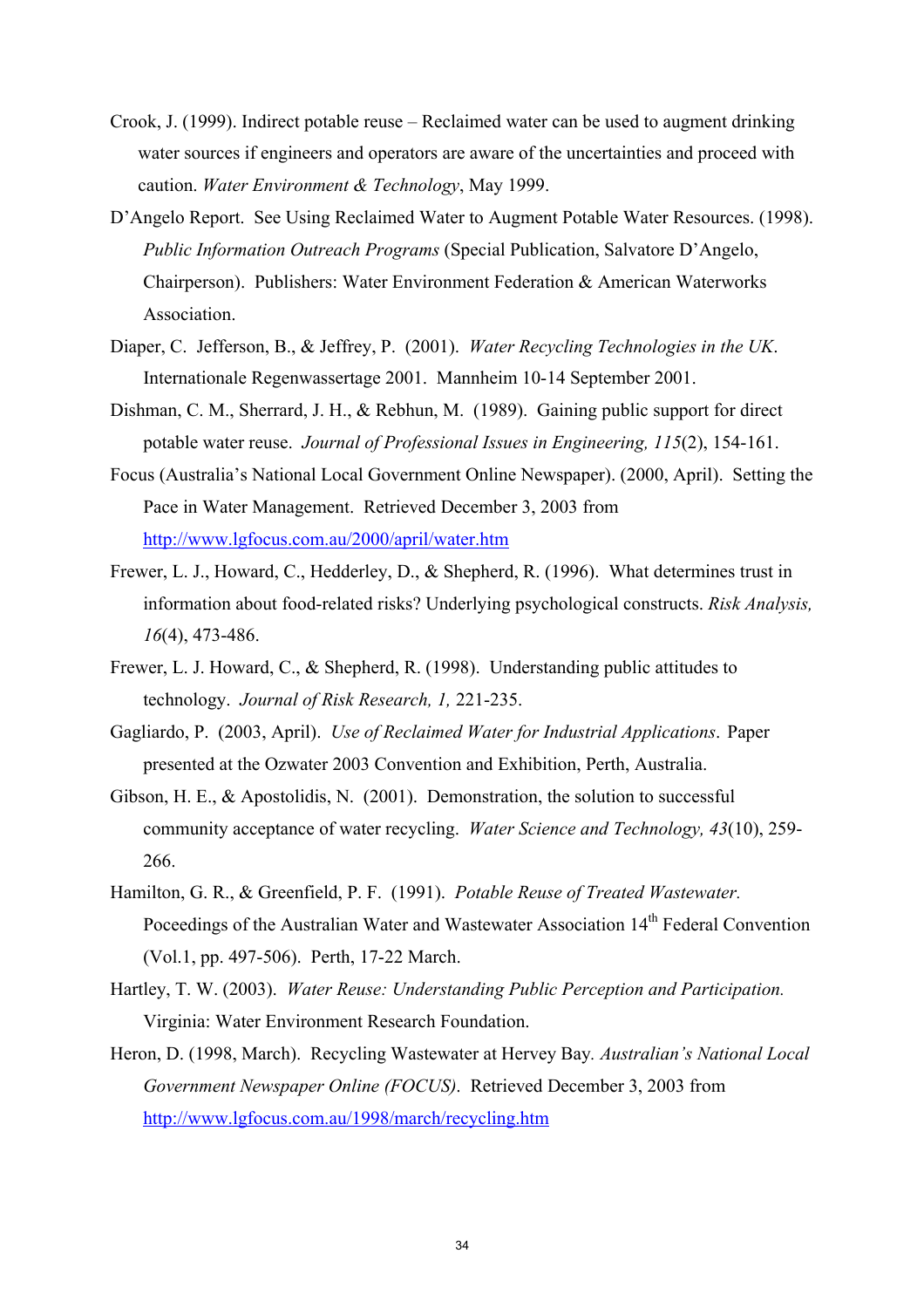- Higgins, J., Warnken, J., Sherman, P. P., & Teasdale, P. R. (2002). Surveys of users and providers of recycled water: quality concerns and directions for applied research. *Water research, 36*, 5045-5056.
- Holliman, T. R. (1998). Reclaimed water distribution and storage. In T. Asano (Ed.), *Wastewater Reclamation and Reuse* (pp. 383-436). Pennsylvania: Technomic Publishing
- Hurlimann, A., & McKay, J. (2002, April). *Community attitudes to an innovative dual water supply system at Mawson Lakes South Australia*. Paper presented at the Enviro 2002 Convention and Exhibition, Melbourne, Australia.
- Jeffrey, P. (2002). Public attitudes to in-house water recycling in England and Walse. *Journal of the Chartered Institution of Water and Environmental Management, 16*, 214- 217.
- Jeffrey, P., & Jefferson, B. (2002, April). *Public receptivity regarding 'in-house' water recycling: Results from a UK survey.* Paper presented at the Enviro 2002 Convention and Exhibition, Melbourne, Australia.
- Kaercher, J. D., Po., M., & Nancarrow, B. E. (2003). *Water Recycling Community Discussion Meeting I* (Unpublished Manuscript). Perth: Australian Research Centre for Water in Society (ARCWIS).
- Katz, S. M., & Tennyson, P. (1997). *Public education is the key to water repurification's success*. A paper presented at Beneficial Reuse of Water and Biosolids April 6-9, Malaga, Spain.
- Kyodo News International (2003, February 21). *Singapore starts pumping reclaimed.*  Retrieved June 10, 2003 from Dialog NewsRoom database.
- Lamble, S. (1998, January 18*). Men's worst fear on tap*. The Sunday Mail. Retrieved June 24, 2003, from http://www.rag.org.au/sewage/sm18jan98.htm.
- Leovy, J. (1997, August 17). Reclaimed Waste Water May Ease State's Thirst. *Los Angeles Times*.
- Lind, E. A., & Tyler, T. R. (1988). *The psychology of procedural justice.* New York: Plenum.
- Logan, S. (1996, April). Major corporation says no to badly needed reclaimed water*. PRISM online*. Retrieved June 13, 2003, from http://www.journalism.sfsu.edu/www/pubs/prism/apr96/13.html.
- McKay, J., & Hurlimann, A. (2003). Attitudes to reclaimed water for domestic use: Part 1. Age*. Journal of the Australian Water Association, 30*(5), 45-49.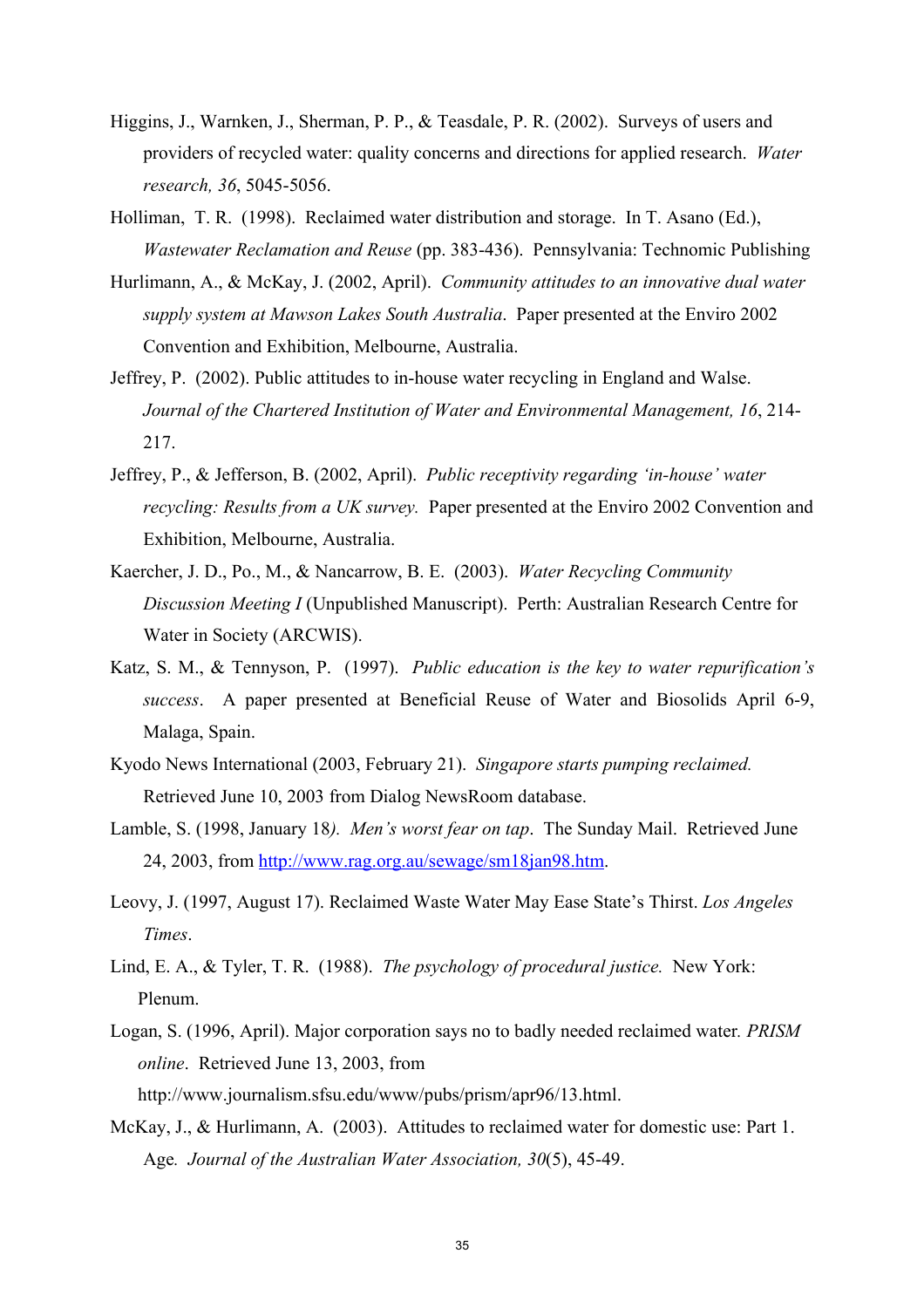- Marks, J., Cromar, N., Howard, F., Oemcke, D., & Zadoroznyj, M. (2002a, April). *Community experience and perceptions of water reuse.* Paper presented at the Enviro 2002 Convention and Exhibition, Melbourne, Australia.
- Marks, J. (2002b). *Community Perceptions of Recycled Water: Mawson Lakes.* Unpublished report, The Flinders University of South Australia, Adelaide.
- Melbourne Water (1998). *Exploring Community Attitudes to Water Conservation and Effluent Reuse.* A consultancy report prepared by Open Mind Group. St Kilda, Victoria.
- Nancarrow, B. E., Kaercher, J. D., & Po, M. (2002). *Community attitudes to water restrictions policies and alternative water: A longitudinal analysis 1988-2002.* Perth: CSIRO Land and Water.
- Nancarrow,, B. E., Kaercher, J. D., Po, M., & Syme, G. J. (2003). Social Values and Impact Study: South West Yarragadee Blackwood Groundwater Area. Perth: CSIRO Land and Water.
- National Water Quality Management Strategy. (2002). *Guidelines for Sewerage Systems: Use of Reclaimed Water.* Canberra: AGPS.
- Olympic Co-ordination Authority. (2002). Recycled Water. Retrieved November 6, 2003 from http://www.oca.nsw.gov.au/html/recylcedwater.stm.
- Porter, N.B., Nancarrow, B.E., Syme, G.J. and Kelly, L. (2000). *Drinking Water Aesthetics: A Policy Direction Based on Community Preferences and Willingness to Pay.* A Confidential Final Report to the Water Corporation, WA. CSIRO Land and Water Consultancy Report.
- Porter, N.B., Nancarrow, B.E., Syme, G.J. & Po, M. (2002). *Drinking Water Aesthetics: An Evaluation of the Introduction of Improved Scheme Waters. Neerabup Groundwater Treatment Plant.* A Confidential Final Report to the Water Corporation, WA. CSIRO Land and Water Consultancy Report, June, 2002.
- Public Utilities Board. (2002). *Singapore water reclamation study: Expert panel review and findings*. Retrieved June 10, 2003 from http://www.pub.gov.sg/NEWater\_files/download/review.PDF.
- Recycled Water Task Force (2003). *White paper of the public information, education and outreach workgroup on better public involvement in the recycled water decision process*. Retrieved June 10, 2003, from the State of California Department of Water resources Web site: http://www.owue.water.ca.gov/recycle/docs/PubInfoDraftPaper.pdf
- Redwood City. (2003). *Water Recycling in California.* Retrieved June 30, 2003, from http://www.ci.redwood-city.ca.us/water/pdf/Water\_Recycling\_in\_CA\_9\_09\_02.pdf.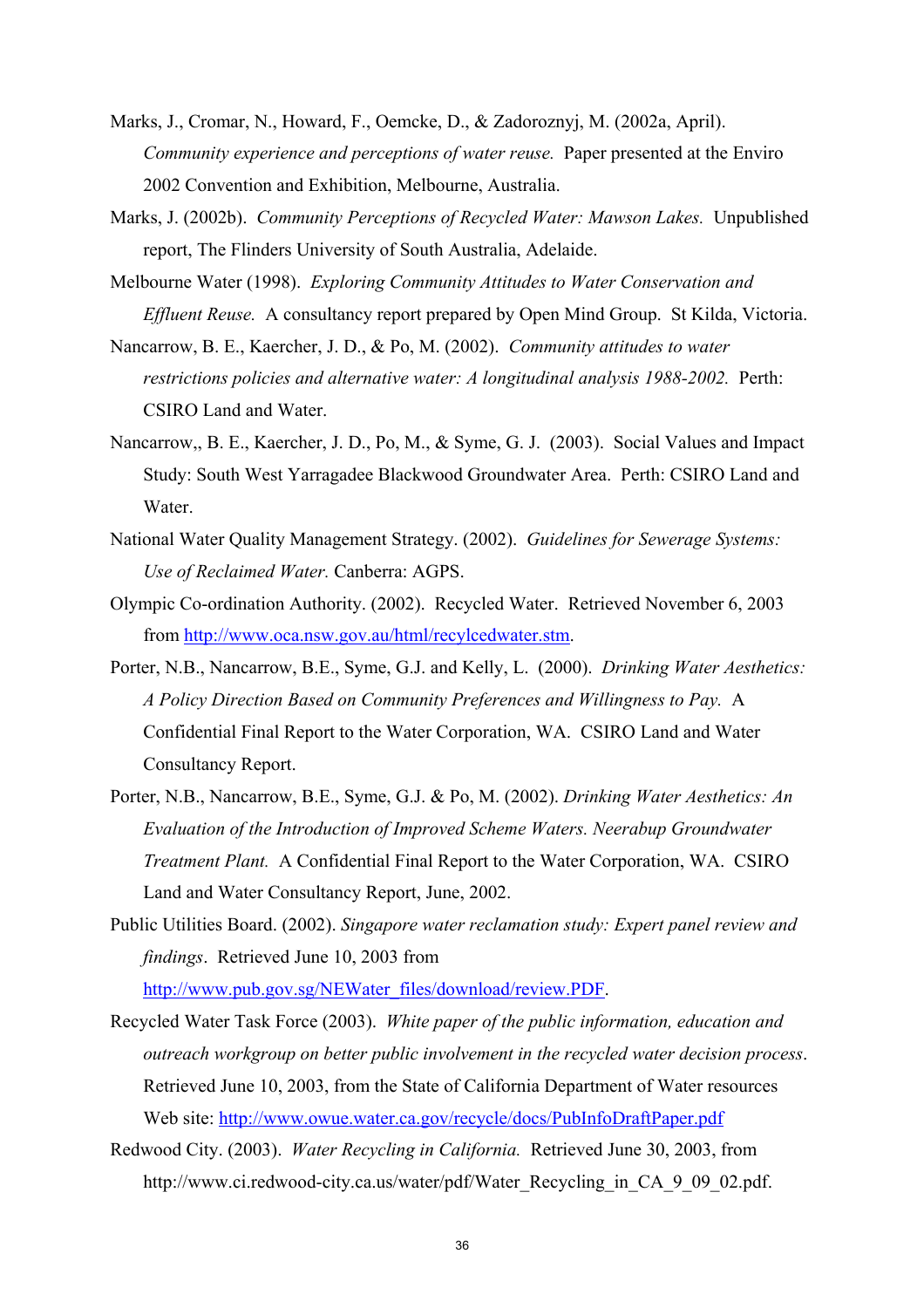- Rozin, P., & Fallon, A. E. (1987). A perspective on disgust. *Psychological Reports, 94*, 23- 41.
- SA Water Corporation (2002). Australia's Largest Wastewater Reuse Scheme. Retrieved December 9, 2003 from http://www.sawater.com.au/our\_water\_system/index.html
- Savage, I. (1993). Demographic influences on risk perception. *Risk Analysis, 13*(4), 413- 420.
- Schienle, A., Strak, R., & Vailt, D. (2001). Evaluative conditioning: A possible explanation for acquisition of disgust responses? *Learning and Motivation, 32*, 65-83.
- Seah, C. N. (2002, July 21). Media blitz on the yuck factor. *The Star*. Retrieved June 13, 2003 from http://www.singapore-window.org/sw02/020721st.htm
- Sheikh, B., Cort, R., Copper, R. C., & Jaques, R. S. (1998). Tertiary-treated reclaimed water for irrigation of raw-eaten vegetables. In T. Asano (Ed.), *Wastewater Reclamation and Reuse* (pp. 779-825). Pennsylvania: Technomic Publishing
- Sheikh, B., Cooper, R. C., & Israel, K. E. (1999). Hygienic evaluation of reclaimed water used to irrigate food crops – A case study. *Water Science Technology, 40*(4-5), 261-267.
- Siegrist, M. (2000). The influence of trust and perceptions of risks and benefits on the acceptance of gene technology. *Risk Analysis, 20*(2), 195-203.
- Sjoberg, L. (2001). Limits of knowledge and the limited importance of trust. *Risk Analysis, 21*(1), 189-198.
- Slovic, P. (1998). The risk game. *Reliability engineering and system safety, 58*, 73-77.
- Stenekes, N., Schaefer, A.I. & Ashbolt, N. (2001). Community involvement in water recycling – Issues and Needs. In A.I. Schaefer, T.D. Waite & P. Sherman (Eds.), *Recent Advances in Water Recycling Technologies*. Workshop Proceedings, 26 November 2001, Brisbane, QLD, Australia. Retrieved June 13, 2003 from

http://www.epa.qld.gov.au/environment/environment/suswater/pdf/water\_recycling.pdf.

Sydney Water (1999). *Community Views on Re-cycled Water*. Syndey: Author.

Sydney Water (2000). *Rouse Hill Development Area: Communication with Recycled Water Customers.* An internal report prepared by Eureka Strategic Research. Sydney.

Sydney Water (2001). *Rouse Hill Area: Community Views on Recycled Water, Post Commissioning.* An internal report prepared by Eureka Strategic Research. Sydney.

Sydney Water (2002a). *WaterPlan 21: Concept Testing Customer Research.* An internal report prepared by Eureka Strategic Research. Sydney.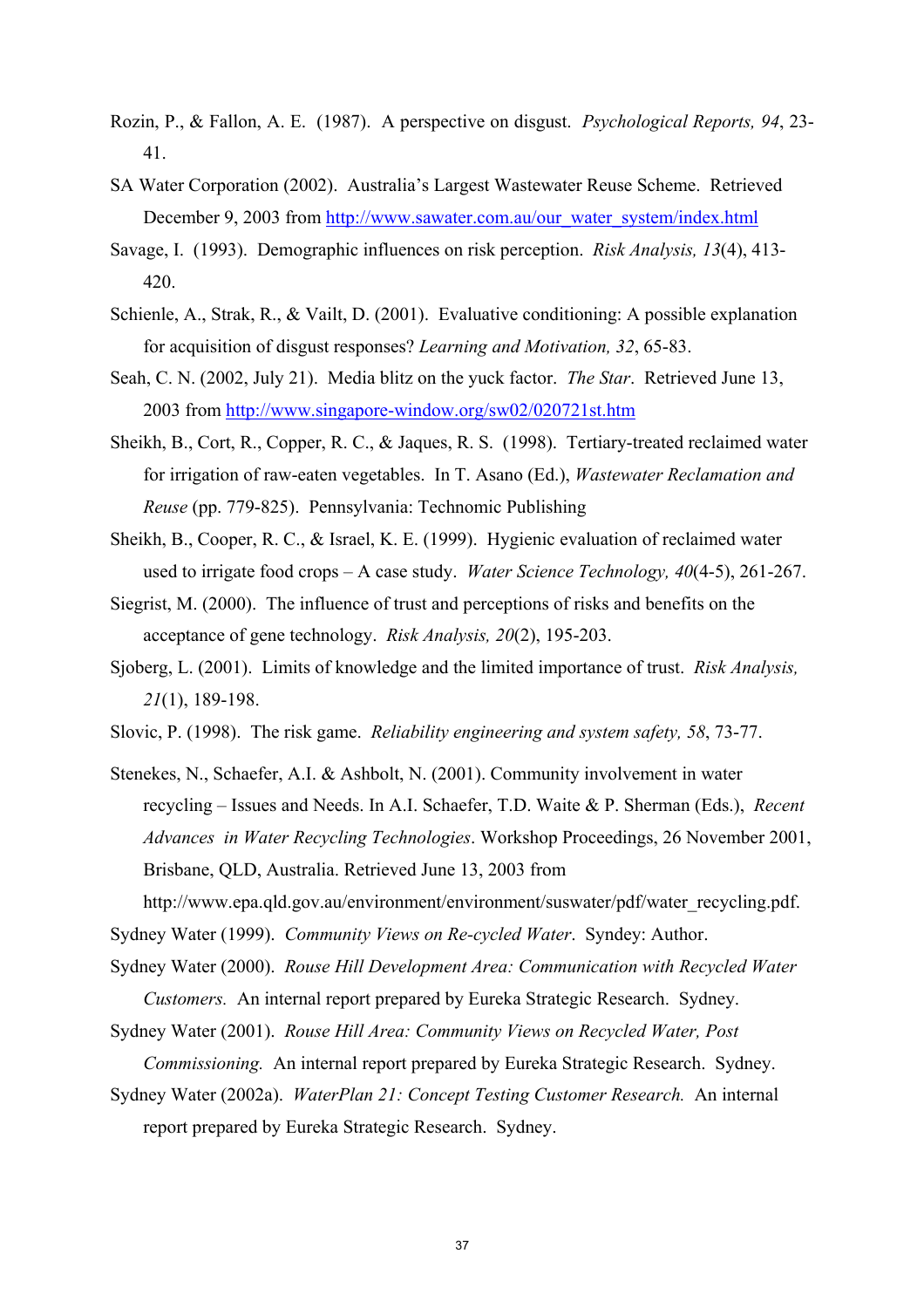- Sydney Water (2002b). *Doing Things Differently, Edmondson Park Customer Reactions to Service Delivery.* An internal report prepared by Eureka Strategic Research. Sydney.
- Syme, G.J. and Bishop, B.J. (1992). *Community Perceptions of Dam Safety Issues: A Preliminary Study*. CSIRO Division of Water Resources. DWR Consultancy Report No. 92/32.
- Syme, G. J., & Nancarrow, B. E. (n.d.). *Social considerations in the acceptance of reclaimed water for horticultural irrigation.* (Manuscript under Review). Perth: CSIRO Land and Water.
- Syme, G.J. & Nancarrow, B.E. (Eds.) (2001). Applying Social Justice Research to Environmental Decision-Making. *Social Justice Research*, *14*(4),-
- Syme, G.J., Nancarrow, B.E., & McCreddin, J.A. (1999). Defining the components of fairness in the allocation of water to environmental and human uses. *Journal of Environmental Management, 57*, 51-70.
- Syme, G.J. & Williams, K.D. (1993). The psychology of drinking water quality: An exploratory study. *Water Resources Research, 29,* 4003-4010.
- Timko, S. (2002, September 14). Officials consider replenishing ground water with recycled sewer water. *Reno-Gasette-Journal.* Retrived June 13, 2003 from http://www.rgj.com/news/stories/html/2002/09/14/23791.php.
- Upper San Gabriel Valley Municipal Water District (2003). *Recycled Water Program Fiscal Year 2002-03.* Retrieved December 12, 2003 from http://www.usgvmwd.org/capital.htm.
- US Bureau of Reclamation (2000, September). *San Diego Water Repurification Program*. Retrieved December 12, 2003 from http://www.usbr.gov/lc/region/scao/sdrepur2.htm.
- Vining, J., & Ebreo, A. (1992). Predicting recycling behaviour from global and specific environmental attitudes and changes in recycling opportunities. *Journal of Applied Social Psychology, 22*(20), 1580-1607.
- Warren, M. (1999). *Virginia Irrigation Scheme: Communication Issues and Risk Analysis (An Internal Paper)*. Adelaide.
- Water Corporation of Western Australia (2003). *Community Attitudes and Public Perceptions*. Paper presented at the Water Recycling Workshop 25-26 June 2003, Perth, Australia.